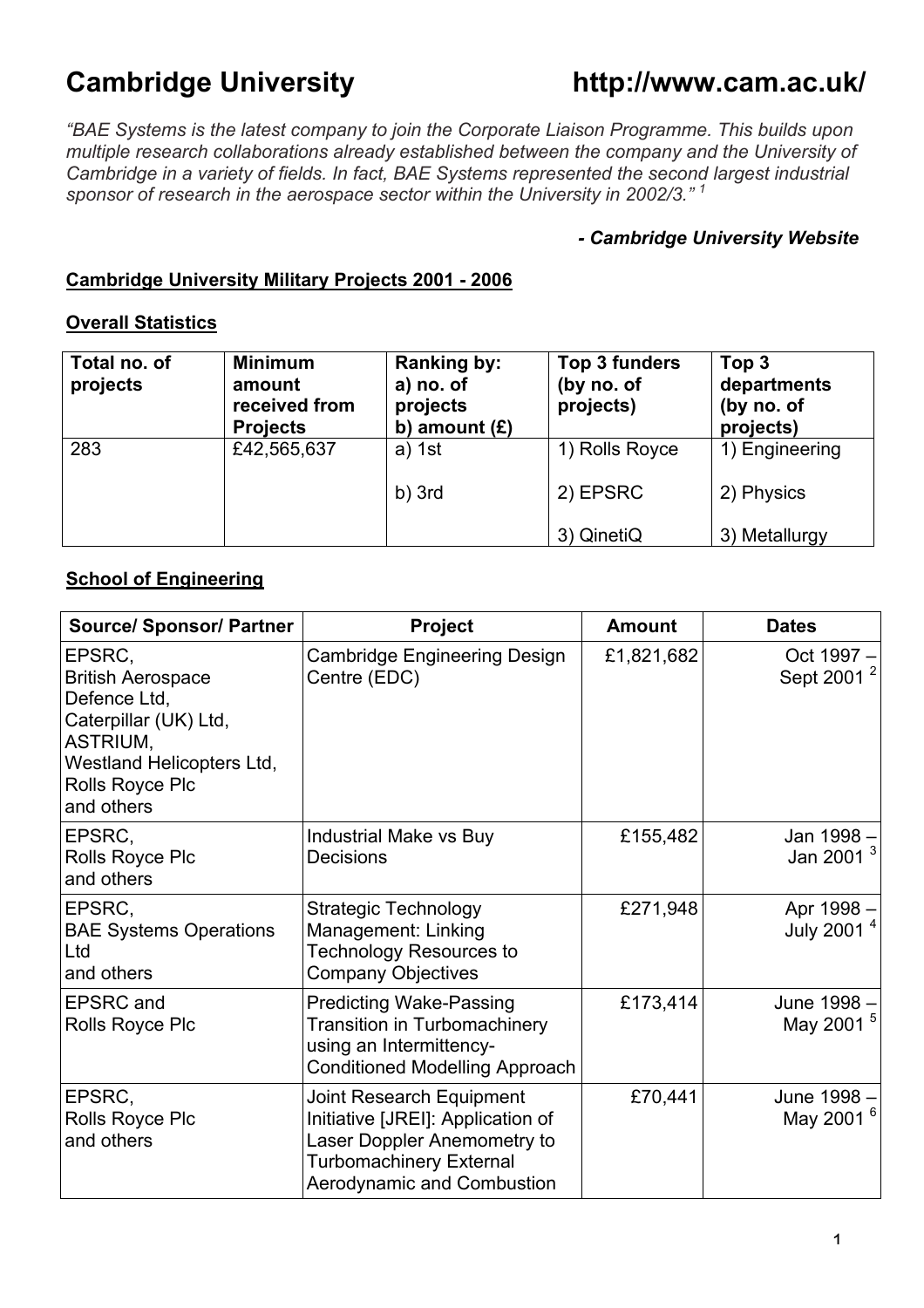| <b>Source/ Sponsor/ Partner</b>                                                          | <b>Project</b>                                                                                                                                 | <b>Amount</b> | <b>Dates</b>                           |
|------------------------------------------------------------------------------------------|------------------------------------------------------------------------------------------------------------------------------------------------|---------------|----------------------------------------|
|                                                                                          | <b>Flows</b>                                                                                                                                   |               |                                        |
| EPSRC,<br><b>GKN Westland Design</b><br><b>Services Ltd</b><br>and others                | Signposting Tool to Assist Risk -<br><b>Reduced Tendering</b>                                                                                  | £210,113      | Sept 1998 -<br>Sept 2001 <sup>7</sup>  |
| <b>EPSRC</b> and<br>Rolls Royce Plc                                                      | <b>Effects of Unsteadiness on</b><br><b>Transistion and Laminar</b><br>Separation in Turbomachines                                             | £116,823      | Jan 1999 -<br>Dec 2001 <sup>8</sup>    |
| <b>EPSRC</b> and<br><b>BAE Systems</b>                                                   | DARP: Shock Boundary Layer<br><b>Interaction: Direct Simulation</b><br>and Experiment                                                          | £67,953       | Oct 1999 -<br>Sept 2002 <sup>9</sup>   |
| <b>EPSRC</b> and<br>Rolls Royce Plc                                                      | DARP: Development of<br><b>Prediction Methods for Turbine</b><br><b>Blade Heat Transfer and Film</b><br><b>Cooling Flows</b>                   | £158,045      | Jan 2000 -<br>Dec 2002 <sup>10</sup>   |
| EPSRC,<br><b>GKN Westland Aerospace</b><br>(loW)<br>and others                           | <b>IMI Manufacturing Infrastructure</b><br>Development in the Aerospace<br>Sector (MIDAS - Part li)                                            | £122,122      | Mar 2000 -<br>Sept 2001 <sup>11</sup>  |
| EPSRC,<br><b>BAE Systems Plc,</b><br>Ministry of Defence<br>and others                   | Draping of Engineering<br><b>Prepregs and Reinforced</b><br>Thermoplastics (DEPART).<br>Programme run jointly with<br>University of Nottingham | £169,682      | Mar 2000 -<br>Mar 2003 <sup>12</sup>   |
| EPSRC,<br><b>Westland Helicopters Ltd</b><br>and Thales Underwater<br><b>Systems Ltd</b> | <b>Transonic Helicopter Noise</b>                                                                                                              | £180,458      | Mar 2000 -<br>Sept 2003 <sup>13</sup>  |
| EPSRC,<br>Rolls Royce Plc<br>and others                                                  | IMI: DARP: Knowledge Capture,<br>Sharing Reuse in the Design<br>Process (KCSR)                                                                 | £167,883      | May 2000 -<br>Sept 2001 <sup>14</sup>  |
| EPSRC,<br>Rolls Royce Plc<br>and others                                                  | <b>ESR21: Oscillations in Staged</b><br><b>Premixed Combustors</b>                                                                             | £191,468      | May 2000 -<br>Apr 2003 <sup>15</sup>   |
| EPSRC,<br>Rolls Royce Plc<br>and others                                                  | The Effect of Enterprise Context<br>upon Manufacturing Leadership<br><b>Behaviour</b>                                                          | £84,218       | Oct $2000 -$<br>Mar 2004 <sup>16</sup> |
| EPSRC,<br>Honeywell Inc and<br><b>GKN Automotive Ltd</b>                                 | <b>Global Manufacturing Virtual</b><br><b>Networks: A New Architecture</b><br>for Manufacturing Systems                                        | £407,964      | Nov 2000 -<br>Oct 2003 <sup>17</sup>   |
| EPSRC,<br>Dstl and<br><b>British Aerospace Plc</b>                                       | A Unified Approach to the<br><b>Assessment of Structural</b><br>Integrity with Application to<br>Optimal Design                                | £191,962      | Nov 2000 -<br>Aug 2004 <sup>18</sup>   |
| EPSRC,                                                                                   | <b>Towards World Class</b>                                                                                                                     | £122,442      | Mar to Sept 2001 <sup>19</sup>         |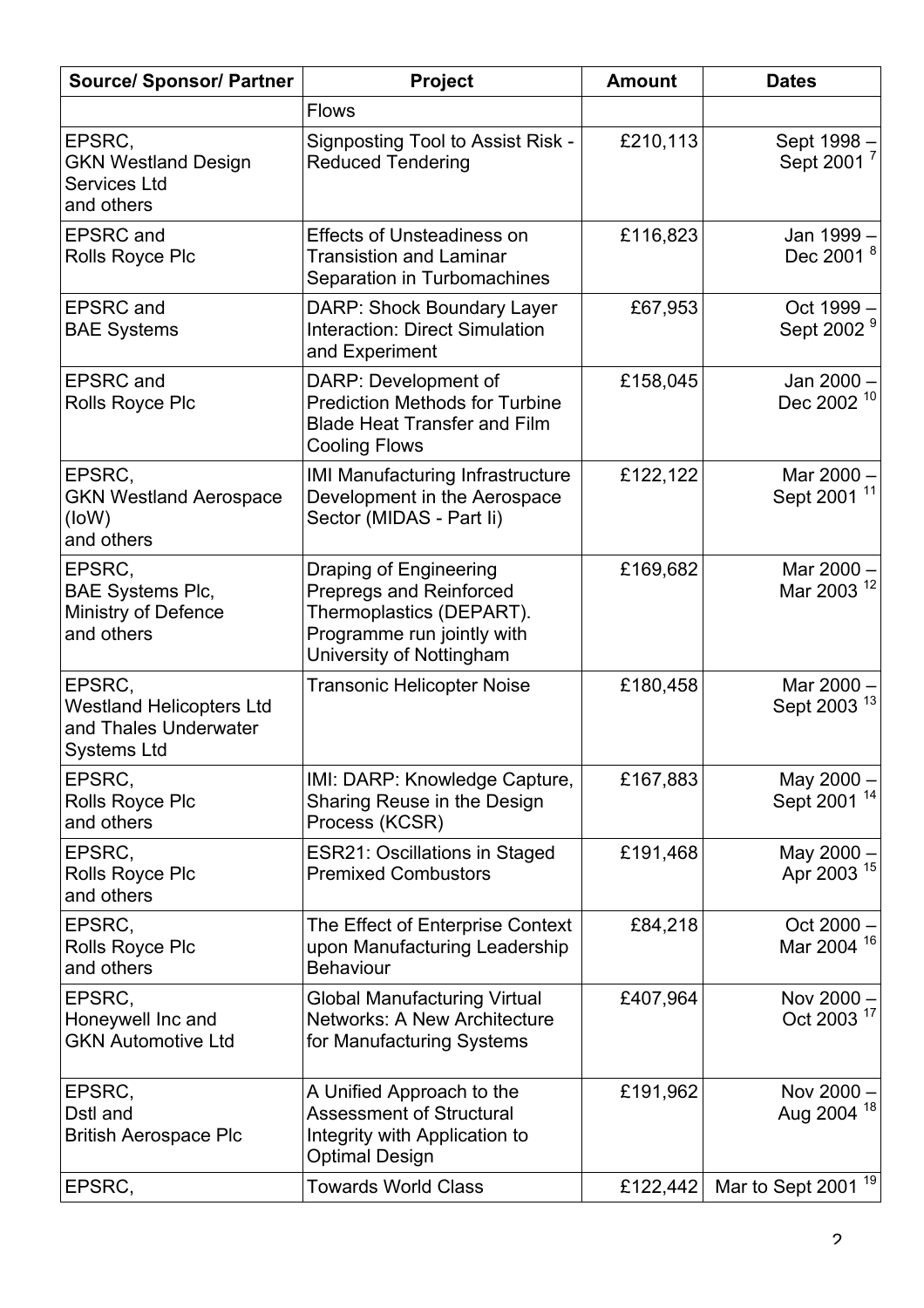| <b>Source/ Sponsor/ Partner</b>                                                                  | Project                                                                                                                                      | <b>Amount</b> | <b>Dates</b>                              |
|--------------------------------------------------------------------------------------------------|----------------------------------------------------------------------------------------------------------------------------------------------|---------------|-------------------------------------------|
| <b>BAE Systems Plc</b><br>and others                                                             | Performance in Planning,<br>Scheduling & Control: from<br>Progress Chasers to<br><b>Responsive Teams</b>                                     |               |                                           |
| <b>EPSRC</b> and<br>Rolls Royce Plc                                                              | <b>Stability and Transition to</b><br><b>Turbulence of Flows Around</b><br><b>Rotating Cones</b>                                             | £162,153      | Mar 2001 -<br>June 2004 <sup>20</sup>     |
| EPSRC,<br>DERA,<br>Rolls Royce Plc<br>and others                                                 | The Relationship between Heat<br><b>Transfer and Aerodynamics for</b><br>Film-Cooled Axial Turbine Tip-<br><b>Clearance Flow</b>             | £104,124      | Mar 2001 -<br>Dec 2004 <sup>21</sup>      |
| EPSRC,<br>GEC - Marconi,<br><b>GKN Automotive Ltd and</b><br>Rolls Royce Plc                     | <b>Manufacturing Futures</b>                                                                                                                 |               | £252,723 April to Sept 2001 <sup>22</sup> |
| EPSRC,<br>Rolls Royce Plc,<br><b>BAE Systems Plc</b><br>and others                               | <b>Communication and Design</b><br>Process Planning for New<br><b>Product Development</b><br>(COMMAND PLAN)                                  | £358,410      | Oct to Dec 2001 <sup>23</sup>             |
| EPSRC,<br><b>BAE Systems</b><br>and others                                                       | Cambridge Engineering Design<br>Centre                                                                                                       | £4,350,001    | Oct 2001 -<br>Sept 2006 <sup>24</sup>     |
| EPSRC,<br>QinetiQ Plc,<br>Rolls Royce Plc,<br>GKN Plc,<br><b>BAE Systems</b><br>and others       | Cambridge Manufacturing and<br><b>Technology Centre</b>                                                                                      | £2,950,005    | Oct 2001 -<br>Sept 2006 <sup>25</sup>     |
| EPSRC,<br>Rolls Royce Plc<br>and others                                                          | <b>Combustion Dynamics</b>                                                                                                                   | £172,848      | Jan 2002 -<br>Dec 2003 <sup>26</sup>      |
| <b>EPSRC</b> and<br>Rolls Royce Plc                                                              | Professorship of Experimental<br>Combustion                                                                                                  | £501,589      | Dec $2002 -$<br>Sept 2005 <sup>27</sup>   |
| <b>EPSRC</b> and<br><b>BAE Systems Plc</b>                                                       | Innovative Manufacturing<br><b>Technology Research Centre</b>                                                                                | £2,577,534    | July 2003 -<br>Mar 2007 <sup>28</sup>     |
| <b>EPSRC</b> and<br>Rolls Royce Plc                                                              | <b>Jet Noise</b>                                                                                                                             | £171,135      | $Oct 2003 -$<br>Mar 2007 <sup>29</sup>    |
| EPSRC,<br><b>BAE Systems Operations</b><br>Ltd,<br>QinetiQ Ltd,<br>Rolls Royce Plc<br>and others | <b>DARP: Unsteady Aerodynamics</b><br><b>Prediction and Simulation for</b><br>Airframe and Turbomachinery<br><b>Applications (PUMA) DARP</b> | £143,678      | $Dec 2003 -$<br>Nov 2006 30               |
| EPSRC,<br>QinetiQ Ltd<br>and others                                                              | Design Optimisation of Textile<br><b>Composite Structures</b><br>(DotComp)                                                                   | £211,954      | Jan 2004 -<br>Dec 2006 <sup>31</sup>      |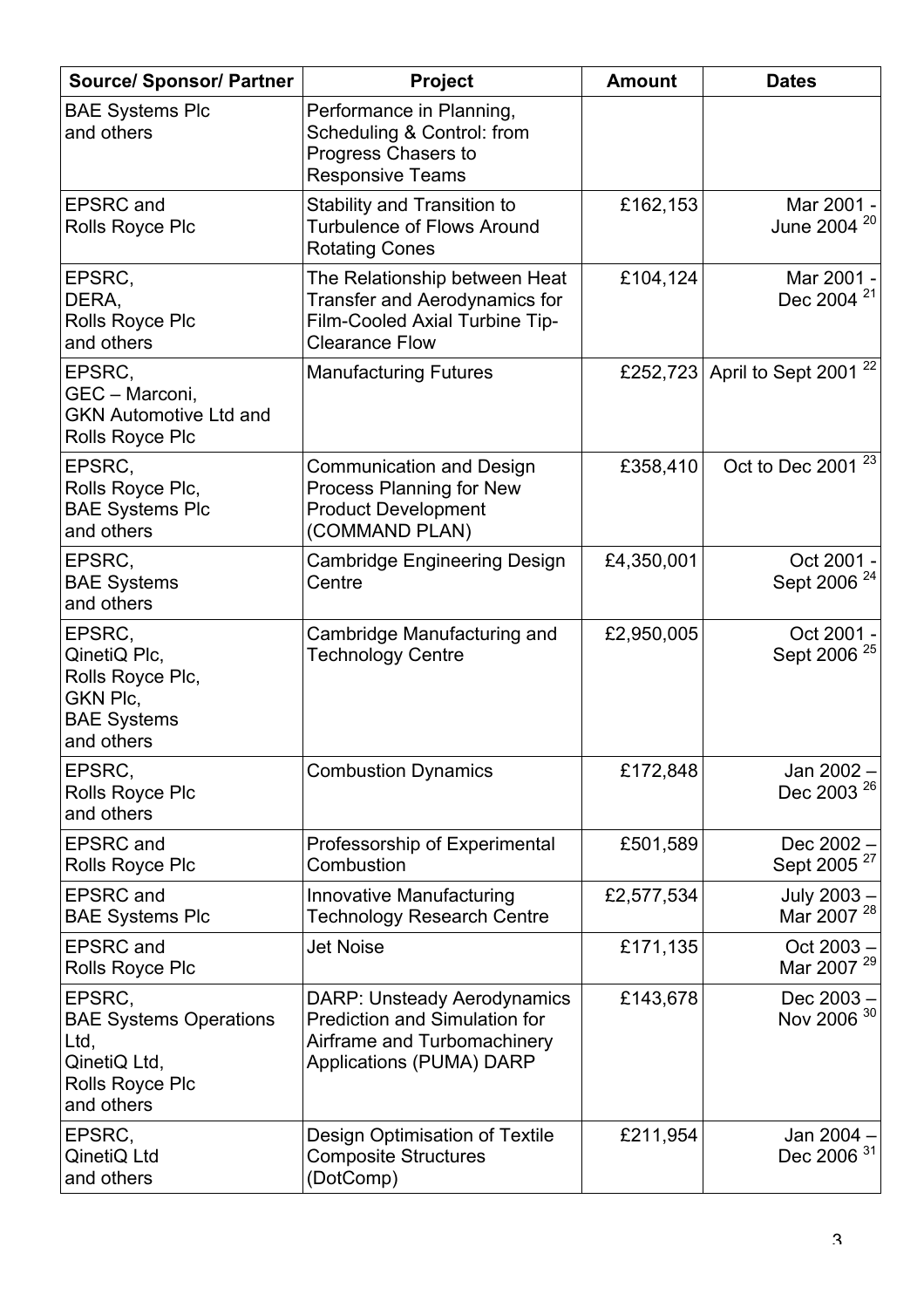| <b>Source/ Sponsor/ Partner</b>        | Project                                                                                                                                  | <b>Amount</b> | <b>Dates</b>                                    |
|----------------------------------------|------------------------------------------------------------------------------------------------------------------------------------------|---------------|-------------------------------------------------|
| <b>BAE Systems</b>                     | <b>BAE-RR (UTP) University</b><br><b>Technology Partnership</b><br><b>Research Programme</b>                                             | £35,087       | Between Aug 2004<br>and July $2005^{32}$        |
| <b>BAE Systems</b>                     | Synthesis and Characterisation<br>of 3-Dimensional<br>Nanostructures,<br><b>Student Grant</b>                                            | £11,250       | Between Aug 2004<br>and July 2005 $33$          |
| <b>BAE Systems</b>                     | <b>Magnetic Properties of Novel</b><br><b>Carbon Materials</b>                                                                           | £1,847        | Between Aug 2004<br>and July 2005 $34$          |
| <b>BAE Systems</b><br>(Operations) Ltd | <b>Computer Generated Holograms</b><br>for Generating Symbols and<br>Images.<br><b>Student Grant</b>                                     | £9,489        | Between Aug 2004<br>and July 2005 $35$          |
| <b>BAE Systems</b><br>(Operations) Ltd | <b>BAE Systems/ Cambridge</b><br><b>Support Solutions Partnership -</b><br>Service and Support<br>Engineering and Management/ 1<br>- 3   | £89,165       | Between Aug 2004<br>and July 2005 $36$          |
| <b>BAE Systems</b><br>(Operations) Ltd | Holographic Techniques to<br><b>Increase Viewing Angle</b>                                                                               | £5,593        | Between Aug 2004<br>and July $2005^{37}$        |
| DARPA (USA)                            | <b>HTK Rich Audio Transcription</b>                                                                                                      | £498,742      | Between Aug 2004<br>and July 2005 $38$          |
| Defence Research Agency<br>(MoD)       | <b>Blind Signal Separation Study</b>                                                                                                     | £3,985        | Between Aug 2004<br>and July $2005^{39}$        |
| Defence Research Agency<br>(MoD)       | <b>Flight Control for Flexible</b><br>Aircraft                                                                                           | £3,246        | Between Aug 2004<br>and July 2005 <sup>40</sup> |
| <b>Dstl</b>                            | <b>Submarine Simulation Model for</b><br><b>Specification Model for</b><br>Specification/ Optimisation of<br><b>Hybrid Power Sources</b> | £1,181        | Between Aug 2004<br>and July 2005 $41$          |
| <b>Dstl</b>                            | System Modelling VTB and<br><b>MATLAB</b>                                                                                                | £14,496       | Between Aug 2004<br>and July 2005 $42$          |
| <b>Dstl</b>                            | Development of Model<br><b>Predictive Control to Include</b><br><b>Set-Point Uncertainty</b>                                             | £17,915       | Between Aug 2004<br>and July 2005 $43$          |
| <b>Dstl</b>                            | Deployable Structures Research                                                                                                           | £5,000        | Between Aug 2004<br>and July 2005 <sup>44</sup> |
| <b>EADS Astrium Ltd</b>                | Large Deployable SAR Reflector<br>Technology                                                                                             | £359          | Between Aug 2004<br>and July 2005 <sup>45</sup> |
| <b>EADS Astrium Ltd</b>                | <b>GTSP Low Frequency Antenna</b><br><b>Technology Study</b>                                                                             | £19,062       | Between Aug 2004<br>and July 2005 $46$          |
| <b>EADS Astrium Ltd</b>                | <b>BNSC Low Cost Hinge</b><br><b>Development Study</b>                                                                                   | £2,872        | Between Aug 2004<br>and July 2005 $47$          |
| <b>EADS Astrium Ltd</b>                | Membrane Antenna:-<br><b>Mechanically Deployed</b>                                                                                       | £61           | Between Aug 2004<br>and July 2005 $48$          |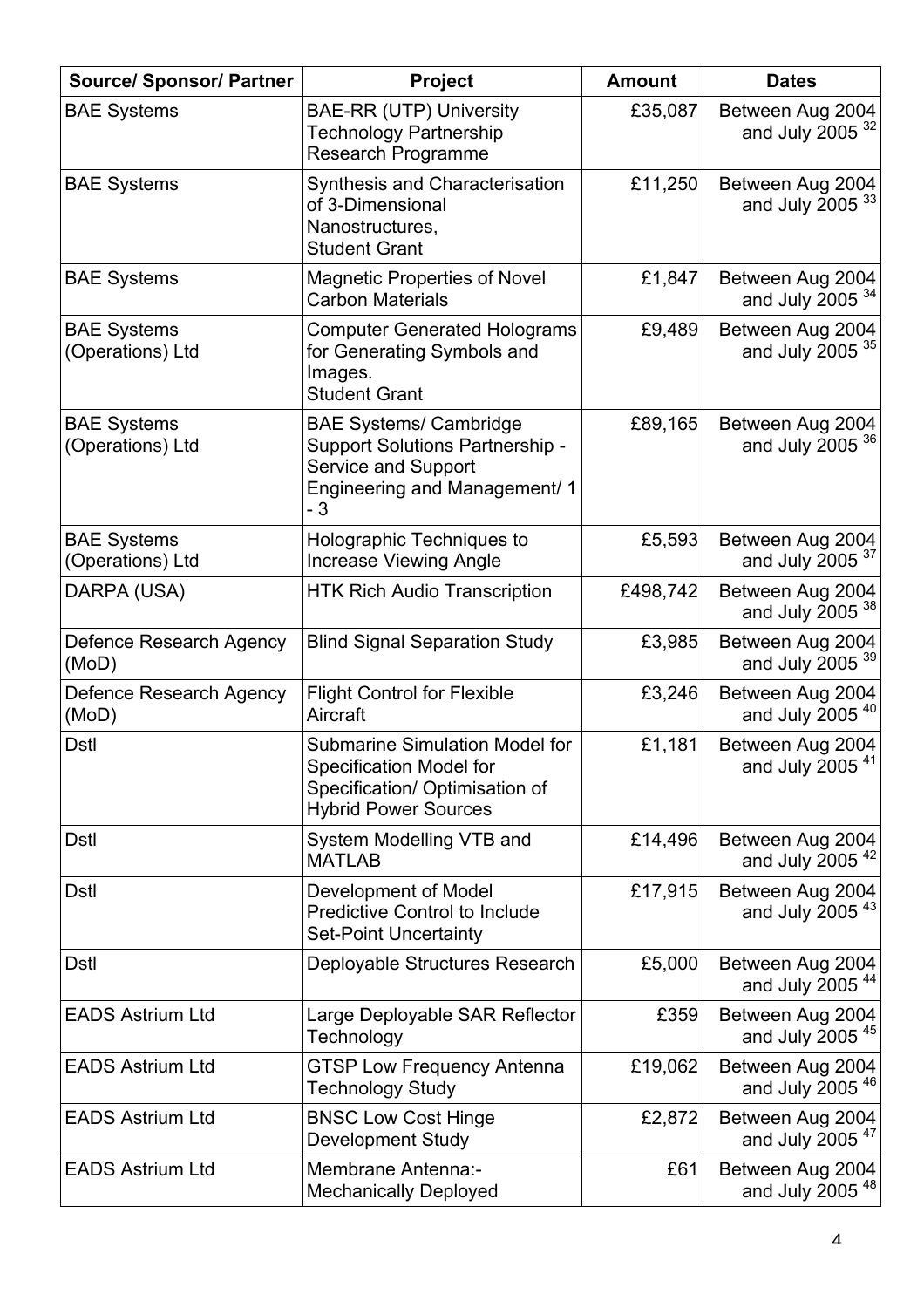| <b>Source/ Sponsor/ Partner</b>                                              | Project                                                                                                                     | <b>Amount</b> | <b>Dates</b>                                      |
|------------------------------------------------------------------------------|-----------------------------------------------------------------------------------------------------------------------------|---------------|---------------------------------------------------|
|                                                                              | Superstructure                                                                                                              |               |                                                   |
| <b>Office of Naval Research</b><br>via University of California              | <b>Mechatronic Materials and</b><br><b>Systems</b>                                                                          | £54,699       | Between Aug 2004<br>and July $2005$ <sup>49</sup> |
| <b>US</b> - Office of Naval<br><b>Research International Field</b><br>Office | Science and Design of Blast<br><b>Resistant Sandwich Structures</b>                                                         | £103,850      | Between Aug 2004<br>and July 2005 $50$            |
| US - Office of Naval<br><b>Research International Field</b><br>Office        | Studentship: The Science and<br>Design of Erosion-Resistant<br><b>Thermal Barrier Coatings</b>                              | £271,000      | Between Aug 2004<br>and July 2005 <sup>51</sup>   |
| <b>Office of Naval Research</b><br>via University of California              | <b>Studentship: Optimisation Tools</b><br>and Methods for VTB                                                               | £8,017        | Between Aug 2004<br>and July 2005 $52$            |
| QinetiQ                                                                      | <b>Analysis of Deployable</b><br><b>Breadboard Booms</b>                                                                    | £5,114        | Between Aug 2004<br>and July 2005 <sup>53</sup>   |
| QinetiQ                                                                      | <b>Extended and Joint Object</b><br><b>Tracking and Identification</b>                                                      | £64,476       | Between Aug 2004<br>and July 2005 <sup>54</sup>   |
| QinetiQ                                                                      | Robust Interpretation of<br>Structure Information.<br><b>Student Grant</b>                                                  | £8,537        | Between Aug 2004<br>and July 2005 <sup>55</sup>   |
| QinetiQ                                                                      | <b>Cambridge Vehicle Dynamics</b><br><b>Vehicle Consortium</b>                                                              | £32,518       | Between Aug 2004<br>and July 2005 <sup>56</sup>   |
| QinetiQ                                                                      | <b>Validation of Aircraft Models for</b><br><b>Flight Control, Student Grant</b>                                            | £7,556        | Between Aug 2004<br>and July 2005 <sup>57</sup>   |
| QinetiQ                                                                      | Studentship: Fabrication and<br><b>Characterisation of Optically</b><br><b>Addressed Spatial Light</b><br><b>Modulators</b> | £11,485       | Between Aug 2004<br>and July 2005 <sup>58</sup>   |
| QinetiQ                                                                      | Data Fusion using Particle<br><b>Filters</b>                                                                                | £2,000        | Between Aug 2004<br>and July 2005 $59$            |
| <b>Rolls Royce Plc</b>                                                       | <b>LES for LLP Gas Turbine</b><br><b>Combustion Instability</b>                                                             | £22,575       | Between Aug 2004<br>and July 2005 $60$            |
| Rolls Royce Plc                                                              | Intermediate Pressure Turbulent<br>Combustion                                                                               | £68,938       | Between Aug 2004<br>and July 2005 $61$            |
| Rolls Royce Plc                                                              | <b>Highly Loaded Compressor</b><br><b>Blades, CASE Student Award</b>                                                        | £12,456       | Between Aug 2004<br>and July 2005 $62$            |
| Rolls Royce Plc                                                              | <b>SUFCLEMP - Superconducting</b><br><b>Fault Current Limiter for</b><br><b>Electrical Marine Propulsion</b>                | £48,276       | Between Aug 2004<br>and July 2005 $63$            |
| Rolls Royce Plc                                                              | <b>ATAP-10: Combustion Instability</b>                                                                                      | £69,066       | Between Aug 2004<br>and July 2005 $64$            |
| Rolls Royce Plc                                                              | Flame Ignition and Stability in a<br><b>Gas Turbine Combustion.</b><br><b>CASE Studentship</b>                              | £10,286       | Between Aug 2004<br>and July 2005 <sup>65</sup>   |
| Rolls Royce Plc                                                              | Modelling Ignition and<br><b>Autoignition in Two-Phase</b>                                                                  | £8,409        | Between Aug 2004<br>and July 2005 $66$            |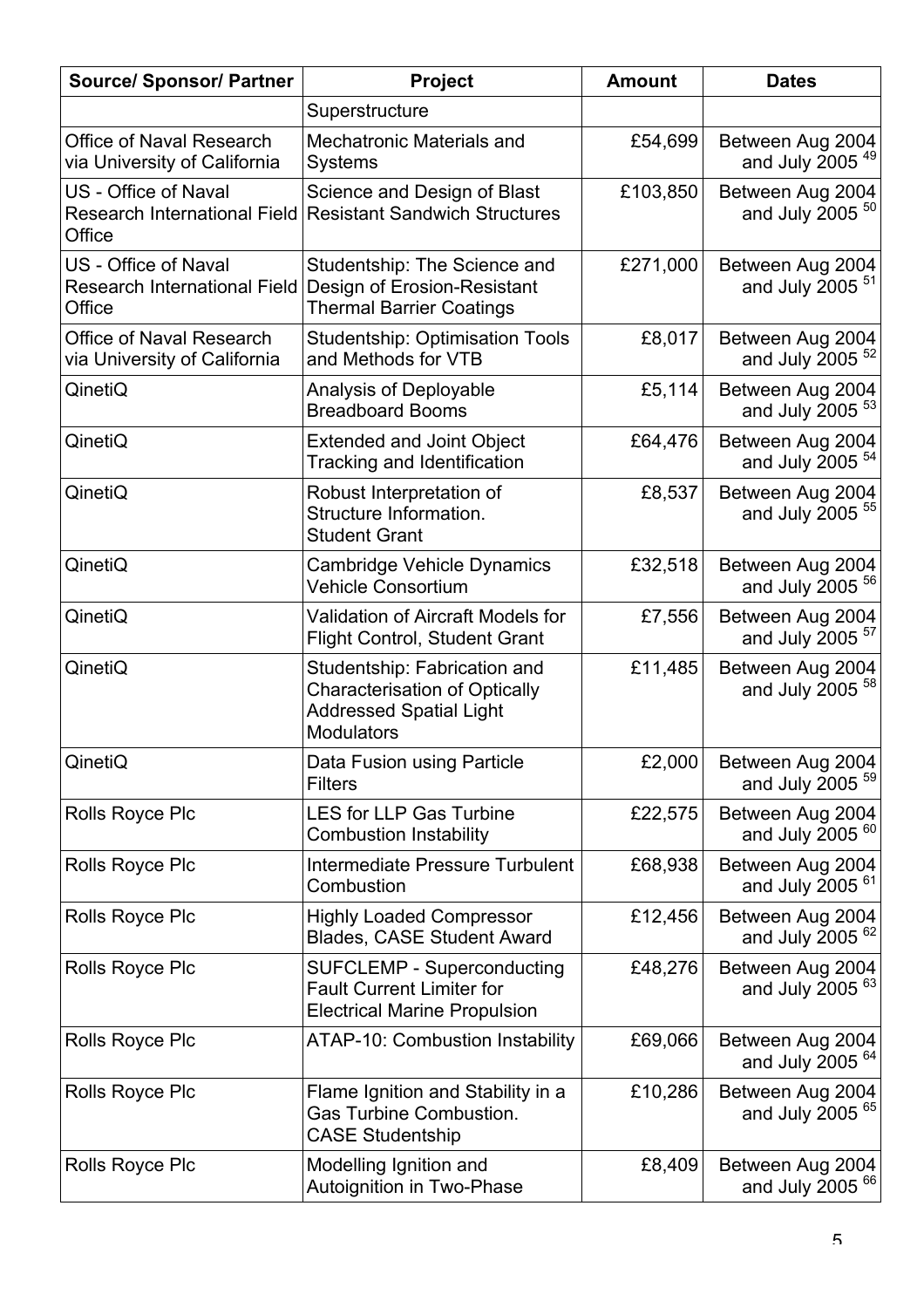| <b>Source/ Sponsor/ Partner</b> | Project                                                                                                  | <b>Amount</b> | <b>Dates</b>                                      |
|---------------------------------|----------------------------------------------------------------------------------------------------------|---------------|---------------------------------------------------|
|                                 | Flows.<br><b>CASE Studentship</b>                                                                        |               |                                                   |
| Rolls Royce Plc                 | <b>Computational Design for Gas</b><br><b>Turbine Combustion Systems.</b><br><b>RR Case Studentship</b>  | £5,193        | Between Aug 2004<br>and July 2005 $67$            |
| Rolls Royce Plc                 | Infrastructure to Design and<br><b>Optimise Cooled Turbine</b><br>Components                             | £10,614       | Between Aug 2004<br>and July 2005 $68$            |
| Rolls Royce Plc                 | Water-Injected and Wet Cycles:<br><b>Industrial Case Studentship</b>                                     | £6,037        | Between Aug 2004<br>and July $2005$ <sup>69</sup> |
| Rolls Royce Plc                 | Development and Testing of<br><b>High -Speed Valves</b>                                                  | £88           | Between Aug 2004<br>and July $2005$ <sup>70</sup> |
| Rolls Royce Plc                 | LP Turbine Blading Studies                                                                               | £13,707       | Between Aug 2004<br>and July 2005 <sup>71</sup>   |
| Rolls Royce Plc                 | Fuel Cell Offgas Burner.<br><b>Student Grant</b>                                                         | £16,633       | Between Aug 2004<br>and July 2005 <sup>72</sup>   |
| Rolls Royce Plc                 | Low Noise Fan OGV Design.<br><b>Student Grant</b>                                                        | £24,165       | Between Aug 2004<br>and July 2005 $^{73}$         |
| Rolls Royce Plc                 | Jet Noise Studentship                                                                                    | £2,387        | Between Aug 2004<br>and July 2005 <sup>74</sup>   |
| <b>Rolls Royce Plc</b>          | ATAP-10 IP Turbine                                                                                       | £182,781      | Between Aug 2004<br>and July 2005 <sup>75</sup>   |
| Rolls Royce Plc                 | <b>Completion of Core Compressor</b><br>Stability Work.<br><b>Student Grant</b>                          | £2,756        | Between Aug 2004<br>and July 2005 $76$            |
| Rolls Royce Plc                 | <b>Investigation of Combustion and</b><br><b>Instabilities in New Generation</b><br>Injectors            | £5,524        | Between Aug 2004<br>and July 2005 <sup>77</sup>   |
| Rolls Royce Plc                 | <b>RCSC9 Air Platform Propulsion</b><br><b>Technology Research</b>                                       | £8,239        | Between Aug 2004<br>and July 2005 $^{78}$         |
| Rolls Royce Plc                 | ATAP-10: Altitude Relight and<br>Pullaway                                                                | £83,736       | Between Aug 2004<br>and July 2005 $79$            |
| Rolls Royce Plc                 | ATAP-10: Enhanced<br>Performance Through<br>Aerodynamics: Optimisation of<br>New Generation of Injectors | £50,599       | Between Aug 2004<br>and July 2005 <sup>80</sup>   |
| Rolls Royce Plc                 | ATAP-10: HP Turbine<br>Aerodynamic Research - Shroud<br>Designs                                          | £23,517       | Between Aug 2004<br>and July 2005 <sup>81</sup>   |
| Rolls Royce Plc                 | Rich Combustion of Kerosene in<br>Porous Media                                                           | £2,000        | Between Aug 2004<br>and July 2005 $82$            |
| Rolls Royce Plc                 | Investigation of Instabilities in<br><b>Fuel Cell Combustor System</b>                                   | £2,572        | Between Aug 2004<br>and July 2005 $83$            |
| Rolls Royce Plc                 | <b>Three Dimensional Unsteady</b>                                                                        | £10,383       | Between Aug 2004                                  |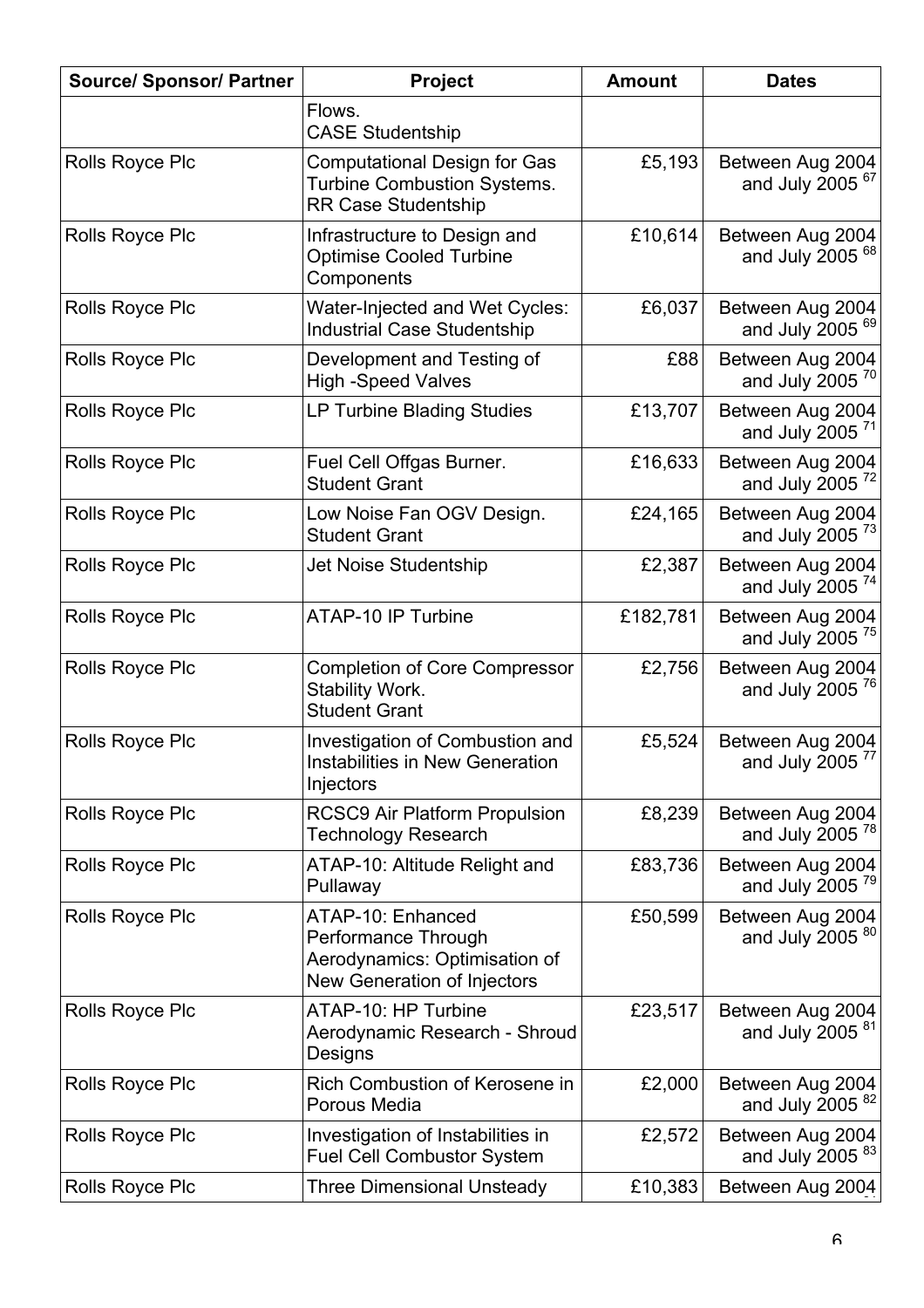| <b>Source/ Sponsor/ Partner</b> | Project                                                                                                                       | <b>Amount</b> | <b>Dates</b>                                       |
|---------------------------------|-------------------------------------------------------------------------------------------------------------------------------|---------------|----------------------------------------------------|
|                                 | Flows in Compressors.<br><b>Student Grant</b>                                                                                 |               | and July 2005 $84$                                 |
| Rolls Royce Plc                 | Analysis and Optimisation of<br>Humidified Power Cycles.<br><b>Student Grant</b>                                              | £7,890        | Between Aug 2004<br>and July $2005^{85}$           |
| <b>Rolls Royce Plc</b>          | <b>Profiled End Walls in</b><br>Compressors                                                                                   | £8,563        | Between Aug 2004<br>and July 2005 $86$             |
| <b>Rolls Royce Plc</b>          | <b>CASE Studentship: Modelling</b><br><b>Fuel Cell Offgas Combustor</b>                                                       | £5,015        | Between Aug 2004<br>and July 2005 <sup>87</sup>    |
| <b>Rolls Royce Plc</b>          | <b>CFD Mesh Generation</b>                                                                                                    | £8780         | Between Aug 2004<br>and July $2005^{88}$           |
| <b>Rolls Royce Plc</b>          | Turbo Machinery Aerothermal<br>Dynamics (UTC) University<br><b>Technology Centre</b>                                          | £696          | Between Aug 2004<br>and July 2005 <sup>89</sup>    |
| <b>Rolls Royce Plc</b>          | The British Aerospace: Rolls<br><b>Royce University Technology</b><br>Partnership for Design                                  | £40,165       | Between Aug 2004<br>and July 2005 <sup>90</sup>    |
| <b>Rolls Royce Plc</b>          | Interactions of Intakes and Fans                                                                                              | £12,472       | Between Aug 2004<br>and July $2005^{91}$           |
| Rolls Royce Plc                 | Aerodynamic Behaviour and<br>Design of Bleed Slots                                                                            | £12,323       | Between Aug 2004<br>and July $2005^{92}$           |
| Rolls Royce Plc                 | 3D Separations in Compressors<br>- Part 2                                                                                     | £18,554       | Between Aug 2004<br>and July $2005^{93}$           |
| <b>Rolls Royce Plc</b>          | Particulate and Vapour<br>Deposition in Gas Turbines<br><b>Fired on Coal-Derived Gases</b>                                    | £241          | Between Aug 2004<br>and July 2005 $94$             |
| Rolls Royce Plc                 | <b>Engine Rag Cavity Calculation</b>                                                                                          | £438          | Between Aug 2004<br>and July 2005 $95$             |
| <b>Rolls Royce Plc</b>          | <b>DTI/ RR Fans Collaborative</b><br><b>Research Programme</b><br>(2 grants)                                                  | £9,084        | Between Aug 2004<br>and July $2005^{96}$           |
| <b>Rolls Royce Plc</b>          | DTI/ RR Hydra-Computational<br>Fluid Dynamics for Design and<br>Optimisation of the Low<br><b>Pressure Compression System</b> | £16,694       | Between Aug 2004<br>and July $2005^{97}$           |
| Rolls Royce Plc                 | <b>Compressors Systems</b><br><b>Technology Acquisition and</b><br>Research                                                   | £85,208       | Between Aug 2004<br>and July 2005 $98$             |
| <b>Rolls Royce Plc</b>          | <b>UGTP Master Budget Part 1</b><br>Infrastructure                                                                            | £200,673      | Between Aug 2004<br>and July $2005^{99}$           |
| <b>Rolls Royce Plc</b>          | <b>RR Turbine Leakage</b><br>$(04/01 - 03/04)$                                                                                | £556          | Between Aug 2004<br>and July 2005 <sup>100</sup>   |
| <b>Rolls Royce Plc</b>          | <b>RR Compressor System</b>                                                                                                   | £0            | Between Aug 2004<br>and July $2005$ <sup>101</sup> |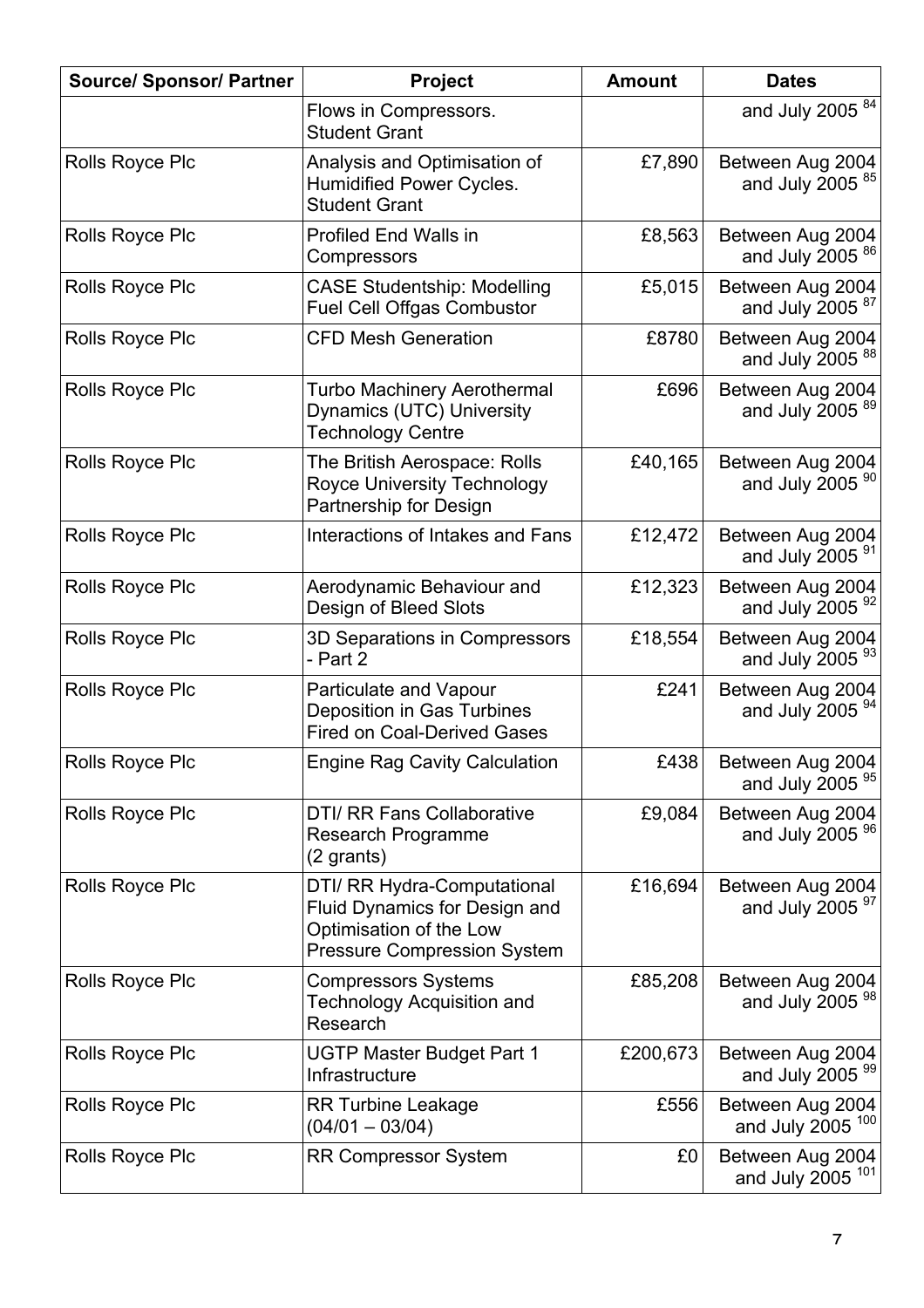| <b>Source/ Sponsor/ Partner</b>                              | Project                                                                                         | <b>Amount</b> | <b>Dates</b>                                     |
|--------------------------------------------------------------|-------------------------------------------------------------------------------------------------|---------------|--------------------------------------------------|
| <b>Rolls Royce Plc</b>                                       | Studentship                                                                                     | £6,524        | Between Aug 2004<br>and July 2005 <sup>102</sup> |
| Rolls Royce Plc                                              | Solid Oxide Fuel Cell Modelling.<br><b>Student Grant</b>                                        | £5,712        | Between Aug 2004<br>and July 2005 <sup>103</sup> |
| Rolls Royce Plc                                              | Trent 900 IP Turbine Research                                                                   | £2,436        | Between Aug 2004<br>and July 2005 <sup>104</sup> |
| Rolls Royce Plc                                              | <b>RR Combustion Dynamics JREI</b><br>(Joint Research Equipment<br>Initiative)                  | £242          | Between Aug 2004<br>and July 2005 <sup>105</sup> |
| Rolls Royce Plc                                              | Professorship of Aerothermal<br>Technology                                                      | £505,741      | Between Aug 2004<br>and July 2005 <sup>106</sup> |
| Rolls Royce Plc                                              | CASE Top-Up: CFD and<br><b>Modelling or Turbulent</b><br>Combustion.<br><b>Student Grant</b>    | £4,667        | Between Aug 2004<br>and July 2005 <sup>107</sup> |
| Rolls Royce Plc                                              | <b>Combustion Instabilities Support</b><br>(Muscles, ICLEAC,<br>LOPOCOTEP)                      | £2,247        | Between Aug 2004<br>and July 2005 <sup>108</sup> |
| Rolls Royce Plc                                              | Trent 900 High-Aspect Ratio<br>Rotor for IP Turbine Rig                                         | £6,992        | Between Aug 2004<br>and July 2005 <sup>109</sup> |
| Rolls Royce Plc                                              | Design and Investigation of<br><b>Turbulent Combustor.</b><br><b>CASE Top Up, Student Grant</b> | £1,307        | Between Aug 2004<br>and July 2005 <sup>110</sup> |
| Rolls Royce Plc                                              | <b>Pressure-Gain Combustion in</b><br><b>Gas Turbine</b>                                        | £17,674       | Between Aug 2004<br>and July 2005 <sup>111</sup> |
| Rolls Royce Plc                                              | <b>UGTP CFD Support</b>                                                                         | £7,407        | Between Aug 2004<br>and July 2005 <sup>112</sup> |
| Rolls Royce Plc                                              | <b>Hydra Solo Travel Support</b>                                                                | £3,792        | Between Aug 2004<br>and July 2005 <sup>113</sup> |
| Rolls Royce Plc                                              | <b>Extension: Student Grant</b>                                                                 | £2,580        | Between Aug 2004<br>and July 2005 <sup>114</sup> |
| Rolls Royce Plc                                              | Studentship: Integrated<br><b>Products and Services (IPAS)</b>                                  | £21,609       | Between Aug 2004<br>and July 2005 <sup>115</sup> |
| Rolls Royce Plc                                              | <b>Compressor Leading Edges.</b><br><b>Student Grant</b>                                        | £13,553       | Between Aug 2004<br>and July 2005 <sup>116</sup> |
| Rolls Royce Plc                                              | Whittle Lab Infrastructure<br>Support 2005                                                      | £82,814       | Between Aug 2004<br>and July 2005 <sup>117</sup> |
| Rolls Royce Plc                                              | Kausis Consultancy: Advice on<br><b>Combustion Technologies</b>                                 | £11,026       | Between Aug 2004<br>and July 2005 <sup>118</sup> |
| Rolls Royce Plc                                              | <b>Pressure Gain Combustor</b>                                                                  | £678          | Between Aug 2004<br>and July 2005 <sup>119</sup> |
| Rolls Royce Industrial and<br><b>Marine Gas Turbines Ltd</b> | <b>Aspirated Compressors.</b><br><b>CASE Student Top-Up</b>                                     | £8,160        | Between Aug 2004<br>and July 2005 <sup>120</sup> |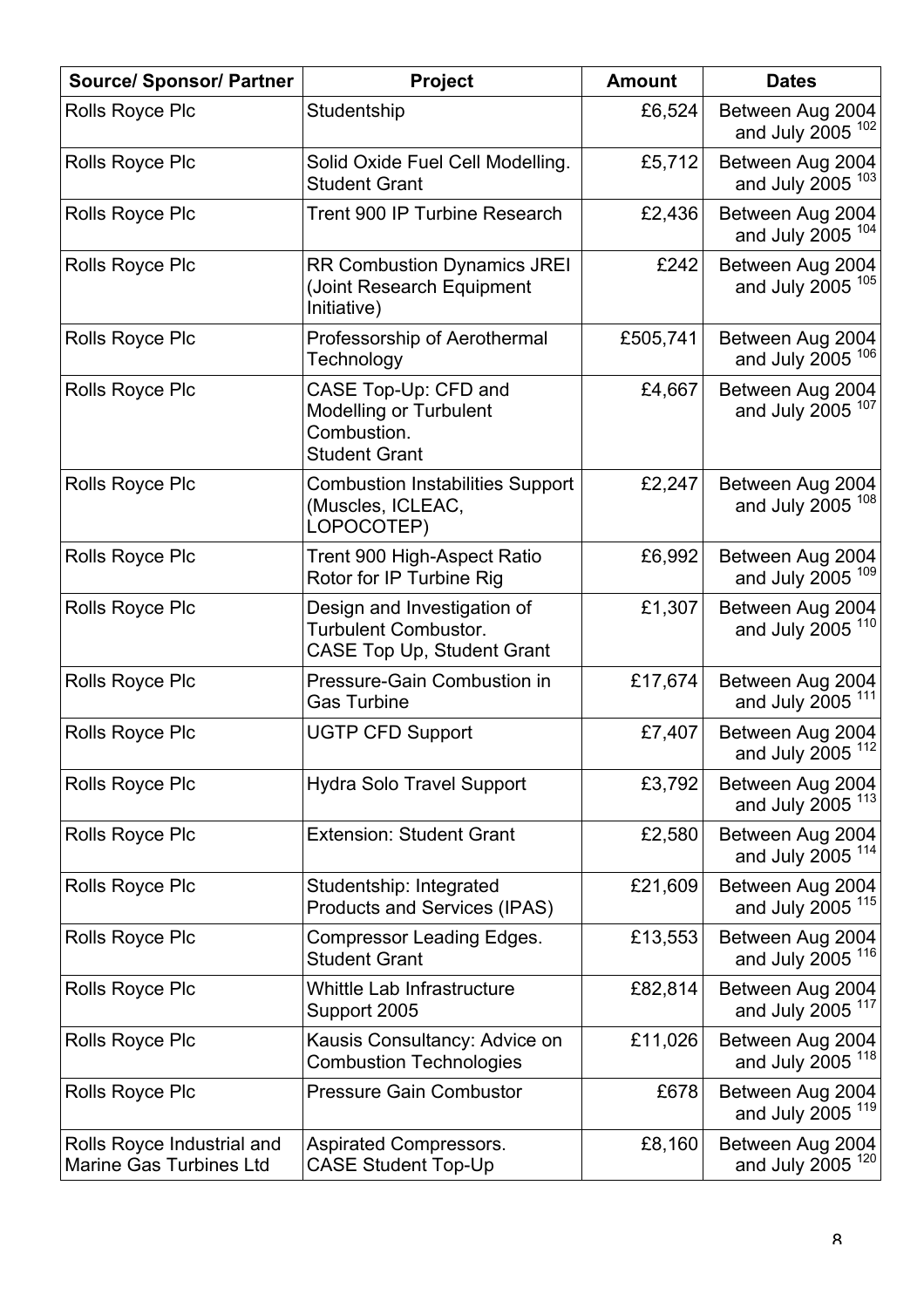| <b>Source/ Sponsor/ Partner</b>                    | <b>Project</b>                                                                                                                        | <b>Amount</b> | <b>Dates</b>                                     |
|----------------------------------------------------|---------------------------------------------------------------------------------------------------------------------------------------|---------------|--------------------------------------------------|
| US Navy                                            | Micromechanics-Based Design<br>of Sandwich Panels.<br><b>Student Grant</b>                                                            | £30,633       | Between Aug 2004<br>and July 2005 <sup>121</sup> |
| US Navy                                            | <b>Advanced Thermal Management</b><br>Concepts with Micro-<br><b>Architectural Materials</b>                                          | £63,884       | Between Aug 2004<br>and July 2005 <sup>122</sup> |
| US Navy                                            | <b>Cellular Foam Sound Absorbers</b><br>for Controlling Combustion<br>Instability and Naval Shin Noise                                | £125,759      | Between Aug 2004<br>and July 2005 $123$          |
| US Navy                                            | <b>Discussion Meeting on Discrete</b><br><b>Dislocation Plasticity</b>                                                                | £366          | Between Aug 2004<br>and July 2005 <sup>124</sup> |
| US Navy                                            | <b>Synthetic Multifunctional</b><br><b>Materials</b>                                                                                  | £1,464        | Between Aug 2004<br>and July 2005 <sup>125</sup> |
| EPSRC,<br>Rolls Royce Plc<br>and others            | An Experimental Study of<br><b>Unsteady Wake-Induced</b><br><b>Boundary Layer Transition in</b><br>Turbomachinery                     | £171,248      | Oct 2005 -<br>Sept 2008 <sup>126</sup>           |
| EPSRC,<br>QinetiQ Ltd<br>and others                | Active Multi-Axle Steering of<br><b>Heavy Goods Vehicles</b>                                                                          | £511,248      | Jan 2006 -<br>Jan 2009 <sup>127</sup>            |
| EPSRC,<br><b>Thales Research Ltd</b><br>and others | <b>Smart Infrastructure: Wireless</b><br>Sensor Network System for<br><b>Condition Assessment and</b><br>Monitoring of Infrastructure | £777,034      | Oct 2006 -<br>Sept 2009 <sup>128</sup>           |

# **School of Physics**

| <b>Source/ Sponsor/ Partner</b> | <b>Project</b>                                                                                           | <b>Amount</b> | <b>Dates</b>                                     |
|---------------------------------|----------------------------------------------------------------------------------------------------------|---------------|--------------------------------------------------|
| <b>AWE</b>                      | Piezo-Electric Probes,<br>Fundamentals and Application.<br><b>Student Grant</b>                          | £8387         | Between Aug 2004<br>and July 2005 <sup>129</sup> |
| <b>AWE</b>                      | <b>Hopkinson Bar Data for Steels</b>                                                                     | £353          | Between Aug 2004<br>and July 2005 <sup>130</sup> |
| <b>AWE PIC</b>                  | <b>CASE Studentship</b>                                                                                  | £5,394        | Between Aug 2004<br>and July 2005 <sup>131</sup> |
| <b>AWE PIC</b>                  | <b>Mechanical Properties and</b><br>Microstructural Characterisation<br>of PBX's                         | £73,982       | Between Aug 2004<br>and July 2005 <sup>132</sup> |
| <b>AWE PIC</b>                  | Gas Gun Experiments for 'Effect<br>of Protective Padding on Lateral<br><b>Stress Gauge Measurements'</b> | £4,780        | Between Aug 2004<br>and July 2005 <sup>133</sup> |
| <b>AWE PIC</b>                  | <b>Taylor Impact of Heated</b><br>Specimens                                                              | £3,610        | Between Aug 2004<br>and July 2005 <sup>134</sup> |
| <b>AWE PIC</b>                  | Porous Graphite - Material<br><b>Studies</b>                                                             | £4,356        | Between Aug 2004<br>and July 2005 <sup>135</sup> |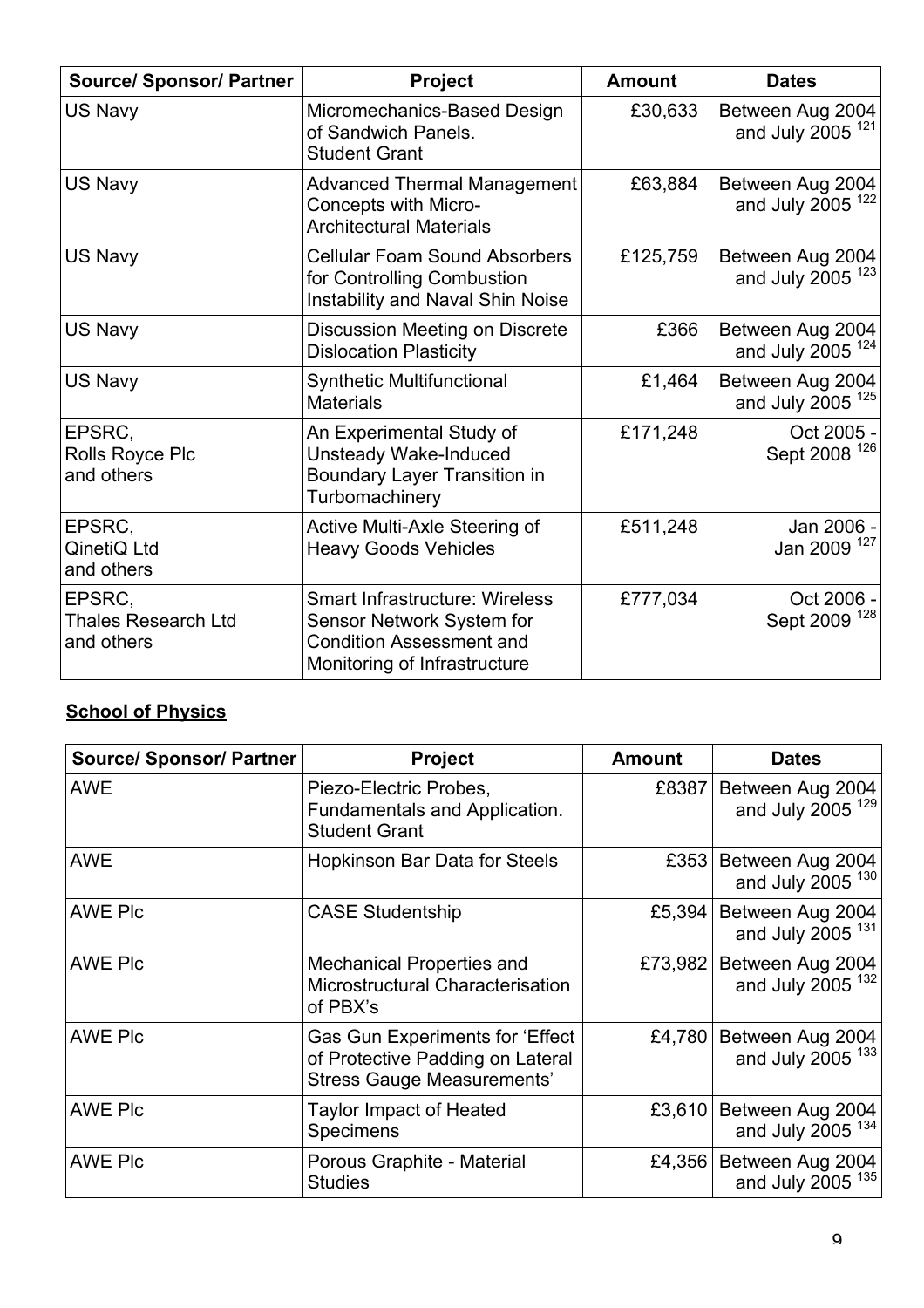| <b>Source/ Sponsor/ Partner</b>  | Project                                                                                                                          | <b>Amount</b>                           | <b>Dates</b>                                                    |
|----------------------------------|----------------------------------------------------------------------------------------------------------------------------------|-----------------------------------------|-----------------------------------------------------------------|
| <b>AWE PIC</b>                   | Characterisation of Sand: Grain<br>Size and Humidity                                                                             | £692                                    | Between Aug 2004<br>and July $2005$ <sup>136</sup>              |
| AWE/Hunting-BRAE Ltd             | Microstructural Studies of PBX<br>Formulations                                                                                   | £757                                    | Between Aug 2004<br>and July $2005$ <sup>137</sup>              |
| AWE/Hunting-BRAE Ltd             | <b>Shock Properties of Granular</b><br><b>Materials</b>                                                                          | E33                                     | Between Aug 2004<br>and July $2005$ <sup>138</sup>              |
| DARPA via University of<br>Leeds | <b>Vertical Cavity Silicon -</b><br>Geranium Quantum                                                                             | £37,940                                 | Between Aug 2004<br>and July $2005$ <sup><math>139</math></sup> |
| Defence Research Agency<br>(MoD) | The Physical Characteristics of<br><b>Cryogenic Formulations</b><br>(2 separate grants)                                          | £4,989                                  | Between Aug 2004<br>and July $2005$ <sup>140</sup>              |
| Defence Research Agency<br>(MoD) | Dynamic Properties of<br><b>Concretes and Cements</b><br>(2 separate grants)                                                     | £1,309                                  | Between Aug 2004<br>and July 2005 <sup>141</sup>                |
| <b>Dstl</b>                      | <b>Energetic Materials Research</b>                                                                                              | £27,475                                 | Between Aug 2004<br>and July 2005 <sup>142</sup>                |
| <b>Dstl</b>                      | Assistance in Instrumenting<br><b>Targets for Trial</b><br>(2 separate grants)                                                   | £3,437                                  | Between Aug 2004<br>and July 2005 <sup>143</sup>                |
| Dstl                             | <b>Research Collaboration:</b><br><b>Mechanical Properties of PBX's</b><br>for Constitutive Model<br>Development                 | £24,911                                 | Between Aug 2004<br>and July 2005 <sup>144</sup>                |
| <b>Dstl</b>                      | <b>Flash Powder Studies</b>                                                                                                      | £13,568                                 | Between Aug 2004<br>and July 2005 <sup>145</sup>                |
| <b>Dstl</b>                      | <b>Shock Response of Ceramics</b>                                                                                                | £2,793                                  | Between Aug 2004<br>and July $2005$ $^{146}$                    |
| <b>Dstl</b>                      | Mechanical Properties of PBX's<br>for Constitutive Model<br>Development                                                          | £8,543                                  | Between Aug 2004<br>and July 2005 <sup>147</sup>                |
| QinetiQ                          | High Strain Rate Testing of<br>Materials, Including Studentship<br>(3 separate grants)                                           | £17,895<br>(£13,932 for<br>Studentship) | Between Aug 2004<br>and July 2005 <sup>148</sup>                |
| QinetiQ                          | Fellowship                                                                                                                       | £110,330                                | Between Aug 2004<br>and July $2005$ <sup>149</sup>              |
| QinetiQ                          | Research Studying the<br>Measurement of the Dynamic<br>Properties of Concretes and<br><b>Cements Using Plate Impact</b><br>Tests | £2,258                                  | Between Aug 2004<br>and July $2005$ <sup>150</sup>              |
| QinetiQ                          | Provision of VISAR for Use at<br><b>Fort Halstead</b>                                                                            | £1,229                                  | Between Aug 2004<br>and July 2005 <sup>151</sup>                |
| QinetiQ                          | <b>Shock Physics of Materials for</b><br>Hydrocode Research: The<br><b>Functioning of Impact Triggers</b>                        | £1,878                                  | Between Aug 2004<br>and July $2005$ <sup>152</sup>              |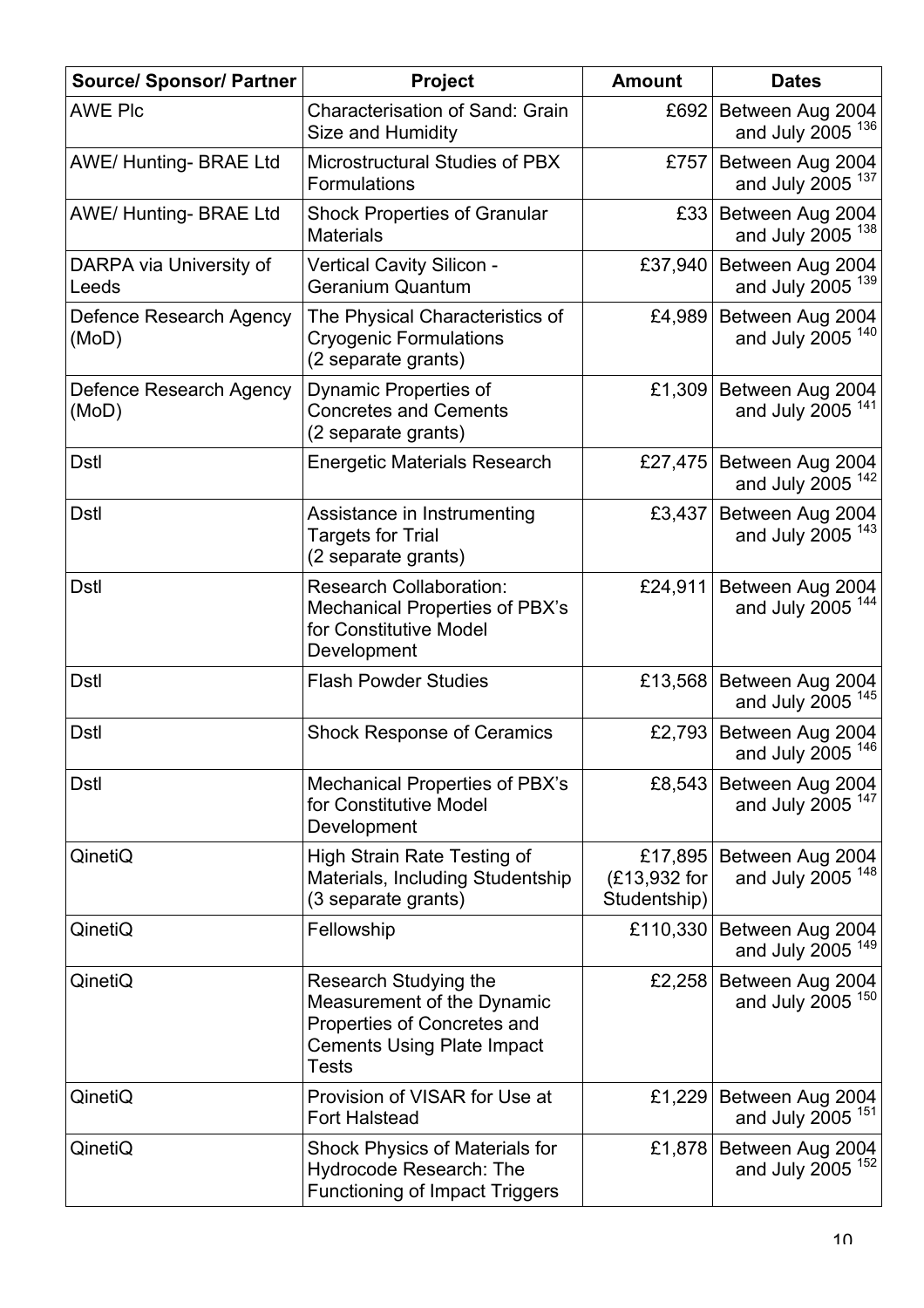| <b>Source/ Sponsor/ Partner</b> | <b>Project</b>                                                                     | <b>Amount</b> | <b>Dates</b>                                     |
|---------------------------------|------------------------------------------------------------------------------------|---------------|--------------------------------------------------|
|                                 | (2 separate grants)                                                                |               |                                                  |
| QinetiQ                         | High Velocity Impact of<br><b>Materials</b>                                        | £1,346        | Between Aug 2004<br>and July 2005 $153$          |
| QinetiQ                         | <b>Research for Second Stage</b><br><b>Microthruster Proof Concept</b><br>Research | £958          | Between Aug 2004<br>and July 2005 <sup>154</sup> |
| QinetiQ                         | Initiation on Novel Explosives<br>using Laser Ignition                             | £1,054        | Between Aug 2004<br>and July 2005 <sup>155</sup> |
| QinetiQ                         | <b>New Impact Erosion Resistance</b><br><b>Materials</b>                           | £479          | Between Aug 2004<br>and July 2005 <sup>156</sup> |
| QinetiQ                         | Impact Erosion Resistance of<br><b>CVD Diamond and Coated</b><br>Optics            | £4,204        | Between Aug 2004<br>and July 2005 <sup>157</sup> |
| US Army                         | Plasma - Propellant Interactions<br>(2 separate grants)                            | £7,946        | Between Aug 2004<br>and July 2005 <sup>158</sup> |
| US Army                         | <b>Silicon Quantum Information</b><br>Processing                                   | £32,498       | Between Aug 2004<br>and July 2005 <sup>159</sup> |
| US Navy                         | <b>Shock Properties of Sand</b>                                                    | £580          | Between Aug 2004<br>and July 2005 <sup>160</sup> |

#### **School of Applied Mathematics and Theoretical Physics, Pure Applied Mathematics and Theoretical Physics, and Mathematical Statistics**

| <b>Source/ Sponsor/ Partner</b>            | <b>Project</b>                                                                                                            | <b>Amount</b> | <b>Dates</b>                                     |
|--------------------------------------------|---------------------------------------------------------------------------------------------------------------------------|---------------|--------------------------------------------------|
| <b>EPSRC</b> and<br><b>Rolls Royce Plc</b> | A Mathematical Investigation of<br>Resonant Phenomena in Gas<br><b>Turbines</b>                                           | £112,057      | Jun 1998 -<br>Dec 2001 161                       |
| <b>EPSRC</b> and<br>Rolls Royce Plc        | Development and Validation of<br><b>Aeroacoustic Models for Fan</b><br><b>Noise</b>                                       | £124,143      | Apr 1999 -<br>Dec 2002 <sup>162</sup>            |
| <b>AWE PIC</b>                             | <b>William Pennt Fellowship:</b><br><b>Mixing in Stratified Flows</b>                                                     | £16,999       | Between Aug 2004<br>and July 2005 <sup>163</sup> |
| <b>AWE PIC</b>                             | Case Studentship - Arrays of<br><b>Interacting Thermals</b>                                                               | £5,171        | Between Aug 2004<br>and July 2005 <sup>164</sup> |
| <b>AWE PIc</b>                             | Case Studentship - Monotone<br><b>Integrated Large Eddy</b><br><b>Simulations or Turbulent</b><br><b>Convective Flows</b> | £5,170        | Between Aug 2004<br>and July 2005 <sup>165</sup> |
| <b>BAE Systems</b>                         | Radar Backscattering for<br><b>Statistically Rough Surfaces</b>                                                           | £346          | Between Aug 2004<br>and July 2005 <sup>166</sup> |
| <b>Office of Naval Research</b>            | Detection of Submerged Sound<br>Sources (NICOPS)                                                                          | £13,081       | Between Aug 2004<br>and July 2005 $167$          |
| Rolls Royce Plc                            | <b>CASE Studentship: Wave</b><br>Propagation and Resonance in<br>Aeroengines                                              | £4,055        | Between Aug 2004<br>and July 2005 <sup>168</sup> |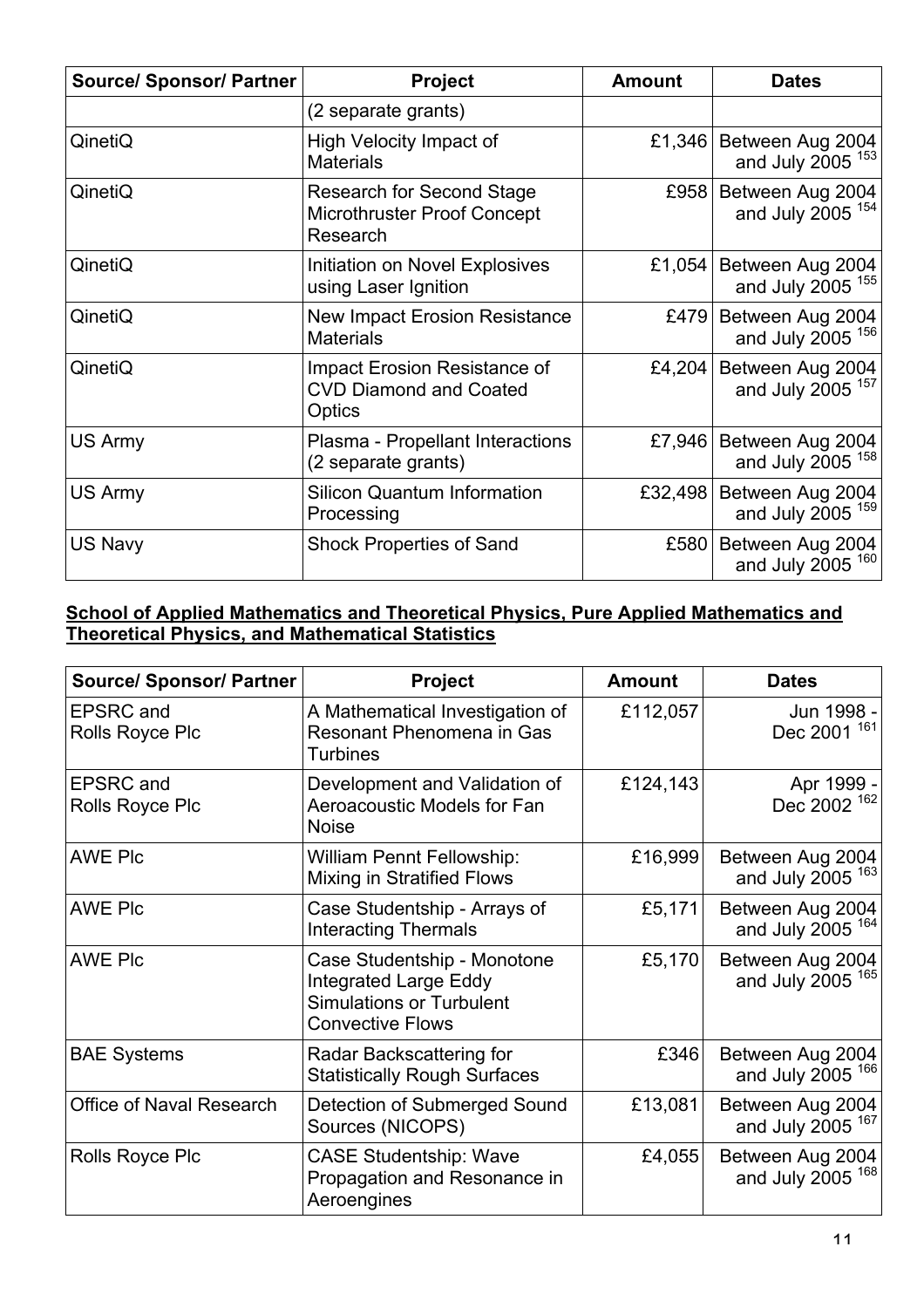| <b>Source/ Sponsor/ Partner</b>                               | <b>Project</b>                                                                                                                  | <b>Amount</b> | <b>Dates</b>                                     |
|---------------------------------------------------------------|---------------------------------------------------------------------------------------------------------------------------------|---------------|--------------------------------------------------|
| US Army                                                       | Study of Buffer Size in Internet<br><b>Routers</b>                                                                              | £1,584        | Between Aug 2004<br>and July 2005 <sup>169</sup> |
| <b>US Navy</b>                                                | Anomalous Dynamic Failure of<br><b>Composites and Sandwich</b><br><b>Structures</b>                                             | £6,518        | Between Aug 2004<br>and July 2005 <sup>170</sup> |
| <b>US Navy</b>                                                | Dynamics of Interfaces and<br><b>Structures</b>                                                                                 | £9,612        | Between Aug 2004<br>and July 2005 <sup>171</sup> |
| <b>EPSRC</b> and<br>Rolls Royce Plc                           | Mathematical Modelling and<br><b>Computational Engineering</b><br><b>Prediction of Turbomachinery</b><br><b>Broadband Noise</b> | £187,657      | Sept 2006 -<br>Sept 2009 <sup>172</sup>          |
| EPSRC,<br>Boeing,<br><b>Thales Research Ltd</b><br>and others | <b>Pervasive Mobile Environmental</b><br><b>Sensor Grids</b>                                                                    | £409,416      | Oct 2006 -<br>Sept 2009 <sup>173</sup>           |

# **School of Chemistry**

| <b>Source/ Sponsor/ Partner</b> | Project                                                                                                                                | <b>Amount</b> | <b>Dates</b>                                     |
|---------------------------------|----------------------------------------------------------------------------------------------------------------------------------------|---------------|--------------------------------------------------|
| <b>AWE PIC</b>                  | PhD Studentship/ Polymer<br><b>Brushes as Molecular</b><br>Adhesives.<br><b>Student Grant</b>                                          | £38,107       | Between Aug 2004<br>and July 2005 <sup>174</sup> |
| <b>AWE/ Hunting- BRAE Ltd</b>   | <b>Experimental Data</b><br>Requirements for the<br>Palladium Hydride System                                                           | £16,020       | Between Aug 2004<br>and July 2005 <sup>175</sup> |
| <b>Dstl</b>                     | Studentship: Polyamine<br><b>Dendrimers</b>                                                                                            | £26,542       | Between Aug 2004<br>and July 2005 <sup>176</sup> |
| <b>Dstl</b>                     | <b>Fabrication of Integrated</b><br>Optical Waveguides as a<br><b>Precursor to the Potential</b><br>Development of<br>Microcantilever  | £0            | Between Aug 2004<br>and July 2005 <sup>177</sup> |
| US Navy                         | <b>Vibrational Studies Using</b><br><b>Reaction Path and Reaction</b><br><b>Surface Hamiltonians</b>                                   | £1,458        | Between Aug 2004<br>and July 2005 <sup>178</sup> |
| <b>AWE PIC</b>                  | <b>Synthesising Novel</b><br><b>Heterocyclic Systems to Study</b><br>Alternatives to Isocyanates for<br><b>Producing Polyurethanes</b> | £16,555       | Between Aug 2004<br>and July 2005 <sup>179</sup> |
| <b>AWE/ Hunting- BRAE Ltd</b>   | Studentship - Novel<br><b>Polyurethane Precursors</b>                                                                                  | £1,235        | Between Aug 2004<br>and July 2005 <sup>180</sup> |

# **School of Chemical Engineering**

| Source/ Sponsor/ Partner | <b>Project</b> | <b>Amount</b> | <b>Dates</b> |
|--------------------------|----------------|---------------|--------------|
|--------------------------|----------------|---------------|--------------|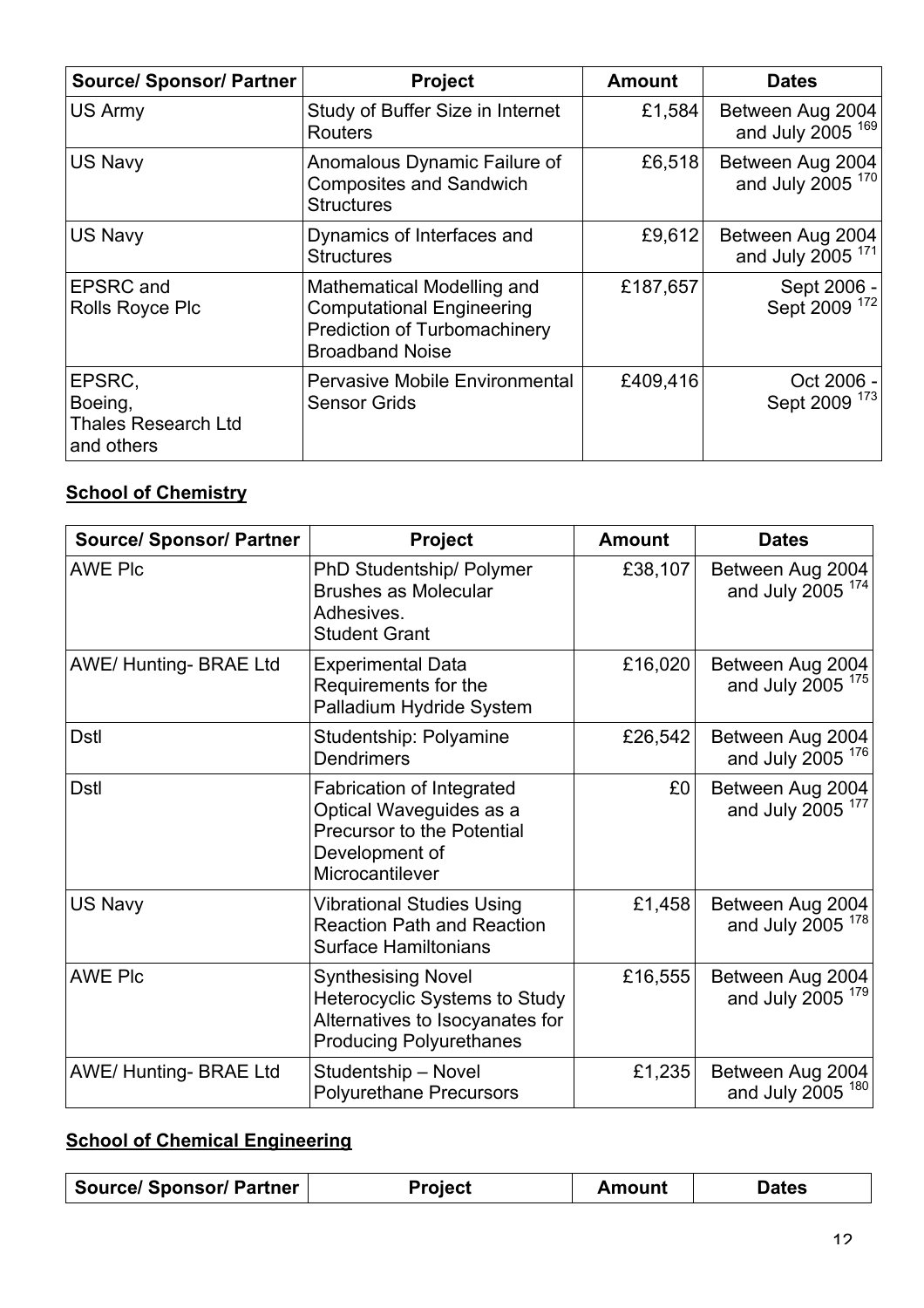| <b>Source/ Sponsor/ Partner</b>                                 | <b>Project</b>                                                                                                    | <b>Amount</b> | <b>Dates</b>                                     |
|-----------------------------------------------------------------|-------------------------------------------------------------------------------------------------------------------|---------------|--------------------------------------------------|
| EPSRC,<br>Rolls Royce Plc<br>and others                         | Faraday: Developing a Paste<br><b>Formulation Criterion</b>                                                       | £72,333       | Oct 2003 -<br>Mar 2007 <sup>181</sup>            |
| <b>AWE PIC</b>                                                  | <b>Pyrolysis of Oils</b>                                                                                          | £9,902        | Between Aug 2004<br>and July 2005 <sup>182</sup> |
| Rolls Royce Plc                                                 | <b>Industrial Case Award:</b><br>Combustion Thermometry.<br><b>Student Grant</b>                                  | £10,632       | Between Aug 2004<br>and July 2005 <sup>183</sup> |
| <b>Rolls Royce Plc</b>                                          | <b>Industrial Case Award with</b><br><b>Rolls Royce: Combustion</b><br><b>Instabilities</b>                       | £9,593        | Between Aug 2004<br>and July 2005 <sup>184</sup> |
| Rolls Royce Plc                                                 | Support for the CARS System                                                                                       | £9,758        | Between Aug 2004<br>and July 2005 <sup>185</sup> |
| <b>EPSRC</b> and<br>Rolls-Royce Fuel Cell<br><b>Systems Ltd</b> | Development of a Novel<br><b>Wavelength Agile Laser</b><br>Sensor for Solid Oxide Fuel<br><b>Cell Diagnostics</b> | £232,864      | Oct 2005 - Oct 2008<br>186                       |

# **School of Materials Science and Metallurgy**

| <b>Source/ Sponsor/ Partner</b>                                                               | Project                                                                                                                                                                                                                                                                                                                                                     | <b>Amount</b> | <b>Dates</b>                   |
|-----------------------------------------------------------------------------------------------|-------------------------------------------------------------------------------------------------------------------------------------------------------------------------------------------------------------------------------------------------------------------------------------------------------------------------------------------------------------|---------------|--------------------------------|
| EPSRC,<br>DARPA,<br>European Office of<br>Aerospace Research<br>and Development<br>and others | <b>Materials Electrochemistry</b><br>Research Programme.<br>Collaborators from:<br>University of Nottingham and<br>$\bullet$<br><b>Imperial College London</b><br>$\bullet$                                                                                                                                                                                 | £?            | 187<br><b>Since 2000</b>       |
| EPSRC,<br>British Aerospace,<br>Dstl,<br><b>Rolls Royce</b><br>and others                     | <b>Composites and Coatings</b><br>Research Programme.<br>Collaborators include:<br><b>Cranfield University</b><br>$\bullet$<br><b>University College London</b><br>$\bullet$<br>and<br>University of Manchester<br><b>Involves an Advances EPSRC</b><br>Research Fellow and a number<br>of other students. Associate<br>members include a Dstl<br>employee. | £?            | Since 2002 <sup>188</sup>      |
| <b>EPSRC</b> and<br>Dstl                                                                      | <b>Mechanical and Magnetic</b><br><b>Properties of Fibre Network</b><br><b>Materials</b>                                                                                                                                                                                                                                                                    | £?            | $2003 - 2006$ <sup>189</sup>   |
| EPSRC,<br>QinetiQ Ltd and<br><b>Rolls Royce Plc</b>                                           | DARP: Advanced Aeroengine<br>Materials (ADAM) - Next<br>Generation Single Crystal and<br><b>Lifing Methodologies</b>                                                                                                                                                                                                                                        | £464,666      | Apr 2003 -<br>190<br>Sept 2007 |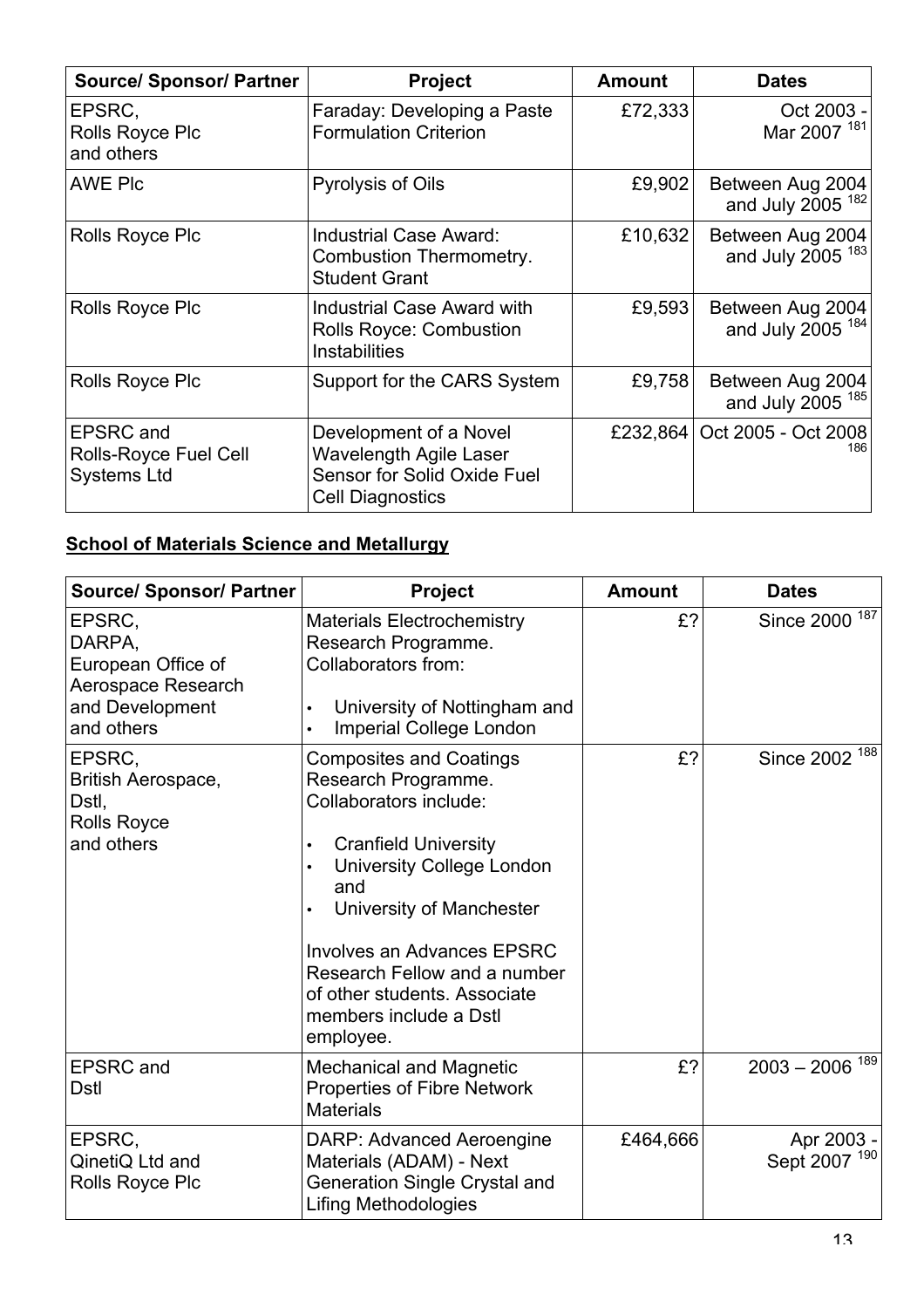| <b>Source/ Sponsor/ Partner</b>             | Project                                                                                                                                                                            | <b>Amount</b> | <b>Dates</b>                                     |
|---------------------------------------------|------------------------------------------------------------------------------------------------------------------------------------------------------------------------------------|---------------|--------------------------------------------------|
| Rolls-Royce,<br>QinetiQ,<br>MoD,<br>DTI and | <b>High Temperature Alloys</b><br>Research Programme.<br>Collaborators include:                                                                                                    | £?            | 191<br><b>Since 2003</b>                         |
| EPSRC (DARP)                                | University of Birmingham<br>$\bullet$<br>University of Manchester<br>University of Swansea<br>$\bullet$<br>University of Oxford and<br>$\bullet$<br><b>Imperial College London</b> |               |                                                  |
| <b>Dstl</b>                                 | <b>Energy Absorption During</b><br><b>Ballistic Impact of Novel,</b><br><b>Lightweight Sandwich Panels</b><br>with Metallic Fibre Cores                                            | £?            | $2004 - 2007$ <sup>192</sup>                     |
| DARPA via Imperial<br>College               | Near Net Shape Titanium                                                                                                                                                            | £396          | Between Aug 2004<br>and July 2005 <sup>193</sup> |
| <b>Dstl</b>                                 | Studentship: Keronite Plasma<br><b>Electrivtic Oxide Coatings</b>                                                                                                                  | £4,399        | Between Aug 2004<br>and July 2005 <sup>194</sup> |
| <b>Dstl</b>                                 | Studentship: Actuation of Highly<br><b>Porous and Permeable Metals</b><br>Made from Fibre Analysis                                                                                 | £7,221        | Between Aug 2004<br>and July 2005 <sup>195</sup> |
| <b>Dstl</b>                                 | Studentship: Research into<br><b>Hybrid Stainless Steel</b><br><b>Assemblies</b>                                                                                                   | £37,533       | Between Aug 2004<br>and July 2005 <sup>196</sup> |
| QinetiQ                                     | <b>Gordon Laboratory</b>                                                                                                                                                           | £5,435        | Between Aug 2004<br>and July 2005 <sup>197</sup> |
| QinetiQ                                     | <b>Advanced Aeroengine Materials</b><br>(ADAM) - Next Generation<br>Single Crystal and Lifing<br>Methodologies                                                                     | £6,405        | Between Aug 2004<br>and July 2005                |
| QinetiQ                                     | Studentship                                                                                                                                                                        | £1,250        | Between Aug 2004<br>and July 2005 <sup>199</sup> |
| <b>Rolls Royce Plc</b>                      | Joining A1 and Ti                                                                                                                                                                  | £1,558        | Between Aug 2004<br>and July 2005 <sup>200</sup> |
| <b>Rolls Royce Plc</b>                      | <b>ADAM (Advances Aeroengine</b><br><b>Materials) Next Generation</b><br>Single Crystal and Lifing<br>Methodologies                                                                | £6,776        | Between Aug 2004<br>and July 2005 <sup>201</sup> |
| <b>Rolls Royce Plc</b>                      | Thermomechanical Fatigue of<br><b>Single Crystal Superalloys</b>                                                                                                                   | £3,531        | Between Aug 2004<br>and July 2005 <sup>202</sup> |
| <b>Rolls Royce Plc</b>                      | <b>Rolls Royce UTC University</b><br><b>Technology Centre</b>                                                                                                                      | £111,217      | Between Aug 2004<br>and July 2005 <sup>203</sup> |
| US Army                                     | Modelling or Percolation in<br><b>Carbon Nanotube Polymer</b><br>Composites                                                                                                        | £25,524       | Between Aug 2004<br>and July 2005 <sup>204</sup> |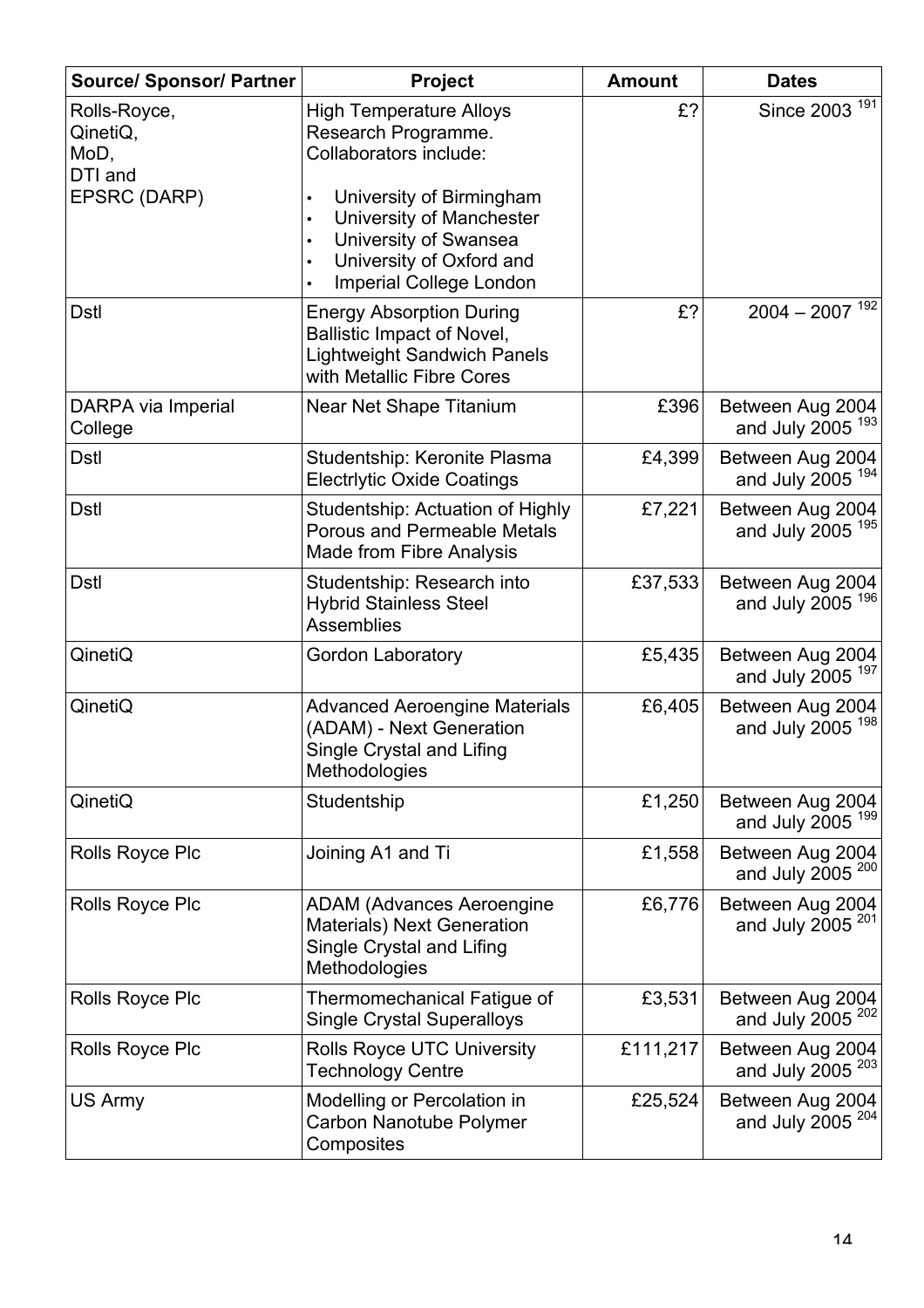## **School of Physiology**

| <b>Source/ Sponsor/ Partner</b>                 | <b>Project</b>                                                                                                                  | <b>Amount</b> | <b>Dates</b>                               |
|-------------------------------------------------|---------------------------------------------------------------------------------------------------------------------------------|---------------|--------------------------------------------|
| EPSRC,<br>QinetiQ Ltd and<br>Dstl (Farnborough) | <b>Computational Model and</b><br>Psychophysical Validation of<br>Perceived Differences between<br><b>Natural Visual Images</b> | £159,135      | Mar 2004 -<br>July 2007 <sup>205</sup>     |
| Defence Research Agency<br>(MoD)                | Human Visual Parameters of<br><b>Volumetric Imaging</b>                                                                         | £13,312       | Between Aug 2004<br>and July 2005 $^{206}$ |

## **School of Biochemistry**

| <b>Source/ Sponsor/ Partner</b>  | <b>Project</b>                                                           | <b>Amount</b> | <b>Dates</b>                              |
|----------------------------------|--------------------------------------------------------------------------|---------------|-------------------------------------------|
| Defence Research Agency<br>(MoD) | Development of Molecular<br>Tools for the Analysis of<br><b>Bacillus</b> | £209          | Between Aug 2004<br>and July $2005^{207}$ |

## **School of Biotechnology**

| <b>Source/ Sponsor/ Partner</b> | <b>Project</b>                                                                                                         | <b>Amount</b> | <b>Dates</b>                                            |
|---------------------------------|------------------------------------------------------------------------------------------------------------------------|---------------|---------------------------------------------------------|
| <b>Dstl</b>                     | Synthesis of DNA MIMICSN -<br><b>Amendment 2 Onwards</b>                                                               |               | £3,556 Between Aug 2004<br>and July 2005 <sup>208</sup> |
| <b>Dstl</b>                     | Investigate the Use of Smart<br>Polymers for the Detection of<br>Liquid Chemical Warfare (CW)<br><b>Agents Couples</b> |               | £17,515 Between Aug 2004<br>and July 2005 $^{209}$      |

#### **School of Veterinary Medicine**

| <b>Source/ Sponsor/ Partner</b> | <b>Project</b>                                                                                                          | <b>Amount</b> | <b>Dates</b>                                 |
|---------------------------------|-------------------------------------------------------------------------------------------------------------------------|---------------|----------------------------------------------|
| <b>Dstl</b>                     | Analysis of Humoral and Cell<br><b>Mediated Immunity in MCE</b><br>Vaccinated with Francisella<br><b>Tularensis LVS</b> | £5,432        | Between Aug<br>2004 and July<br>$2005^{210}$ |

## **Computer Laboratory (Computer Science)**

| <b>Source/ Sponsor/ Partner</b>                 | <b>Project</b>                                                  | <b>Amount</b> | <b>Dates</b>                                     |
|-------------------------------------------------|-----------------------------------------------------------------|---------------|--------------------------------------------------|
| Thales Research and<br><b>Technology UK Ltd</b> | Studentship: Shared Media<br>Spaces for Remote<br>Collaboration | £7,930        | Between Aug 2004<br>and July 2005 <sup>211</sup> |

# **School of Earth Sciences**

| Source/ Sponsor/ Partner | <b>Project</b>                                       | Amount | <b>Dates</b>                                         |
|--------------------------|------------------------------------------------------|--------|------------------------------------------------------|
| <b>QinetiQ</b>           | Accurate Refraction Modelling<br>in Complex 3D Media |        | £78 Between Aug 2004<br>and July 2005 <sup>212</sup> |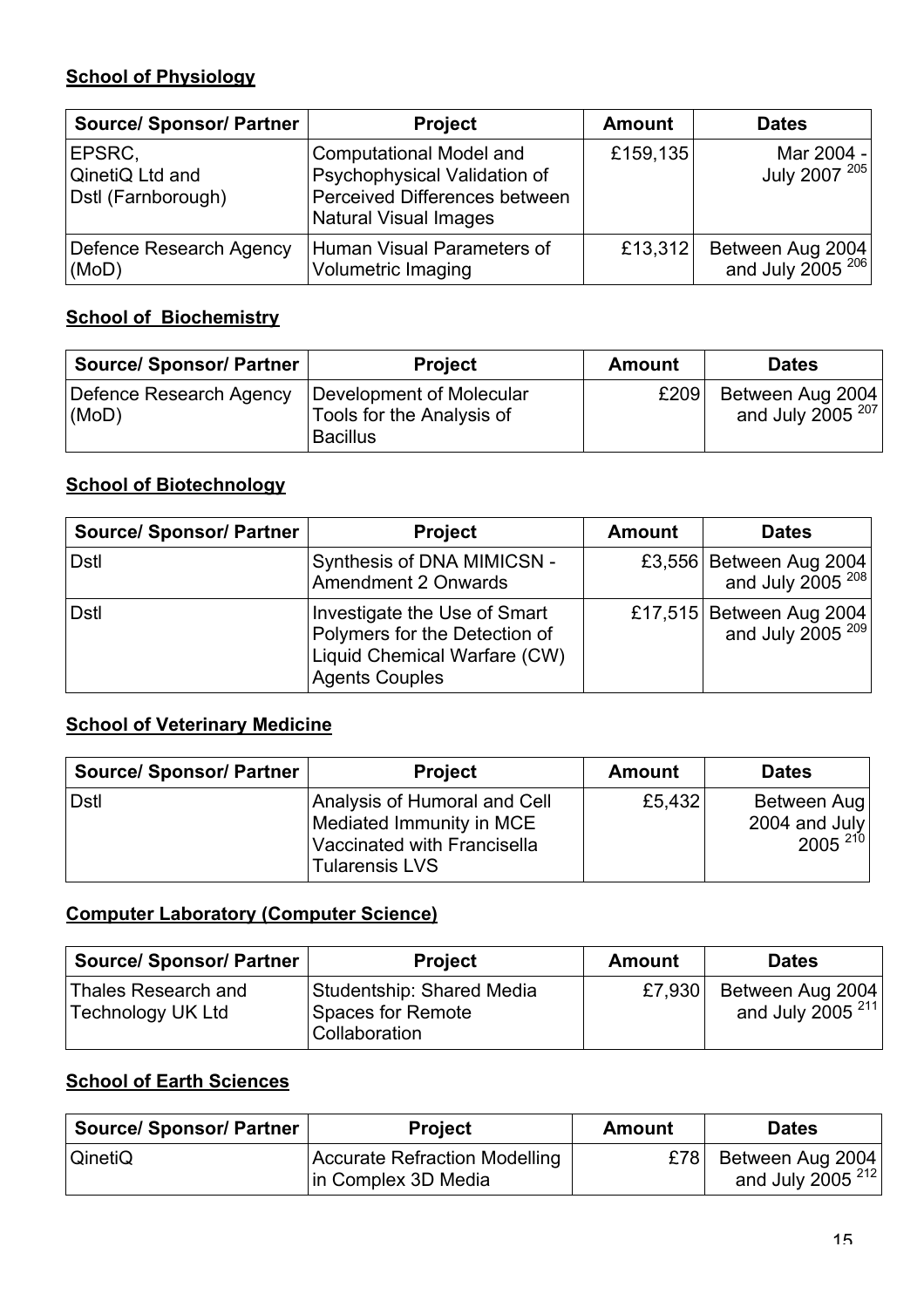## **Isaac Newton Institute**

| Source/ Sponsor/ Partner   | <b>Project</b>                      | <b>Amount</b> | <b>Dates</b>          |
|----------------------------|-------------------------------------|---------------|-----------------------|
| Office of Naval Research   | <b>Entanglement and Transfer of</b> | £10.416       | Between Aug 2004      |
| International Field Office | Quantum Information Conference      |               | and July $2005^{213}$ |

# **School of Public Health and Primary Care**

| <b>Source/ Sponsor/ Partner</b> | <b>Project</b>                                                                                              | <b>Amount</b> | <b>Dates</b>                               |
|---------------------------------|-------------------------------------------------------------------------------------------------------------|---------------|--------------------------------------------|
| QinetiQ                         | Defence Technology for Health<br><b>Histopathology Database</b><br><b>Management System</b><br>Demonstrator | £1,184        | Between Aug 2004<br>and July 2005 $^{214}$ |

## **Miscellaneous**

| <b>Source/ Sponsor/ Partner</b>                                         | <b>Amount</b> | <b>Dates</b>                |
|-------------------------------------------------------------------------|---------------|-----------------------------|
| Atomic Weapons Establishment (9 separate grants)                        | £219,047      | 2001 to 2002 <sup>215</sup> |
| Atomic Weapons Establishment (15 separate grants)                       | £210,010      | 2004 to 2005 <sup>216</sup> |
| Atomic Weapons Establishment Plc (9 separate grants)                    | £220,405      | 2000 to 2001 217            |
| Atomic Weapons Establishment Plc (14 separate grants)                   | £190,168      | 2002 to 2003 <sup>218</sup> |
| Atomic Weapons Establishment Plc (16 separate grants)                   | £204,633      | 2003 to 2004 <sup>219</sup> |
| Atomic Weapons Establishment/ Hunting - BRAE Ltd<br>(2 separate grants) | £44,980       | 220<br>2000 to 2001         |
| Atomic Weapons Establishment/ Hunting - BRAE Ltd<br>(2 separate grants) | £41,112       | 2001 to 2002 <sup>221</sup> |
| <b>BAE Systems</b>                                                      | £16,874       | 2001 to 2002 <sup>222</sup> |
| BAE Systems (5 separate grants)                                         | £220,494      | 2002 to 2003 <sup>223</sup> |
| BAE Systems (5 separate grants)                                         | £113,452      | 2003 to 2004 <sup>224</sup> |
| BAE Systems (6 separate grants)                                         | £152,085      | 2004 to 2005 <sup>225</sup> |
| BAE Systems (Land and Sea Systems) Ltd                                  | £35,998       | 2001 to 2002 <sup>226</sup> |
| British Aerospace (3 separate grants)                                   | £159,944      | 227<br>2000 to 2001         |
| British Aerospace (3 separate grants)                                   | £97,722       | 2001 to 2002 <sup>228</sup> |
| DARPA (3 separate grants)                                               | £537,079      | 229<br>2004 to 2005         |
| DARPA (USA)                                                             | £7,384        | 230<br>2000 to 2001         |
| DARPA (USA) (3 separate grants)                                         | £114,437      | 231<br>2001 to 2002         |
| DARPA (USA) (2 separate grants)                                         | £658,294      | 232<br>2002 to 2003         |
| DARPA (via Imperial College)                                            | £36,719       | 233<br>2001 to 2002         |
| DARPA (via University of Leeds)                                         | £18,282       | 2001 to 2002 <sup>234</sup> |
| <b>DARPA via Leeds University</b>                                       | £27,485       | 235<br>2002 to 2003         |
| Defence Advance Research Projects Agency<br>(3 separate grants)         | £725,295      | 236<br>2003 to 2004         |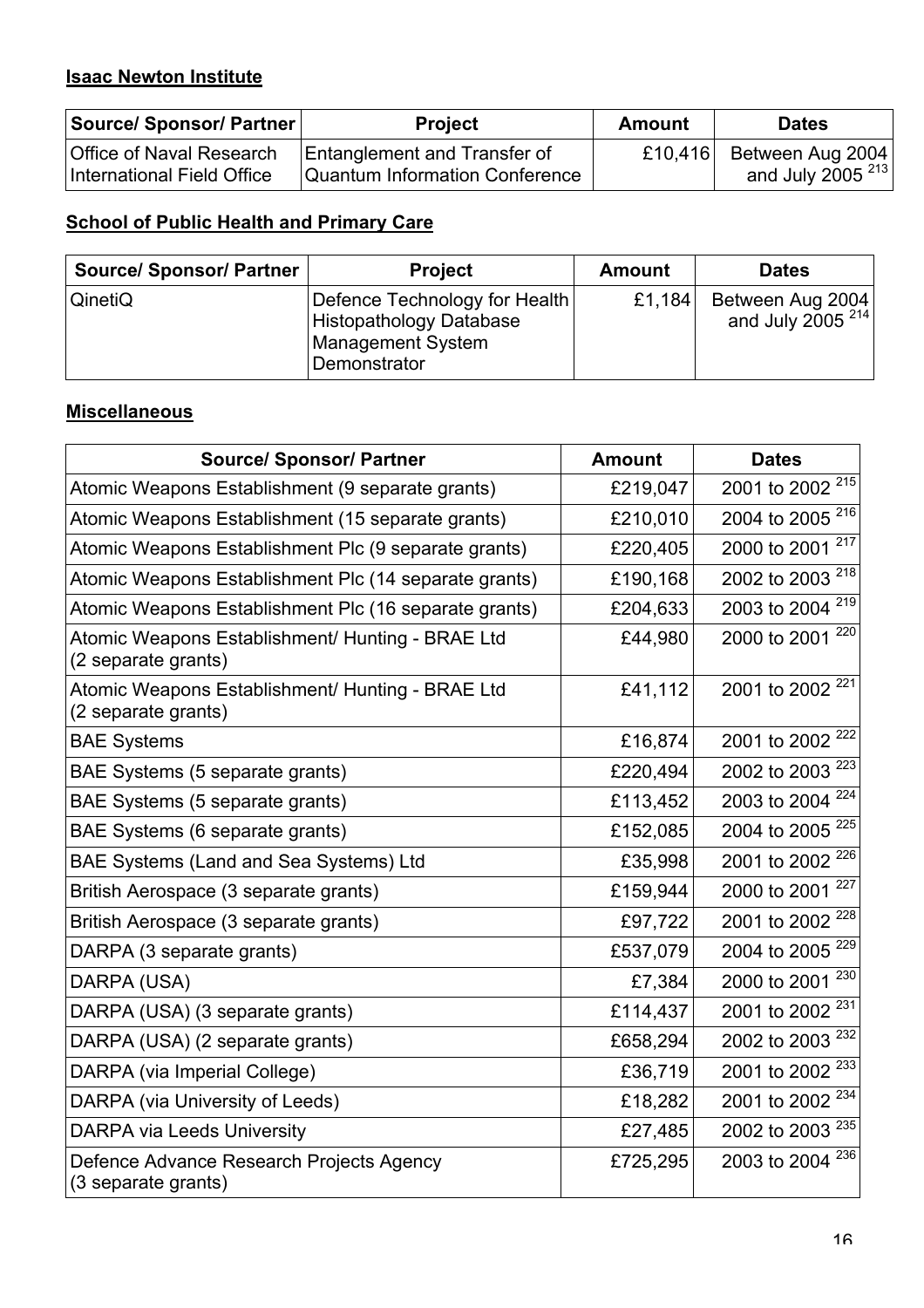| <b>Source/ Sponsor/ Partner</b>                                           | <b>Amount</b> | <b>Dates</b>                |
|---------------------------------------------------------------------------|---------------|-----------------------------|
| Defence Finance and Accounting Service                                    | £22,881       | 2004 to 2005 <sup>237</sup> |
| Defence Research Agency (MOD) (42 separate grants)                        | £1,110,624    | 238<br>2000 to 2001         |
| Defence Research Agency (MoD) (4 separate grants)                         | £20,212       | 239<br>2004 to 2005         |
| Defence Science and Technology Laboratory<br>(8 separate grants)          | £422,871      | 2001 to 2002 <sup>240</sup> |
| Defence Science and Technology Laboratory<br>(15 separate grants)         | £201,205      | 2002 to 2003 <sup>241</sup> |
| Defence Science and Technology Laboratory<br>(15 separate grants)         | £224,914      | 242<br>2003 to 2004         |
| Defence Science and Technology Laboratory<br>(14 separate grants)         | £219,156      | 2004 to 2005 <sup>243</sup> |
| EADS Astrium Limited (2 separate grants)                                  | £49, 235      | 2003 to 2004 <sup>244</sup> |
| EADS Astrium Ltd (3 separate grants)                                      | £39,625       | 2002 to 2003 <sup>245</sup> |
| EC via Rolls Royce                                                        | £9,464        | 2001 to 2002 <sup>246</sup> |
| European Aeronautic Defence & Space<br>(2 separate grants)                | £22,354       | 2004 to 2005 <sup>247</sup> |
| <b>GKN Westland Helicopters</b>                                           | £2,250        | 2001 to 2002 <sup>248</sup> |
| <b>GKN Westland Helicopters Ltd</b>                                       | £10,192       | 2002 to 2003 <sup>249</sup> |
| <b>GKN Westland Helicopters Ltd</b>                                       | £2,558        | 2003 to 2004 <sup>250</sup> |
| <b>NATO</b>                                                               | £6,002        | 251<br>2000 to 2001         |
| Office of Naval Research (3 separate grants)                              | £106,923      | 2002 to 2003 <sup>252</sup> |
| Office of Naval Research (4 separate grants)                              | £264,668      | 2003 to 2004 <sup>253</sup> |
| Office of Naval Research (6 separate grants)                              | £190,335      | 2004 to 2005 <sup>254</sup> |
| QinetiQ (29 separate grants)                                              | £835, 459     | 2001 to 2002 <sup>255</sup> |
| QinetiQ (36 separate grants)                                              | £722, 471     | 2002 to 2003 <sup>256</sup> |
| QinetiQ (20 separate grants)                                              | £497,716      | 2003 to 2004 <sup>257</sup> |
| QinetiQ (10 separate grants)                                              | £258,611      | 2004 to 2005 <sup>258</sup> |
| Rolls Royce Ltd (45 separate grants)                                      | £1,255,641    | 2001 to 2002 <sup>259</sup> |
| <b>Rolls Royce</b>                                                        | £19,545       | 2002 to 2003 <sup>260</sup> |
| Rolls Royce (69 separate grants)                                          | £1,959,536    | 2004 to 2005 <sup>261</sup> |
| Rolls Royce AB                                                            | £12,764       | 2002 to 2003 <sup>262</sup> |
| Rolls Royce AB                                                            | £27,094       | 2003 to 2004 <sup>263</sup> |
| Rolls Royce Industrial and Marine Gas Turbines Ltd<br>(2 separate grants) | £6,300        | 2003 to 2004 <sup>264</sup> |
| Rolls Royce Limited (2 separate grants)                                   | £13,530       | 265<br>2000 to 2001         |
| Rolls Royce Ltd (38 separate grants)                                      | £982,822      | 266<br>2000 to 2001         |
| Rolls Royce Ltd (50 separate grants)                                      | £1,039,468    | 2002 to 2003 <sup>267</sup> |
| Rolls Royce Plc (67 separate grants)                                      | £1,235,601    | 2003 to 2004 <sup>268</sup> |
| <b>Thales Research and Technology</b>                                     | £7,930        | 2004 to 2005 <sup>269</sup> |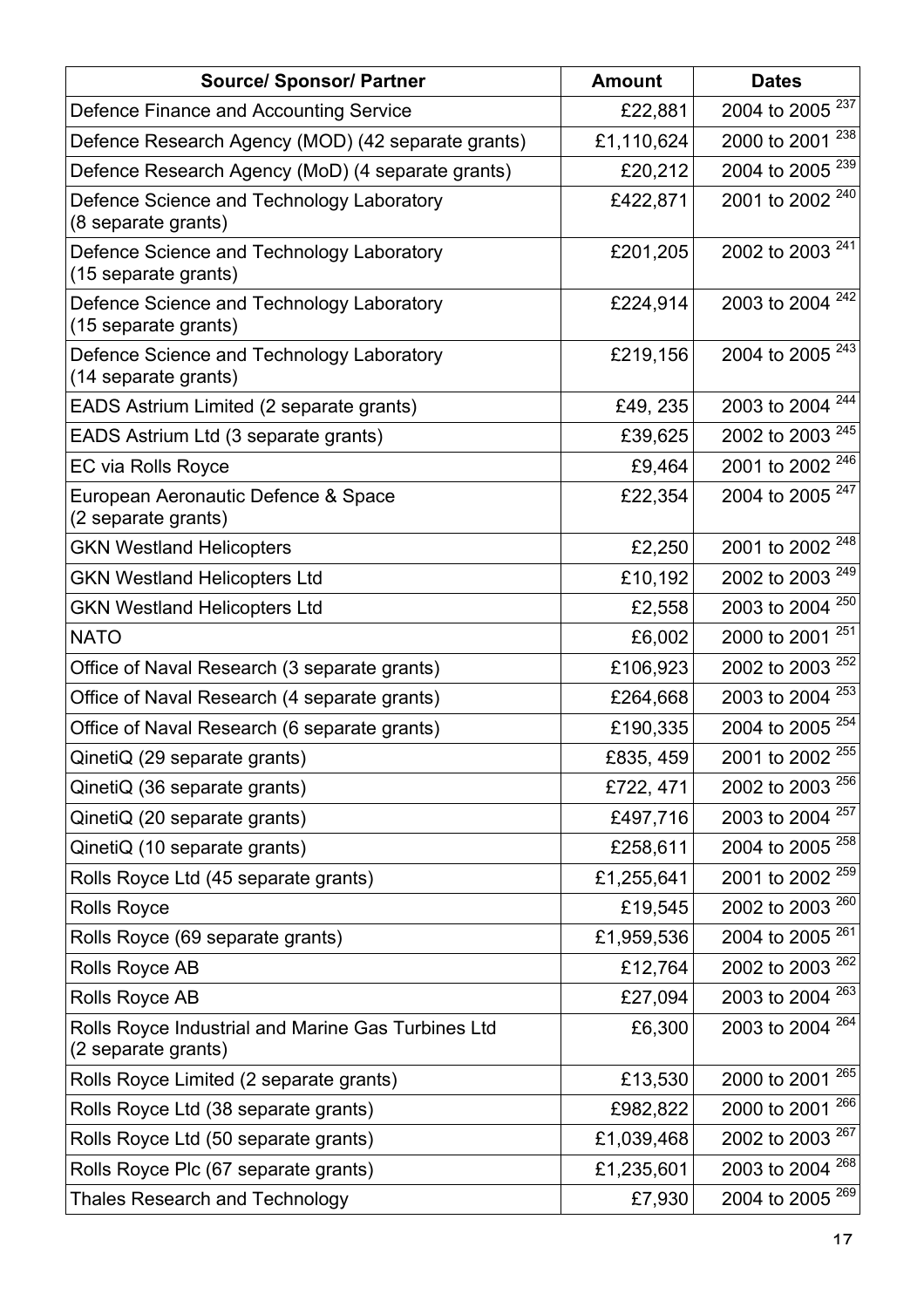| <b>Source/ Sponsor/ Partner</b>                                   | <b>Amount</b> | <b>Dates</b>                                   |
|-------------------------------------------------------------------|---------------|------------------------------------------------|
| The Boeing Company (4 separate grants)                            | £47,215       | 2003 to 2004 <sup>270</sup>                    |
| U.S. Army (4 separate grants)                                     | £77, 848      | 271<br>2000 to 2001                            |
| U.S. Army (5 separate grants)                                     | £236,470      | 2001 to 2002 <sup>272</sup>                    |
| U.S. Army (9 separate grants)                                     | £266, 791     | 2001 to 2002 <sup>273</sup>                    |
| U.S. Navy (7 separate grants)                                     | £142,803      | 274<br>2000 to 2001                            |
| US Army (5 separate grants)                                       | £244, 749     | 275<br>2002 to 2003                            |
| US Army (3 separate grants)                                       | £340,399      | 276<br>2003 to 2004                            |
| US Army (4 separate grants)                                       | £53,547       | 2004 to 2005 <sup>277</sup>                    |
| US Navy (8 separate grants)                                       | £335, 367     | 2002 to 2003 <sup>278</sup>                    |
| US Navy (9 separate grants)                                       | £209,966      | 2003 to 2004 <sup>279</sup>                    |
| US Navy (4 separate grants)                                       | £109,578      | 2004 to 2005 <sup>280</sup>                    |
| NATO (2 separate grants)                                          | £2,478        | 2001 - 2002<br>Financial Year <sup>281</sup>   |
| <b>Boeing</b><br>(4 separate grants)                              | £240,131      | $2004 - 2005$<br>Financial Year <sup>282</sup> |
| <b>General Dynamics United Kingdom</b><br>(2 separate grants)     | £185,215      | $2004 - 2005$<br>Financial Year <sup>283</sup> |
| <b>General Dynamics United Kingdom Ltd</b><br>(2 separate grants) | £142,832      | $2003 - 2004$<br><b>Financial Year</b>         |

## **Other projects/ information of note**

#### **Cambridge University's FOI response**

• Much of the response (that which included full project details i.e. project title/ department) Cambridge University gave to our FOI request, only concerned expenditure that was recorded by the University in a limited timeframe – between 1st August 2004 and 31st July 2005. This is important as it shows that there was a significant amount of information relevant to our report that we did not have access to, which could have increased the total data we were able to present.

**Projects sponsored by Government Communications Headquarters (GCHQ)**

• We discovered several projects conducted at Cambridge University between 2001 and 2006 which were sponsored by GCHQ. We did not include these projects in our report because it was not clear that they had likely or potential military applications. These projects are available to view on request.

#### **Notation**

£? Denotes projects whose value we were unable to discover.

#### **Endnotes**

1 "BAE Systems – Increasing Collaboration". Insight: The Newsletter of the Corporate Liaison Programme. Issue 3: Summer 2004. University of Cambridge, Research Services Division. http://www.rsd.cam.ac.uk/documents/companies/insight/ insight2004summer.pdf. 1 May 2007.

<sup>&</sup>lt;sup>2</sup> "Details of Grant". Engineering and Physical Science Research Council. http://gow.epsrc.ac.uk/ViewGrant.aspx?GrantRef=GR/M23236/01. 1 December 2006.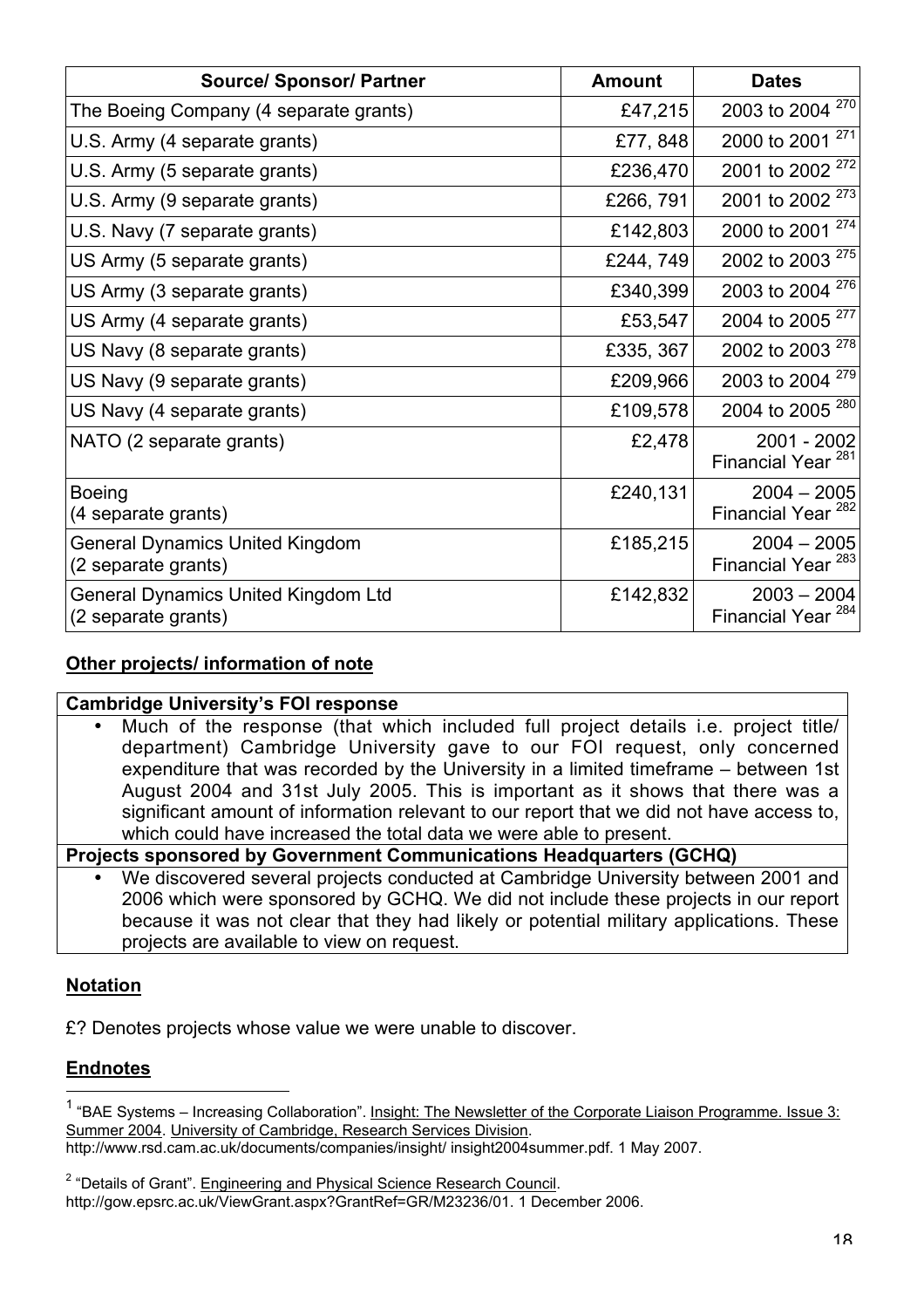<sup>3</sup> "Details of Grant". Engineering and Physical Science Research Council. http://gow.epsrc.ac.uk/ViewGrant.aspx?GrantRef=GR/L63013/01. 1 December 2006.

<sup>4</sup> "Details of Grant". Engineering and Physical Science Research Council. http://gow.epsrc.ac.uk/ViewGrant.aspx?GrantRef=GR/L62900/01. 1 December 2006.

<sup>5</sup> "Details of Grant". Engineering and Physical Science Research Council. http://gow.epsrc.ac.uk/ViewGrant.aspx?GrantRef=GR/M05843/01. 1 December 2006.

<sup>6</sup> "Details of Grant". Engineering and Physical Science Research Council. http://gow.epsrc.ac.uk/ViewGrant.aspx?GrantRef=GR/L85473/01. 1 December 2006.

<sup>7</sup> "Details of Grant". Engineering and Physical Science Research Council. http://gow.epsrc.ac.uk/ViewGrant.aspx?GrantRef=GR/M14357/01. 1 December 2006.

<sup>8</sup>"Details of Grant". Engineering and Physical Science Research Council. http://gow.epsrc.ac.uk/ViewGrant.aspx?GrantRef=GR/L96660/01. 1 December 2006.

<sup>9</sup> "Details of Grant". Engineering and Physical Science Research Council. http://gow.epsrc.ac.uk/ViewGrant.aspx?GrantRef=GR/M84343/01. 1 December 2006.

<sup>10</sup> "Details of Grant". Engineering and Physical Science Research Council. http://gow.epsrc.ac.uk/ViewGrant.aspx?GrantRef=GR/M85791/01. 1 December 2006.

<sup>11</sup> "Details of Grant". Engineering and Physical Science Research Council. http://gow.epsrc.ac.uk/ViewGrant.aspx?GrantRef=GR/N38893/01. 1 December 2006.

<sup>12</sup> "Details of Grant". Engineering and Physical Science Research Council. http://gow.epsrc.ac.uk/ViewGrant.aspx?GrantRef=GR/M77871/01. 1 December 2006.

<sup>13</sup> "Details of Grant". Engineering and Physical Science Research Council. http://gow.epsrc.ac.uk/ViewGrant.aspx?GrantRef=GR/M85418/01. 1 December 2006.

<sup>14</sup> "Details of Grant". Engineering and Physical Science Research Council. http://gow.epsrc.ac.uk/ViewGrant.aspx?GrantRef=GR/M83568/01. 1 December 2006.

<sup>15</sup> "Details of Grant". Engineering and Physical Science Research Council. http://gow.epsrc.ac.uk/ViewGrant.aspx?GrantRef=GR/M98715/01. 1 December 2006.

<sup>16</sup> "Details of Grant". Engineering and Physical Science Research Council. http://gow.epsrc.ac.uk/ViewGrant.aspx?GrantRef=GR/N21260/01. 1 December 2006.

<sup>17</sup> "Details of Grant". Engineering and Physical Science Research Council. http://gow.epsrc.ac.uk/ViewGrant.aspx?GrantRef=GR/R10950/01. 1 December 2006.

<sup>18</sup> "Details of Grant". Engineering and Physical Science Research Council. http://gow.epsrc.ac.uk/ViewGrant.aspx?GrantRef=GR/N11490/01. 1 December 2006.

<sup>19</sup> "Details of Grant". Engineering and Physical Science Research Council. http://gow.epsrc.ac.uk/ViewGrant.aspx?GrantRef=GR/N34222/01. 1 December 2006.

<sup>20</sup> "Details of Grant". Engineering and Physical Science Research Council. http://gow.epsrc.ac.uk/ViewGrant.aspx?GrantRef=GR/M93321/01. 1 December 2006.

<sup>21</sup> "Details of Grant". Engineering and Physical Science Research Council. http://gow.epsrc.ac.uk/ViewGrant.aspx?GrantRef=GR/N33997/01. 1 December 2006.

<sup>22</sup> "Details of Grant". Engineering and Physical Science Research Council. http://gow.epsrc.ac.uk/ViewGrant.aspx?GrantRef=GR/R13524/01. 1 December 2006.

<sup>23</sup> "Details of Grant". Engineering and Physical Science Research Council. http://gow.epsrc.ac.uk/ViewGrant.aspx?GrantRef=GR/R35438/01. 1 December 2006.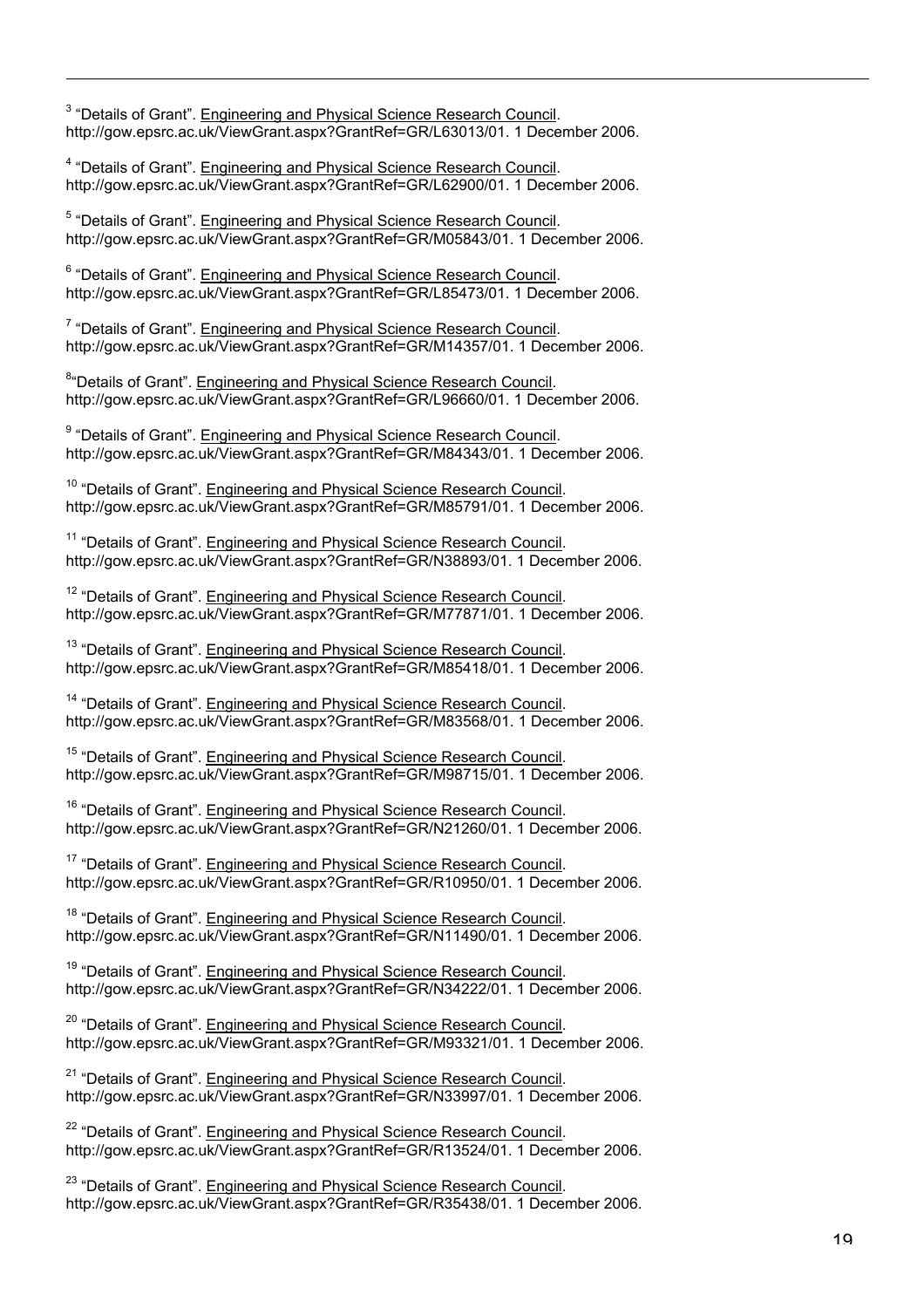<sup>24</sup> "Details of Grant". Engineering and Physical Science Research Council. http://gow.epsrc.ac.uk/ViewGrant.aspx?GrantRef=GR/R64100/01. 1 December 2006.

<sup>25</sup> "Details of Grant". Engineering and Physical Science Research Council. http://gow.epsrc.ac.uk/ViewGrant.aspx?GrantRef=GR/R64919/01. 1 December 2006.

<sup>26</sup> "Details of Grant". Engineering and Physical Science Research Council. http://gow.epsrc.ac.uk/ViewGrant.aspx?GrantRef=GR/R61994/01. 1 December 2006.

<sup>27</sup> "Details of Grant". Engineering and Physical Science Research Council. http://gow.epsrc.ac.uk/ViewGrant.aspx?GrantRef=GR/R74444/01. 1 December 2006.

<sup>28</sup> "Details of Grant". Engineering and Physical Science Research Council. http://gow.epsrc.ac.uk/ViewGrant.aspx?GrantRef=GR/R64711/02. 1 December 2006.

<sup>29</sup> "Details of Grant". Engineering and Physical Science Research Council. http://gow.epsrc.ac.uk/ViewGrant.aspx?GrantRef=GR/S43191/01. 1 December 2006.

<sup>30</sup> "Details of Grant". Engineering and Physical Science Research Council. http://gow.epsrc.ac.uk/ViewGrant.aspx?GrantRef=GR/S21014/01DARP. 1 December 2006.

<sup>31</sup> "Details of Grant". Engineering and Physical Science Research Council. http://gow.epsrc.ac.uk/ViewGrant.aspx?GrantRef=GR/S67098/01. 1 December 2006.

<sup>32</sup> Ian Troupe. Freedom of Information Officer, University of Cambridge. 13 July 2007. Sent to Fellowship of Reconciliation.

<sup>33</sup> Ian Troupe. Freedom of Information Officer, University of Cambridge. 13 July 2007. Sent to Fellowship of Reconciliation.

<sup>34</sup> Ian Troupe. Freedom of Information Officer, University of Cambridge. 13 July 2007. Sent to Fellowship of Reconciliation.

<sup>35</sup> Ian Troupe. Freedom of Information Officer, University of Cambridge. 13 July 2007. Sent to Fellowship of Reconciliation.

<sup>36</sup> Ian Troupe. Freedom of Information Officer, University of Cambridge. 13 July 2007. Sent to Fellowship of Reconciliation.

<sup>37</sup> Ian Troupe. Freedom of Information Officer, University of Cambridge. 13 July 2007. Sent to Fellowship of Reconciliation.

<sup>38</sup> Ian Troupe. Freedom of Information Officer, University of Cambridge. 13 July 2007. Sent to Fellowship of Reconciliation.

<sup>39</sup> Ian Troupe. Freedom of Information Officer, University of Cambridge. 13 July 2007. Sent to Fellowship of Reconciliation.

<sup>40</sup> Ian Troupe. Freedom of Information Officer, University of Cambridge. 13 July 2007. Sent to Fellowship of Reconciliation.

<sup>41</sup> Ian Troupe. Freedom of Information Officer, University of Cambridge. 13 July 2007. Sent to Fellowship of Reconciliation.

<sup>42</sup> Ian Troupe. Freedom of Information Officer, University of Cambridge. 13 July 2007. Sent to Fellowship of Reconciliation.

<sup>43</sup> Ian Troupe. Freedom of Information Officer, University of Cambridge. 13 July 2007. Sent to Fellowship of Reconciliation.

<sup>44</sup> Ian Troupe. Freedom of Information Officer, University of Cambridge. 13 July 2007. Sent to Fellowship of Reconciliation.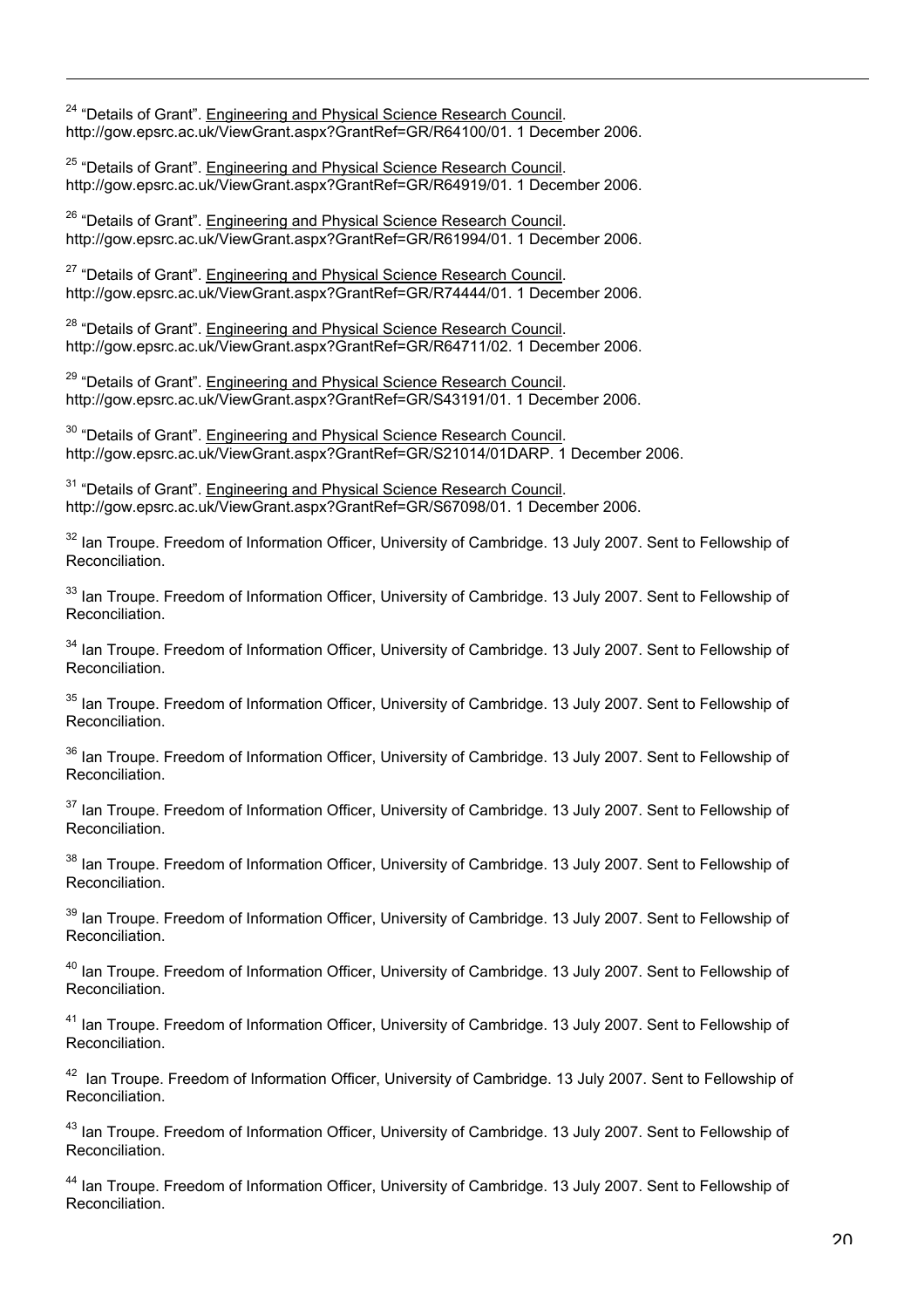<sup>45</sup> Ian Troupe. Freedom of Information Officer, University of Cambridge. 13 July 2007. Sent to Fellowship of Reconciliation.

<sup>46</sup> Ian Troupe. Freedom of Information Officer, University of Cambridge. 13 July 2007. Sent to Fellowship of Reconciliation.

<sup>47</sup> Ian Troupe. Freedom of Information Officer, University of Cambridge. 13 July 2007. Sent to Fellowship of Reconciliation.

<sup>48</sup> Ian Troupe. Freedom of Information Officer, University of Cambridge. 13 July 2007. Sent to Fellowship of Reconciliation.

<sup>49</sup> Ian Troupe. Freedom of Information Officer, University of Cambridge. 13 July 2007. Sent to Fellowship of Reconciliation.

<sup>50</sup> Ian Troupe. Freedom of Information Officer, University of Cambridge. 13 July 2007. Sent to Fellowship of Reconciliation.

<sup>51</sup> Ian Troupe. Freedom of Information Officer, University of Cambridge. 13 July 2007. Sent to Fellowship of Reconciliation.

<sup>52</sup> Ian Troupe. Freedom of Information Officer, University of Cambridge. 13 July 2007. Sent to Fellowship of Reconciliation.

<sup>53</sup> Ian Troupe. Freedom of Information Officer, University of Cambridge. 13 July 2007. Sent to Fellowship of Reconciliation.

<sup>54</sup> Ian Troupe. Freedom of Information Officer, University of Cambridge. 13 July 2007. Sent to Fellowship of Reconciliation.

<sup>55</sup> Ian Troupe. Freedom of Information Officer, University of Cambridge. 13 July 2007. Sent to Fellowship of Reconciliation.

<sup>56</sup> Ian Troupe. Freedom of Information Officer, University of Cambridge. 13 July 2007. Sent to Fellowship of Reconciliation.

<sup>57</sup> Ian Troupe. Freedom of Information Officer, University of Cambridge. 13 July 2007. Sent to Fellowship of Reconciliation.

<sup>58</sup> Ian Troupe. Freedom of Information Officer, University of Cambridge. 13 July 2007. Sent to Fellowship of Reconciliation.

<sup>59</sup> Ian Troupe. Freedom of Information Officer, University of Cambridge. 13 July 2007. Sent to Fellowship of Reconciliation.

<sup>60</sup> Ian Troupe. Freedom of Information Officer, University of Cambridge. 13 July 2007. Sent to Fellowship of Reconciliation.

<sup>61</sup> Ian Troupe. Freedom of Information Officer, University of Cambridge. 13 July 2007. Sent to Fellowship of Reconciliation.

<sup>62</sup> Ian Troupe. Freedom of Information Officer, University of Cambridge. 13 July 2007. Sent to Fellowship of Reconciliation.

<sup>63</sup> Ian Troupe. Freedom of Information Officer, University of Cambridge. 13 July 2007. Sent to Fellowship of Reconciliation.

<sup>64</sup> Ian Troupe. Freedom of Information Officer, University of Cambridge. 13 July 2007. Sent to Fellowship of Reconciliation.

<sup>65</sup> Ian Troupe. Freedom of Information Officer, University of Cambridge. 13 July 2007. Sent to Fellowship of Reconciliation.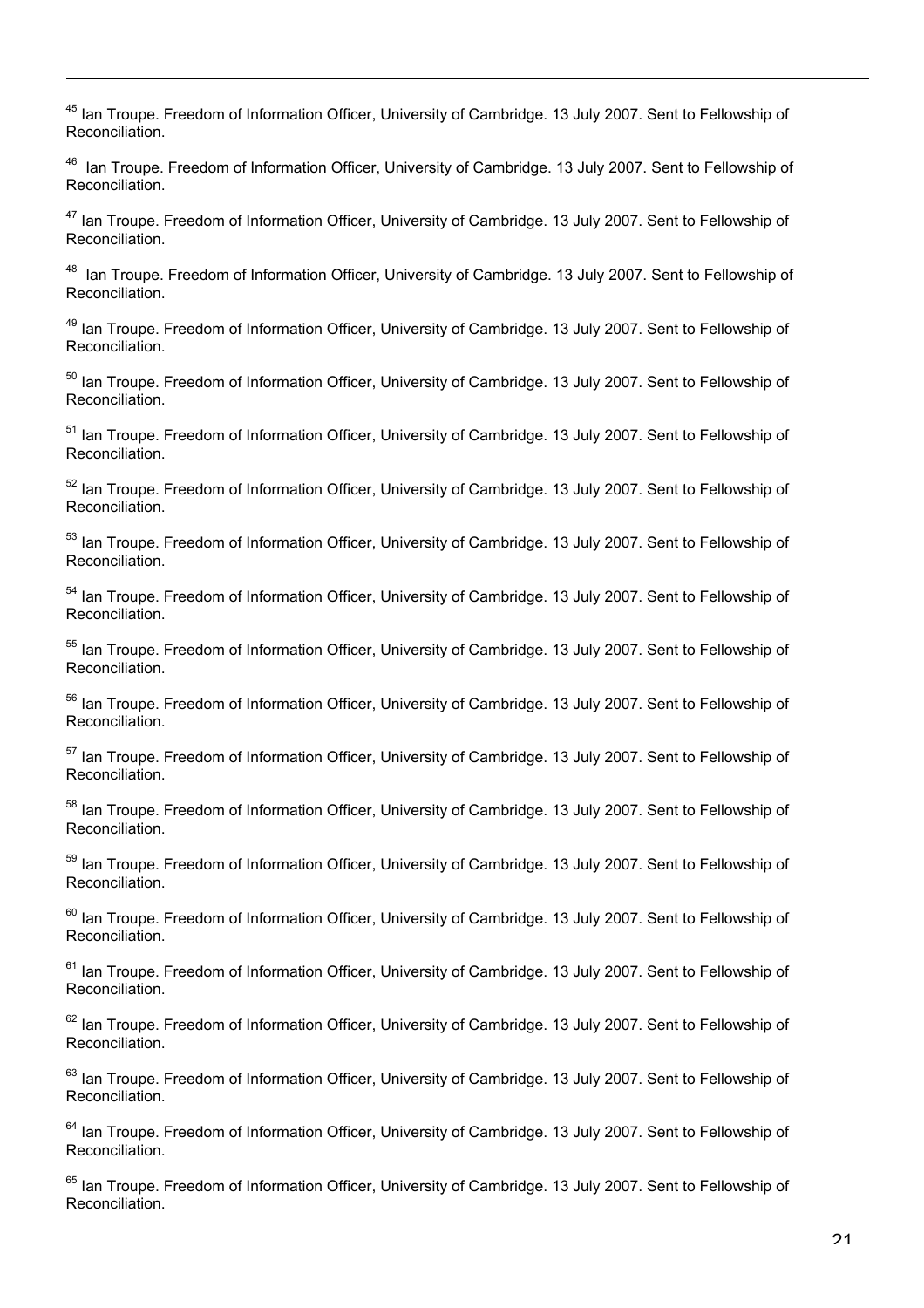<sup>66</sup> Ian Troupe. Freedom of Information Officer, University of Cambridge. 13 July 2007. Sent to Fellowship of Reconciliation.

<sup>67</sup> Ian Troupe. Freedom of Information Officer, University of Cambridge. 13 July 2007. Sent to Fellowship of Reconciliation.

<sup>68</sup> Ian Troupe. Freedom of Information Officer, University of Cambridge. 13 July 2007. Sent to Fellowship of Reconciliation.

<sup>69</sup> Ian Troupe. Freedom of Information Officer, University of Cambridge. 13 July 2007. Sent to Fellowship of Reconciliation.

<sup>70</sup> Ian Troupe. Freedom of Information Officer, University of Cambridge. 13 July 2007. Sent to Fellowship of Reconciliation.

<sup>71</sup> Ian Troupe. Freedom of Information Officer, University of Cambridge. 13 July 2007. Sent to Fellowship of Reconciliation.

<sup>72</sup> Ian Troupe. Freedom of Information Officer, University of Cambridge. 13 July 2007. Sent to Fellowship of Reconciliation.

<sup>73</sup> Ian Troupe. Freedom of Information Officer, University of Cambridge. 13 July 2007. Sent to Fellowship of Reconciliation.

<sup>74</sup> Ian Troupe. Freedom of Information Officer, University of Cambridge. 13 July 2007. Sent to Fellowship of Reconciliation.

<sup>75</sup> Ian Troupe. Freedom of Information Officer, University of Cambridge. 13 July 2007. Sent to Fellowship of Reconciliation.

<sup>76</sup> Ian Troupe. Freedom of Information Officer, University of Cambridge. 13 July 2007. Sent to Fellowship of Reconciliation.

<sup>77</sup> Ian Troupe. Freedom of Information Officer, University of Cambridge. 13 July 2007. Sent to Fellowship of Reconciliation.

<sup>78</sup> Ian Troupe. Freedom of Information Officer, University of Cambridge. 13 July 2007. Sent to Fellowship of Reconciliation.

<sup>79</sup> Ian Troupe. Freedom of Information Officer, University of Cambridge. 13 July 2007. Sent to Fellowship of Reconciliation.

<sup>80</sup> Ian Troupe. Freedom of Information Officer, University of Cambridge. 13 July 2007. Sent to Fellowship of Reconciliation.

<sup>81</sup> Ian Troupe. Freedom of Information Officer, University of Cambridge. 13 July 2007. Sent to Fellowship of Reconciliation.

<sup>82</sup> Ian Troupe. Freedom of Information Officer, University of Cambridge. 13 July 2007. Sent to Fellowship of Reconciliation.

<sup>83</sup>lan Troupe. Freedom of Information Officer, University of Cambridge. 13 July 2007. Sent to Fellowship of Reconciliation.

<sup>84</sup> Ian Troupe. Freedom of Information Officer, University of Cambridge. 13 July 2007. Sent to Fellowship of Reconciliation.

<sup>85</sup> Ian Troupe. Freedom of Information Officer, University of Cambridge. 13 July 2007. Sent to Fellowship of Reconciliation.

<sup>86</sup> Ian Troupe. Freedom of Information Officer, University of Cambridge. 13 July 2007. Sent to Fellowship of Reconciliation.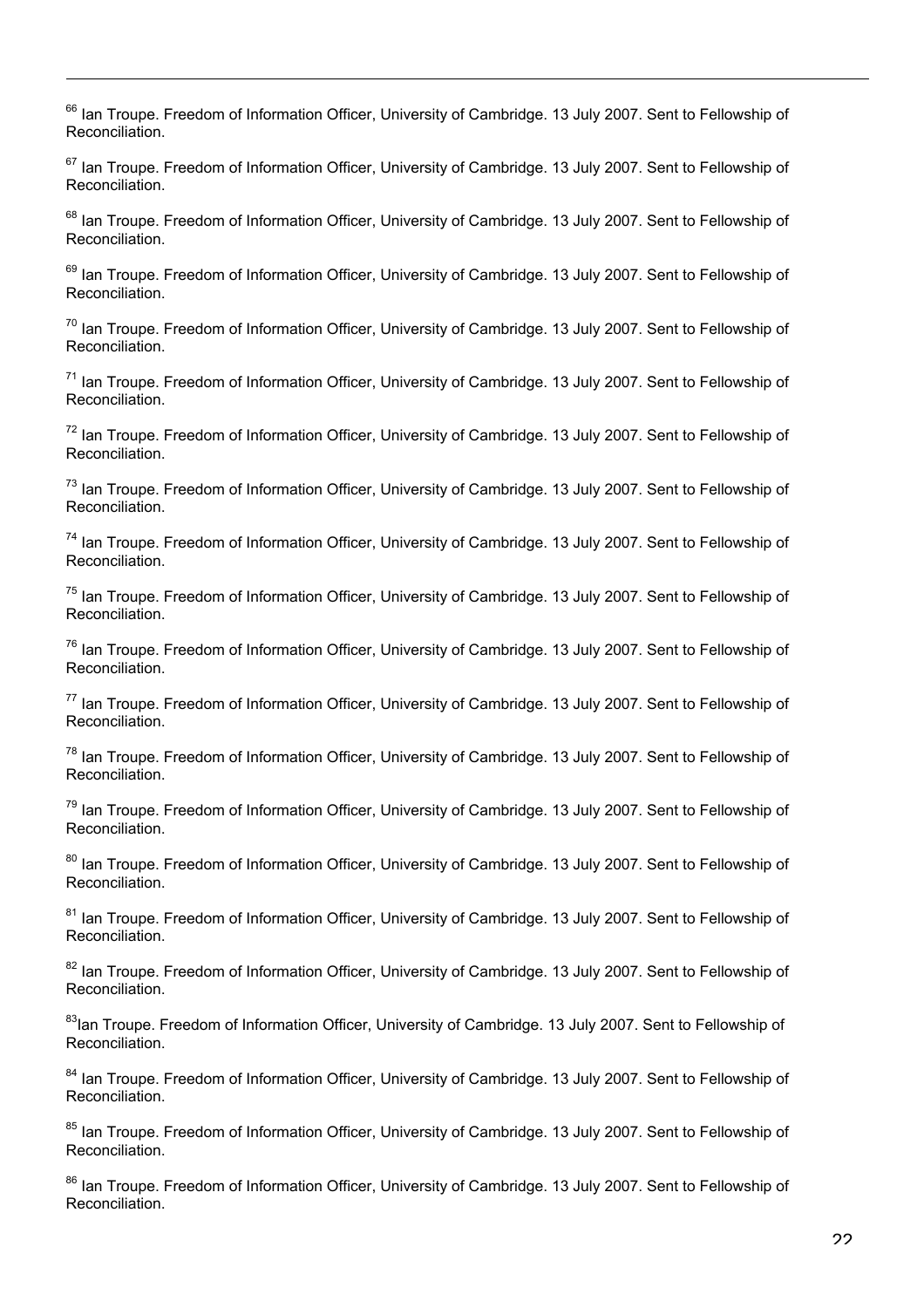<sup>87</sup> Ian Troupe. Freedom of Information Officer, University of Cambridge. 13 July 2007. Sent to Fellowship of Reconciliation.

<sup>88</sup> Ian Troupe. Freedom of Information Officer, University of Cambridge. 13 July 2007. Sent to Fellowship of Reconciliation.

<sup>89</sup> Ian Troupe. Freedom of Information Officer, University of Cambridge. 13 July 2007. Sent to Fellowship of Reconciliation.

<sup>90</sup> Ian Troupe. Freedom of Information Officer, University of Cambridge. 13 July 2007. Sent to Fellowship of Reconciliation.

<sup>91</sup> Ian Troupe. Freedom of Information Officer, University of Cambridge. 13 July 2007. Sent to Fellowship of Reconciliation.

<sup>92</sup> Ian Troupe. Freedom of Information Officer, University of Cambridge. 13 July 2007. Sent to Fellowship of Reconciliation.

<sup>93</sup> Ian Troupe. Freedom of Information Officer, University of Cambridge. 13 July 2007. Sent to Fellowship of Reconciliation.

<sup>94</sup> Ian Troupe. Freedom of Information Officer, University of Cambridge. 13 July 2007. Sent to Fellowship of Reconciliation.

<sup>95</sup> Ian Troupe. Freedom of Information Officer, University of Cambridge. 13 July 2007. Sent to Fellowship of Reconciliation.

<sup>96</sup> Ian Troupe. Freedom of Information Officer, University of Cambridge. 13 July 2007. Sent to Fellowship of Reconciliation.

<sup>97</sup> Ian Troupe. Freedom of Information Officer, University of Cambridge. 13 July 2007. Sent to Fellowship of Reconciliation.

<sup>98</sup> Ian Troupe. Freedom of Information Officer, University of Cambridge. 13 July 2007. Sent to Fellowship of Reconciliation.

<sup>99</sup> Ian Troupe. Freedom of Information Officer, University of Cambridge. 13 July 2007. Sent to Fellowship of Reconciliation.

<sup>100</sup> Ian Troupe. Freedom of Information Officer, University of Cambridge. 13 July 2007. Sent to Fellowship of Reconciliation.

<sup>101</sup> Ian Troupe. Freedom of Information Officer, University of Cambridge. 13 July 2007. Sent to Fellowship of Reconciliation.

<sup>102</sup> Ian Troupe. Freedom of Information Officer, University of Cambridge. 13 July 2007. Sent to Fellowship of Reconciliation.

<sup>103</sup> Ian Troupe. Freedom of Information Officer, University of Cambridge. 13 July 2007. Sent to Fellowship of Reconciliation.

<sup>104</sup> Ian Troupe. Freedom of Information Officer, University of Cambridge. 13 July 2007. Sent to Fellowship of Reconciliation.

<sup>105</sup> Ian Troupe. Freedom of Information Officer, University of Cambridge. 13 July 2007. Sent to Fellowship of Reconciliation.

<sup>106</sup> Ian Troupe. Freedom of Information Officer, University of Cambridge. 13 July 2007. Sent to Fellowship of Reconciliation.

<sup>107</sup> Ian Troupe. Freedom of Information Officer, University of Cambridge. 13 July 2007. Sent to Fellowship of Reconciliation.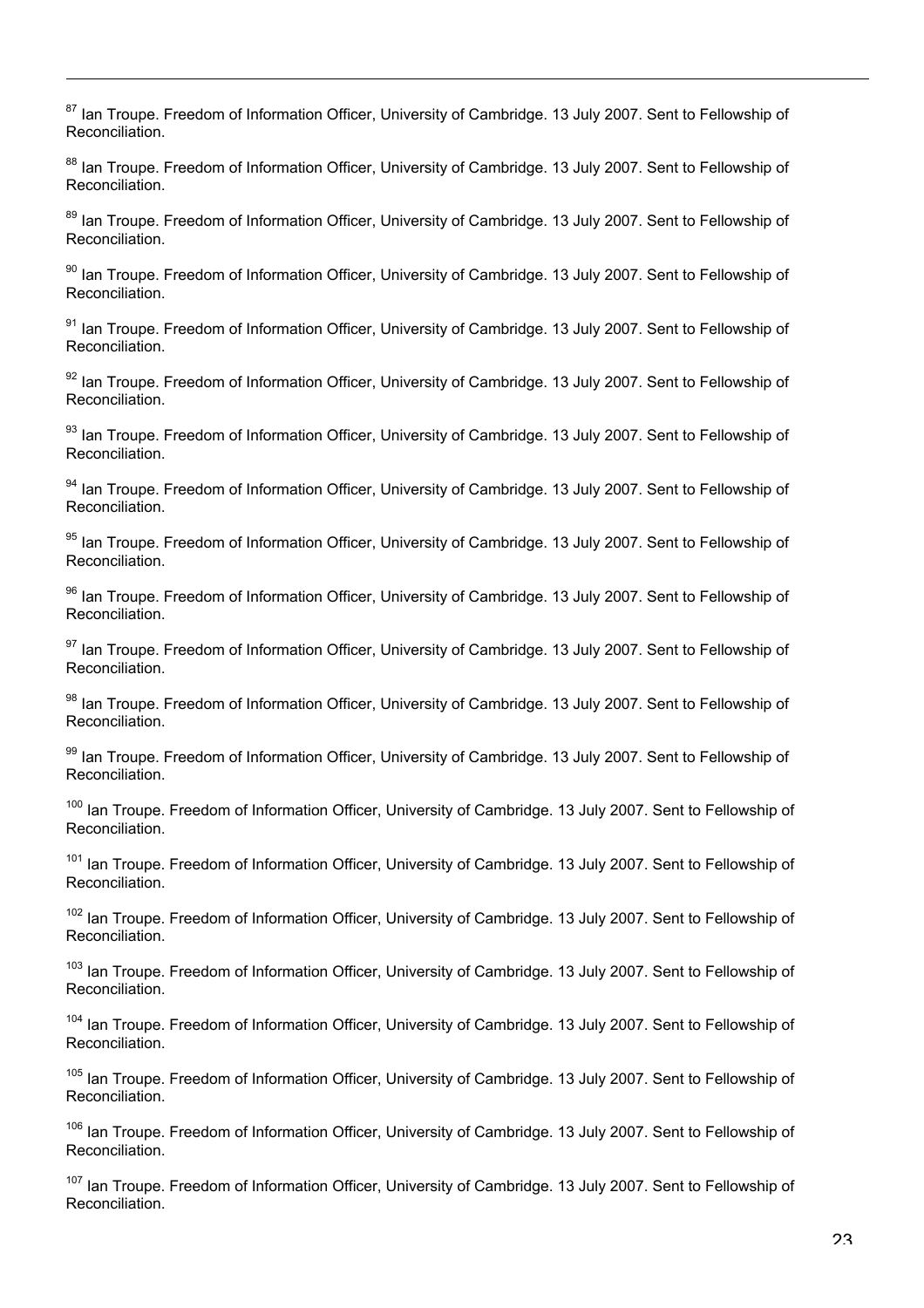<sup>108</sup> Ian Troupe. Freedom of Information Officer, University of Cambridge. 13 July 2007. Sent to Fellowship of Reconciliation.

109 Ian Troupe. Freedom of Information Officer, University of Cambridge. 13 July 2007. Sent to Fellowship of Reconciliation.

<sup>110</sup> Ian Troupe. Freedom of Information Officer, University of Cambridge. 13 July 2007. Sent to Fellowship of Reconciliation.

<sup>111</sup> Ian Troupe. Freedom of Information Officer, University of Cambridge. 13 July 2007. Sent to Fellowship of Reconciliation.

<sup>112</sup> Ian Troupe. Freedom of Information Officer, University of Cambridge. 13 July 2007. Sent to Fellowship of Reconciliation.

<sup>113</sup> Ian Troupe. Freedom of Information Officer, University of Cambridge. 13 July 2007. Sent to Fellowship of Reconciliation.

<sup>114</sup> Ian Troupe. Freedom of Information Officer, University of Cambridge. 13 July 2007. Sent to Fellowship of Reconciliation.

<sup>115</sup> Ian Troupe. Freedom of Information Officer, University of Cambridge. 13 July 2007. Sent to Fellowship of Reconciliation.

<sup>116</sup> Ian Troupe. Freedom of Information Officer, University of Cambridge. 13 July 2007. Sent to Fellowship of Reconciliation.

<sup>117</sup> Ian Troupe. Freedom of Information Officer, University of Cambridge. 13 July 2007. Sent to Fellowship of Reconciliation.

<sup>118</sup> Ian Troupe. Freedom of Information Officer, University of Cambridge. 13 July 2007. Sent to Fellowship of Reconciliation.

<sup>119</sup> Ian Troupe. Freedom of Information Officer, University of Cambridge. 13 July 2007. Sent to Fellowship of Reconciliation.

<sup>120</sup> Ian Troupe. Freedom of Information Officer, University of Cambridge. 13 July 2007. Sent to Fellowship of Reconciliation.

<sup>121</sup> Ian Troupe. Freedom of Information Officer, University of Cambridge. 13 July 2007. Sent to Fellowship of Reconciliation.

<sup>122</sup> Ian Troupe. Freedom of Information Officer, University of Cambridge. 13 July 2007. Sent to Fellowship of Reconciliation.

<sup>123</sup> Ian Troupe. Freedom of Information Officer, University of Cambridge. 13 July 2007. Sent to Fellowship of Reconciliation.

<sup>124</sup> Ian Troupe. Freedom of Information Officer, University of Cambridge. 13 July 2007. Sent to Fellowship of Reconciliation.

<sup>125</sup> Ian Troupe. Freedom of Information Officer, University of Cambridge. 13 July 2007. Sent to Fellowship of Reconciliation.

<sup>126</sup> "Details of Grant". Engineering and Physical Science Research Council. http://gow.epsrc.ac.uk/ViewGrant.aspx?GrantRef=EP/C536207/1. 1 December 2006.

<sup>127</sup> "Details of Grant". Engineering and Physical Science Research Council. http://gow.epsrc.ac.uk/ViewGrant.aspx?GrantRef=EP/D004152/1. 1 December 2006.

<sup>128</sup> "Details of Grant". Engineering and Physical Science Research Council. http://gow.epsrc.ac.uk/ViewGrant.aspx?GrantRef=EP/D076870/1. 1 December 2006.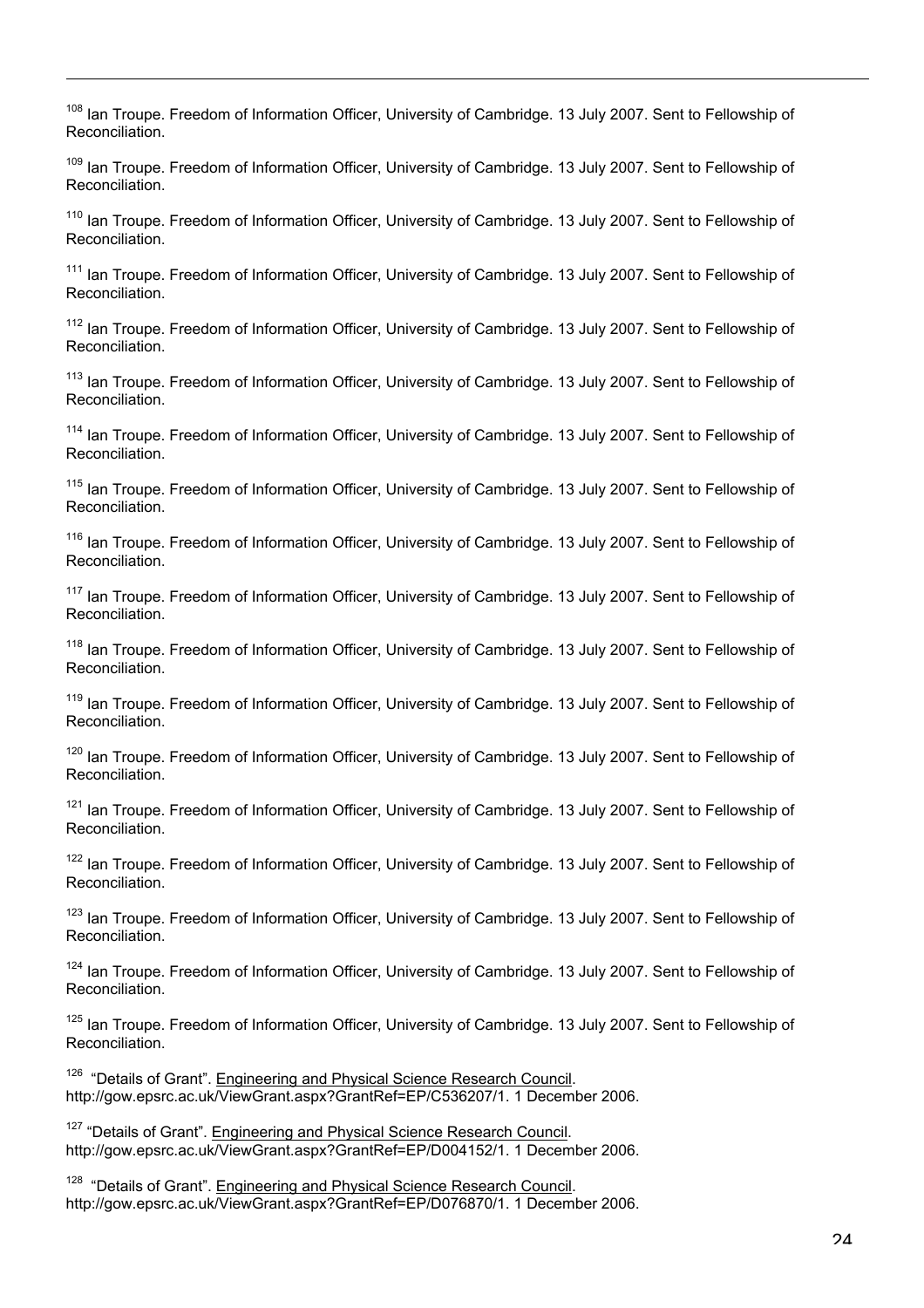<sup>129</sup> Ian Troupe. Freedom of Information Officer, University of Cambridge. 13 July 2007. Sent to Fellowship of Reconciliation.

<sup>130</sup> Ian Troupe. Freedom of Information Officer, University of Cambridge. 13 July 2007. Sent to Fellowship of Reconciliation.

<sup>131</sup> Ian Troupe. Freedom of Information Officer, University of Cambridge. 13 July 2007. Sent to Fellowship of Reconciliation.

<sup>132</sup> Ian Troupe. Freedom of Information Officer, University of Cambridge. 13 July 2007. Sent to Fellowship of Reconciliation.

<sup>133</sup> Ian Troupe. Freedom of Information Officer, University of Cambridge. 13 July 2007. Sent to Fellowship of Reconciliation.

<sup>134</sup> Ian Troupe. Freedom of Information Officer, University of Cambridge. 13 July 2007. Sent to Fellowship of Reconciliation.

<sup>135</sup> Ian Troupe. Freedom of Information Officer, University of Cambridge. 13 July 2007. Sent to Fellowship of Reconciliation.

<sup>136</sup> Ian Troupe. Freedom of Information Officer, University of Cambridge. 13 July 2007. Sent to Fellowship of Reconciliation.

<sup>137</sup> Ian Troupe. Freedom of Information Officer, University of Cambridge. 13 July 2007. Sent to Fellowship of Reconciliation.

<sup>138</sup> Ian Troupe. Freedom of Information Officer, University of Cambridge. 13 July 2007. Sent to Fellowship of Reconciliation.

<sup>139</sup> Ian Troupe. Freedom of Information Officer, University of Cambridge. 13 July 2007. Sent to Fellowship of Reconciliation.

<sup>140</sup> Ian Troupe. Freedom of Information Officer, University of Cambridge. 13 July 2007. Sent to Fellowship of Reconciliation.

<sup>141</sup> Ian Troupe. Freedom of Information Officer, University of Cambridge. 13 July 2007. Sent to Fellowship of Reconciliation.

<sup>142</sup> Ian Troupe. Freedom of Information Officer, University of Cambridge. 13 July 2007. Sent to Fellowship of Reconciliation.

<sup>143</sup> Ian Troupe. Freedom of Information Officer, University of Cambridge. 13 July 2007. Sent to Fellowship of Reconciliation.

<sup>144</sup> Ian Troupe. Freedom of Information Officer, University of Cambridge. 13 July 2007. Sent to Fellowship of Reconciliation.

<sup>145</sup> Ian Troupe. Freedom of Information Officer, University of Cambridge. 13 July 2007. Sent to Fellowship of Reconciliation.

<sup>146</sup> Ian Troupe. Freedom of Information Officer, University of Cambridge. 13 July 2007. Sent to Fellowship of Reconciliation.

<sup>147</sup> Ian Troupe. Freedom of Information Officer, University of Cambridge. 13 July 2007. Sent to Fellowship of Reconciliation.

<sup>148</sup> Ian Troupe. Freedom of Information Officer, University of Cambridge. 13 July 2007. Sent to Fellowship of Reconciliation.

<sup>149</sup> Ian Troupe. Freedom of Information Officer, University of Cambridge. 13 July 2007. Sent to Fellowship of Reconciliation.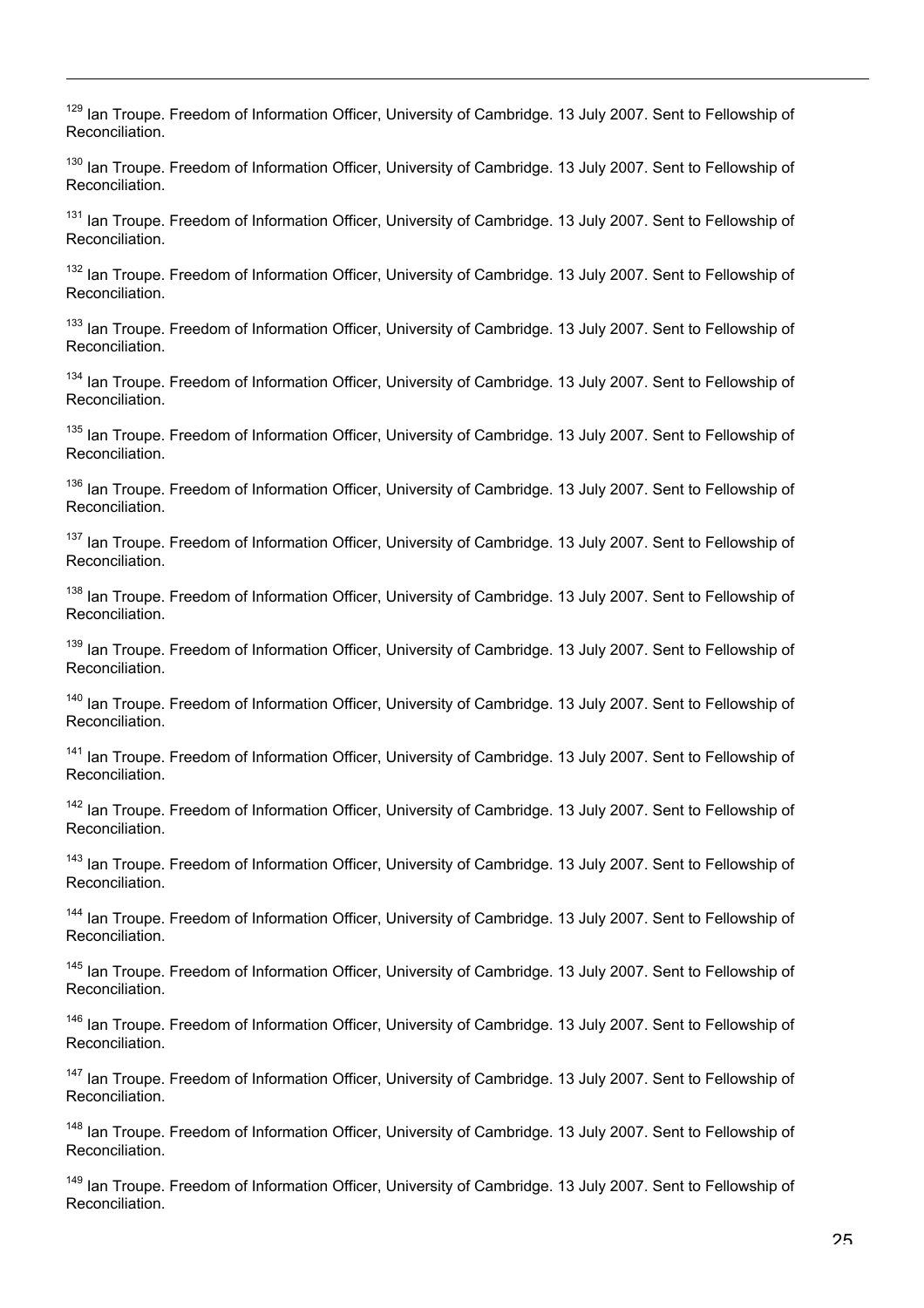<sup>150</sup> Ian Troupe. Freedom of Information Officer, University of Cambridge. 13 July 2007. Sent to Fellowship of Reconciliation.

<sup>151</sup> Ian Troupe. Freedom of Information Officer, University of Cambridge. 13 July 2007. Sent to Fellowship of Reconciliation.

<sup>152</sup> Ian Troupe. Freedom of Information Officer, University of Cambridge. 13 July 2007. Sent to Fellowship of Reconciliation.

<sup>153</sup> Ian Troupe. Freedom of Information Officer, University of Cambridge. 13 July 2007. Sent to Fellowship of Reconciliation.

<sup>154</sup> Ian Troupe. Freedom of Information Officer, University of Cambridge. 13 July 2007. Sent to Fellowship of Reconciliation.

<sup>155</sup> Ian Troupe. Freedom of Information Officer, University of Cambridge. 13 July 2007. Sent to Fellowship of Reconciliation.

<sup>156</sup> Ian Troupe. Freedom of Information Officer, University of Cambridge. 13 July 2007. Sent to Fellowship of Reconciliation.

<sup>157</sup> Ian Troupe. Freedom of Information Officer, University of Cambridge. 13 July 2007. Sent to Fellowship of Reconciliation.

<sup>158</sup> Ian Troupe. Freedom of Information Officer, University of Cambridge. 13 July 2007. Sent to Fellowship of Reconciliation.

<sup>159</sup> Ian Troupe. Freedom of Information Officer, University of Cambridge. 13 July 2007. Sent to Fellowship of Reconciliation.

<sup>160</sup> Ian Troupe. Freedom of Information Officer, University of Cambridge. 13 July 2007. Sent to Fellowship of Reconciliation.

<sup>161</sup> "Details of Grant". Engineering and Physical Science Research Council. http://gow.epsrc.ac.uk/ViewGrant.aspx?GrantRef=GR/L80317/01. 1 December 2006.

<sup>162</sup> "Details of Grant". Engineering and Physical Science Research Council. http://gow.epsrc.ac.uk/ViewGrant.aspx?GrantRef=GR/M21638/01. 1 December 2006.

<sup>163</sup> Ian Troupe. Freedom of Information Officer, University of Cambridge. 13 July 2007. Sent to Fellowship of Reconciliation.

<sup>164</sup> Ian Troupe. Freedom of Information Officer, University of Cambridge. 13 July 2007. Sent to Fellowship of Reconciliation.

<sup>165</sup> Ian Troupe. Freedom of Information Officer, University of Cambridge. 13 July 2007. Sent to Fellowship of Reconciliation.

<sup>166</sup> Ian Troupe. Freedom of Information Officer, University of Cambridge. 13 July 2007. Sent to Fellowship of Reconciliation.

<sup>167</sup> Ian Troupe. Freedom of Information Officer, University of Cambridge. 13 July 2007. Sent to Fellowship of Reconciliation.

<sup>168</sup> Ian Troupe. Freedom of Information Officer, University of Cambridge. 13 July 2007. Sent to Fellowship of Reconciliation.

<sup>169</sup> Ian Troupe. Freedom of Information Officer, University of Cambridge. 13 July 2007. Sent to Fellowship of Reconciliation.

<sup>170</sup> Ian Troupe. Freedom of Information Officer, University of Cambridge. 13 July 2007. Sent to Fellowship of Reconciliation.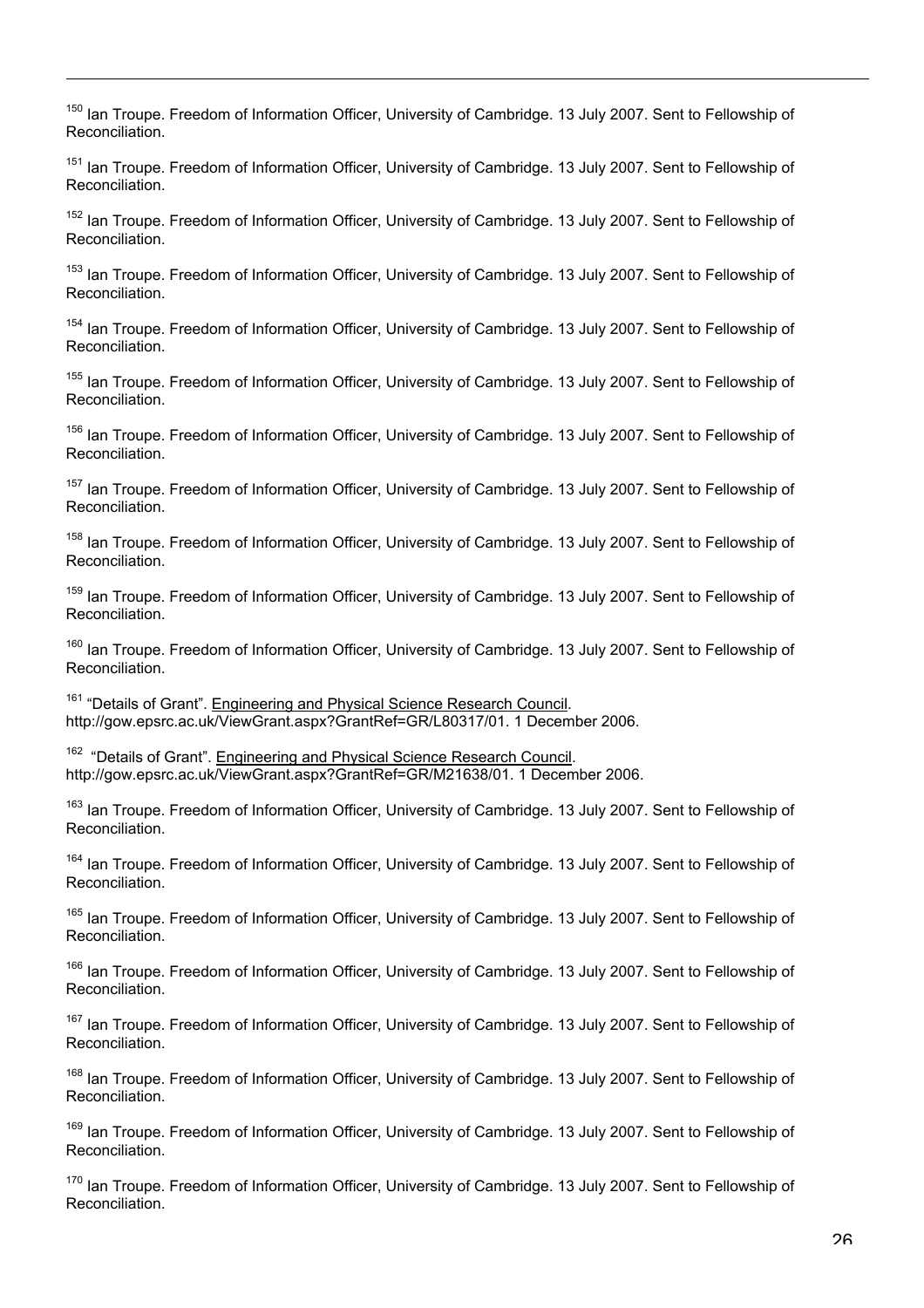<sup>171</sup> Ian Troupe. Freedom of Information Officer, University of Cambridge. 13 July 2007. Sent to Fellowship of Reconciliation.

<sup>172</sup> "Details of Grant". Engineering and Physical Science Research Council. http://gow.epsrc.ac.uk/ViewGrant.aspx?GrantRef=EP/D035031/1. 1 December 2006.

<sup>173</sup> "Details of Grant". Engineering and Physical Science Research Council. http://gow.epsrc.ac.uk/ViewGrant.aspx?GrantRef=EP/E001912/1. 1 December 2006.

174 Ian Troupe. Freedom of Information Officer, University of Cambridge. 13 July 2007. Sent to Fellowship of Reconciliation.

<sup>175</sup> Ian Troupe. Freedom of Information Officer, University of Cambridge. 13 July 2007. Sent to Fellowship of Reconciliation.

<sup>176</sup> Ian Troupe. Freedom of Information Officer, University of Cambridge. 13 July 2007. Sent to Fellowship of Reconciliation.

<sup>177</sup> Ian Troupe. Freedom of Information Officer, University of Cambridge. 13 July 2007. Sent to Fellowship of Reconciliation.

<sup>178</sup> Ian Troupe. Freedom of Information Officer, University of Cambridge. 13 July 2007. Sent to Fellowship of Reconciliation.

<sup>179</sup> Ian Troupe. Freedom of Information Officer, University of Cambridge. 13 July 2007. Sent to Fellowship of Reconciliation.

<sup>180</sup> Ian Troupe. Freedom of Information Officer, University of Cambridge. 13 July 2007. Sent to Fellowship of Reconciliation.

<sup>181</sup> "Details of Grant". Engineering and Physical Science Research Council. http://gow.epsrc.ac.uk/ViewGrant.aspx?GrantRef=GR/S70340/01. 1 December 2006.

<sup>182</sup> Ian Troupe. Freedom of Information Officer, University of Cambridge. 13 July 2007. Sent to Fellowship of Reconciliation.

<sup>183</sup> Ian Troupe. Freedom of Information Officer, University of Cambridge. 13 July 2007. Sent to Fellowship of Reconciliation.

<sup>184</sup> Ian Troupe. Freedom of Information Officer, University of Cambridge. 13 July 2007. Sent to Fellowship of Reconciliation.

<sup>185</sup> Ian Troupe. Freedom of Information Officer, University of Cambridge. 13 July 2007. Sent to Fellowship of Reconciliation.

<sup>186</sup> "Details of Grant". Engineering and Physical Science Research Council. http://gow.epsrc.ac.uk/ViewGrant.aspx?GrantRef=EP/C012488/1. 1 December 2006.

<sup>187</sup> "Materials Electrochemistry". University of Cambridge, Department of Materials Science and Metallurgy. http://www.msm.cam.ac.uk/Department/Research/Programmes/Electrochem.html. 1 December 2006. And; "Materials Electrochemistry". University of Cambridge, Department of Materials Science and Metallurgy. http://www.msm.cam.ac.uk/Department/Research/Programmes/Electrochem.html. 2 May 2007.

<sup>188</sup> "Materials Electrochemistry". University of Cambridge, Department of Materials Science and Metallurgy. http://www.msm.cam.ac.uk/Department/Research/Programmes/Electrochem.html. 1 December 2006. And; "Composites and Coatings". University of Cambridge, Department of Materials Science and Metallurgy, Research Programmes. http://www.msm.cam.ac.uk/Department/Research/Programmes/CompCoat.html. 2 May 2007. And; "Composites and Coatings". University of Cambridge, Department of Materials Science and Metallurgy, Research Programmes. http://www.msm.cam.ac.uk/mmc/index.html. 2 May 2007.

<sup>189</sup> 'Research in the Composites and Coatings Group'. University of Cambridge, Department of Materials Science and Metallurgy. http://www.msm.cam.ac.uk/mmc/research/fibre.html. 1 December 2006.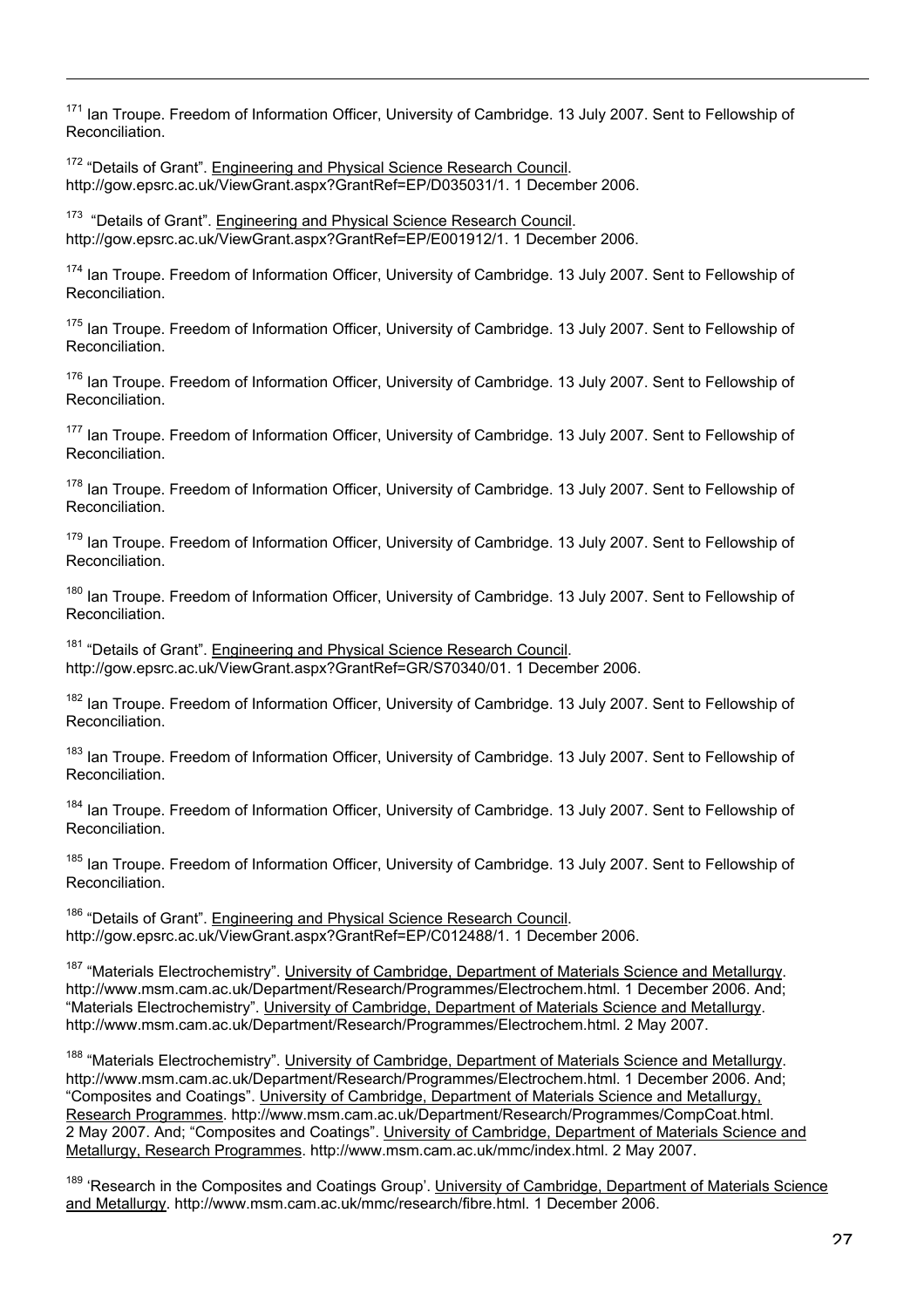<sup>190</sup> "Details of Grant". Engineering and Physical Science Research Council. http://gow.epsrc.ac.uk/ViewGrant.aspx?GrantRef=GR/S26156/01. 1 December 2006.

<sup>191</sup> "High Temperature Alloys". University of Cambridge, Department of Materials Science and Metallurgy. http://www.msm.cam.ac.uk/Department/Research/Programmes/HTalloys.html. 1 December 2006.

<sup>192</sup> 'Research in the Composites and Coatings Group'. University of Cambridge, Department of Materials Science and Metallurgy. http://www.msm.cam.ac.uk/mmc/research/fibre.html. 1 December 2006. And; "Personal Information: Research". University of Cambridge, Department of Materials Science and Metallurgy. http://www.msm.cam.ac.uk/mmc/people/jd362/indexa.html. 2 May 2007.

<sup>193</sup> Ian Troupe. Freedom of Information Officer, University of Cambridge. 13 July 2007. Sent to Fellowship of Reconciliation.

<sup>194</sup> Ian Troupe. Freedom of Information Officer, University of Cambridge. 13 July 2007. Sent to Fellowship of Reconciliation.

<sup>195</sup> Ian Troupe. Freedom of Information Officer, University of Cambridge. 13 July 2007. Sent to Fellowship of Reconciliation.

<sup>196</sup> Ian Troupe. Freedom of Information Officer, University of Cambridge. 13 July 2007. Sent to Fellowship of Reconciliation.

<sup>197</sup> Ian Troupe. Freedom of Information Officer, University of Cambridge. 13 July 2007. Sent to Fellowship of Reconciliation.

<sup>198</sup> Ian Troupe. Freedom of Information Officer, University of Cambridge. 13 July 2007. Sent to Fellowship of Reconciliation.

<sup>199</sup> Ian Troupe. Freedom of Information Officer, University of Cambridge. 13 July 2007. Sent to Fellowship of Reconciliation.

<sup>200</sup> Ian Troupe. Freedom of Information Officer, University of Cambridge. 13 July 2007. Sent to Fellowship of Reconciliation.

<sup>201</sup> Ian Troupe. Freedom of Information Officer, University of Cambridge. 13 July 2007. Sent to Fellowship of Reconciliation.

<sup>202</sup> Ian Troupe. Freedom of Information Officer, University of Cambridge. 13 July 2007. Sent to Fellowship of Reconciliation.

<sup>203</sup> Ian Troupe. Freedom of Information Officer, University of Cambridge. 13 July 2007. Sent to Fellowship of Reconciliation.

<sup>204</sup> Ian Troupe. Freedom of Information Officer, University of Cambridge. 13 July 2007. Sent to Fellowship of Reconciliation.

<sup>205</sup> "Details of Grant". Engineering and Physical Science Research Council. http://gow.epsrc.ac.uk/ViewGrant.aspx?GrantRef=GR/S56399/01. 1 December 2006.

<sup>206</sup> Ian Troupe. Freedom of Information Officer, University of Cambridge. 13 July 2007. Sent to Fellowship of Reconciliation.

<sup>207</sup> Ian Troupe. Freedom of Information Officer, University of Cambridge. 13 July 2007. Sent to Fellowship of Reconciliation.

<sup>208</sup> Ian Troupe. Freedom of Information Officer, University of Cambridge. 13 July 2007. Sent to Fellowship of Reconciliation.

<sup>209</sup> Ian Troupe. Freedom of Information Officer, University of Cambridge. 13 July 2007. Sent to Fellowship of Reconciliation.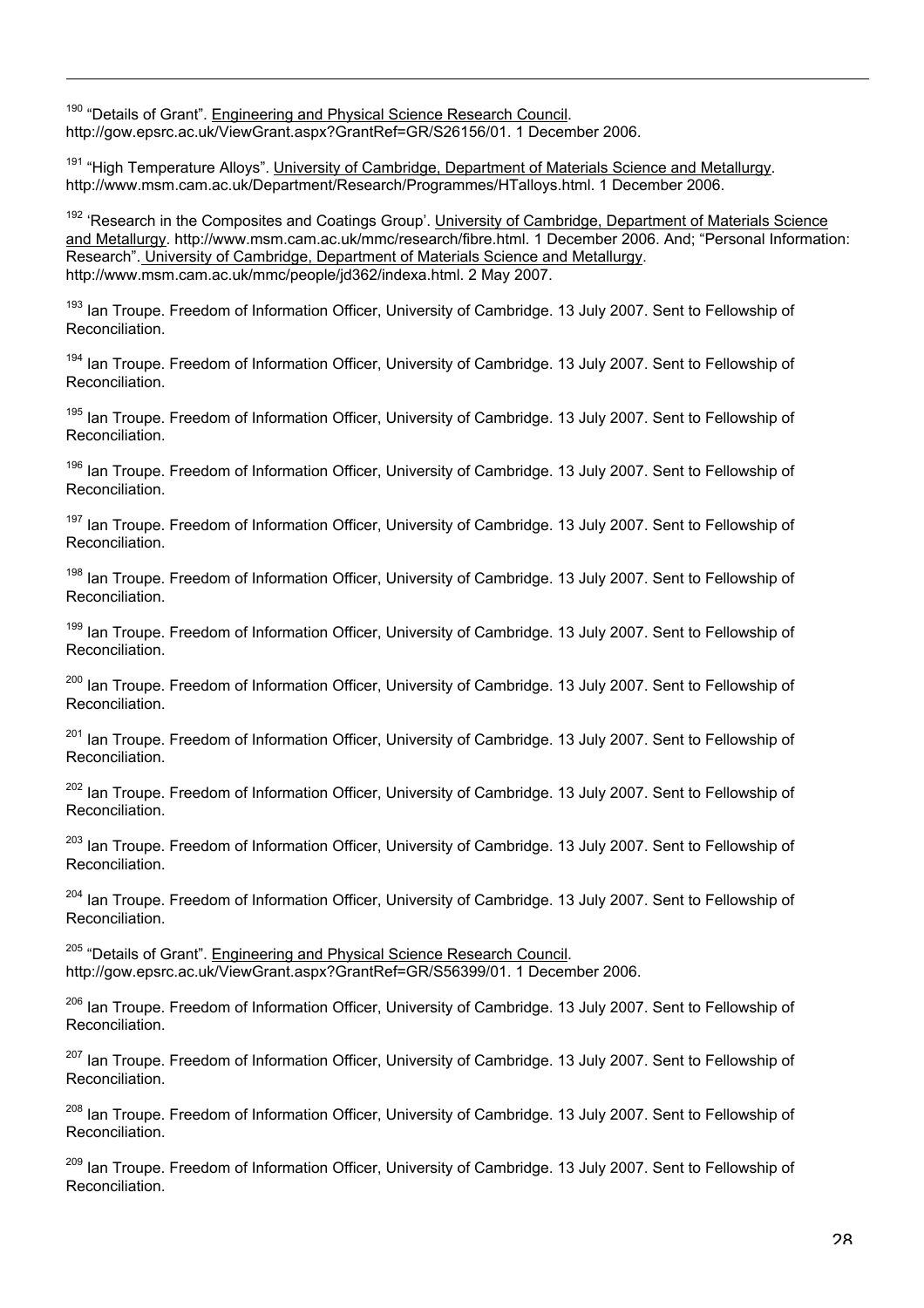210 Ian Troupe. Freedom of Information Officer, University of Cambridge. 13 July 2007. Sent to Fellowship of Reconciliation.

<sup>211</sup> Ian Troupe. Freedom of Information Officer, University of Cambridge. 13 July 2007. Sent to Fellowship of Reconciliation.

<sup>212</sup> Ian Troupe. Freedom of Information Officer, University of Cambridge. 13 July 2007. Sent to Fellowship of Reconciliation.

<sup>213</sup> Ian Troupe. Freedom of Information Officer, University of Cambridge. 13 July 2007. Sent to Fellowship of Reconciliation.

<sup>214</sup> Ian Troupe. Freedom of Information Officer, University of Cambridge. 13 July 2007. Sent to Fellowship of Reconciliation.

<sup>215</sup> Ian Troupe. Freedom of Information Officer, University of Cambridge. 13 July 2007. Sent to Fellowship of Reconciliation.

<sup>216</sup> Ian Troupe. Freedom of Information Officer, University of Cambridge. 13 July 2007. Sent to Fellowship of Reconciliation.

<sup>217</sup> Ian Troupe. Freedom of Information Officer, University of Cambridge. 13 July 2007. Sent to Fellowship of Reconciliation.

<sup>218</sup> Ian Troupe. Freedom of Information Officer, University of Cambridge. 13 July 2007. Sent to Fellowship of Reconciliation.

<sup>219</sup> Ian Troupe. Freedom of Information Officer, University of Cambridge. 13 July 2007. Sent to Fellowship of Reconciliation.

<sup>220</sup> Ian Troupe. Freedom of Information Officer, University of Cambridge. 13 July 2007. Sent to Fellowship of Reconciliation.

<sup>221</sup> Ian Troupe. Freedom of Information Officer, University of Cambridge. 13 July 2007. Sent to Fellowship of Reconciliation.

<sup>222</sup> Ian Troupe. Freedom of Information Officer, University of Cambridge. 13 July 2007. Sent to Fellowship of Reconciliation.

<sup>223</sup> Ian Troupe. Freedom of Information Officer, University of Cambridge. 13 July 2007. Sent to Fellowship of Reconciliation.

<sup>224</sup> Ian Troupe. Freedom of Information Officer, University of Cambridge. 13 July 2007. Sent to Fellowship of Reconciliation.

<sup>225</sup> Ian Troupe. Freedom of Information Officer, University of Cambridge. 13 July 2007. Sent to Fellowship of Reconciliation.

<sup>226</sup> Ian Troupe. Freedom of Information Officer, University of Cambridge. 13 July 2007. Sent to Fellowship of Reconciliation.

<sup>227</sup> Ian Troupe. Freedom of Information Officer, University of Cambridge. 13 July 2007. Sent to Fellowship of Reconciliation.

<sup>228</sup> Ian Troupe. Freedom of Information Officer, University of Cambridge. 13 July 2007. Sent to Fellowship of Reconciliation.

<sup>229</sup> Ian Troupe. Freedom of Information Officer, University of Cambridge. 13 July 2007. Sent to Fellowship of Reconciliation.

<sup>230</sup> Ian Troupe. Freedom of Information Officer, University of Cambridge. 13 July 2007. Sent to Fellowship of Reconciliation.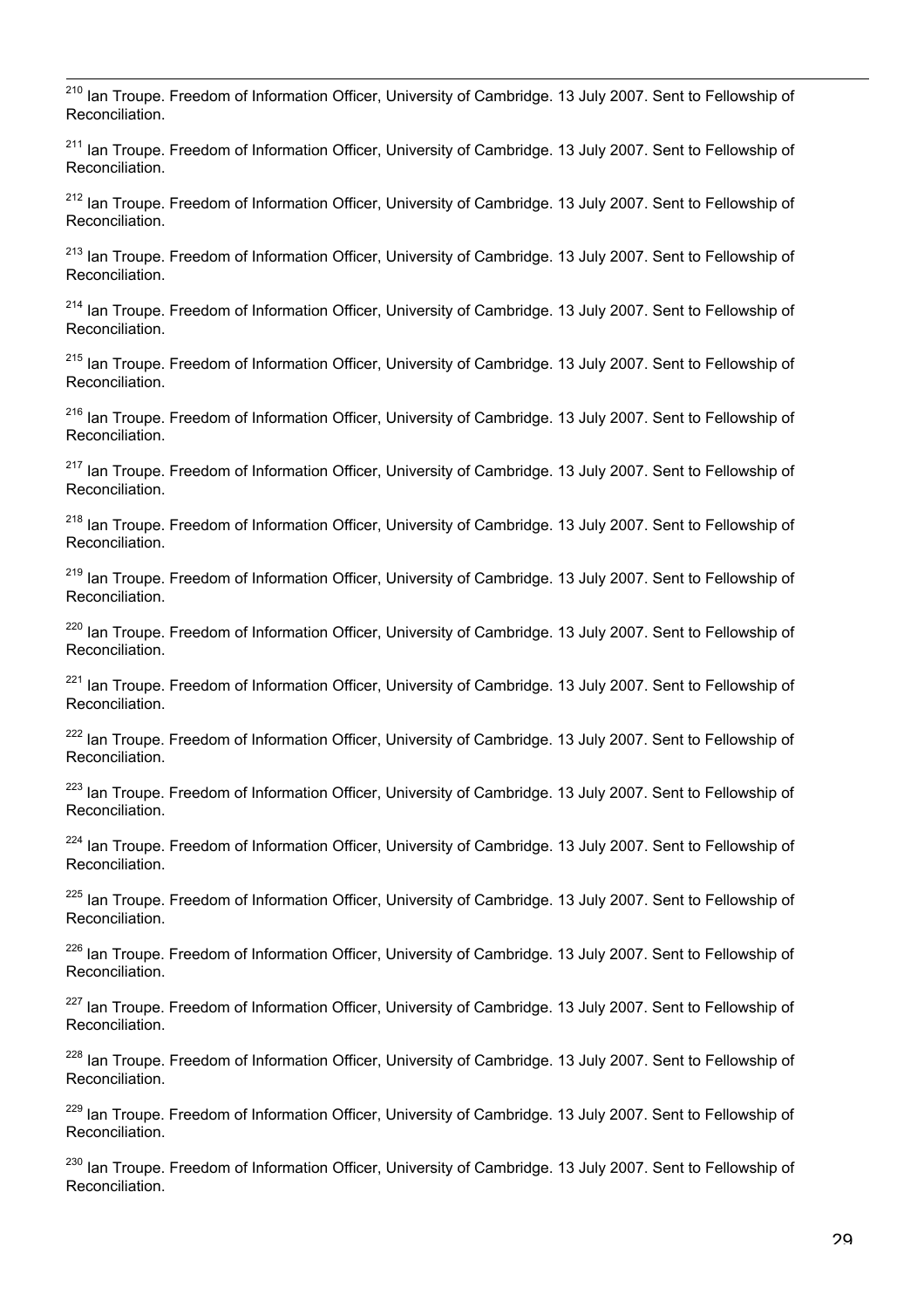$\overline{1}$ <sup>231</sup> Ian Troupe. Freedom of Information Officer, University of Cambridge. 13 July 2007. Sent to Fellowship of Reconciliation.

<sup>232</sup> Ian Troupe. Freedom of Information Officer, University of Cambridge. 13 July 2007. Sent to Fellowship of Reconciliation.

<sup>233</sup> Ian Troupe. Freedom of Information Officer, University of Cambridge. 13 July 2007. Sent to Fellowship of Reconciliation.

<sup>234</sup> Ian Troupe. Freedom of Information Officer, University of Cambridge. 13 July 2007. Sent to Fellowship of Reconciliation.

<sup>235</sup> Ian Troupe. Freedom of Information Officer, University of Cambridge. 13 July 2007. Sent to Fellowship of Reconciliation.

<sup>236</sup> Ian Troupe. Freedom of Information Officer, University of Cambridge. 13 July 2007. Sent to Fellowship of Reconciliation.

<sup>237</sup> Ian Troupe. Freedom of Information Officer, University of Cambridge. 13 July 2007. Sent to Fellowship of Reconciliation.

<sup>238</sup> Ian Troupe. Freedom of Information Officer, University of Cambridge. 13 July 2007. Sent to Fellowship of Reconciliation.

<sup>239</sup> Ian Troupe. Freedom of Information Officer, University of Cambridge. 13 July 2007. Sent to Fellowship of Reconciliation.

<sup>240</sup> Ian Troupe. Freedom of Information Officer, University of Cambridge. 13 July 2007. Sent to Fellowship of Reconciliation.

<sup>241</sup> Ian Troupe. Freedom of Information Officer, University of Cambridge. 13 July 2007. Sent to Fellowship of Reconciliation.

<sup>242</sup> Ian Troupe. Freedom of Information Officer, University of Cambridge. 13 July 2007. Sent to Fellowship of Reconciliation.

<sup>243</sup> Ian Troupe. Freedom of Information Officer, University of Cambridge. 13 July 2007. Sent to Fellowship of Reconciliation.

<sup>244</sup> Ian Troupe. Freedom of Information Officer, University of Cambridge. 13 July 2007. Sent to Fellowship of Reconciliation.

<sup>245</sup> Ian Troupe. Freedom of Information Officer, University of Cambridge. 13 July 2007. Sent to Fellowship of Reconciliation.

<sup>246</sup> Ian Troupe. Freedom of Information Officer, University of Cambridge. 13 July 2007. Sent to Fellowship of Reconciliation.

<sup>247</sup> Ian Troupe. Freedom of Information Officer, University of Cambridge. 13 July 2007. Sent to Fellowship of Reconciliation.

<sup>248</sup> Ian Troupe. Freedom of Information Officer, University of Cambridge. 13 July 2007. Sent to Fellowship of Reconciliation.

<sup>249</sup> Ian Troupe. Freedom of Information Officer, University of Cambridge. 13 July 2007. Sent to Fellowship of Reconciliation.

<sup>250</sup> Ian Troupe. Freedom of Information Officer, University of Cambridge. 13 July 2007. Sent to Fellowship of Reconciliation.

<sup>251</sup> Ian Troupe. Freedom of Information Officer, University of Cambridge. 13 July 2007. Sent to Fellowship of Reconciliation.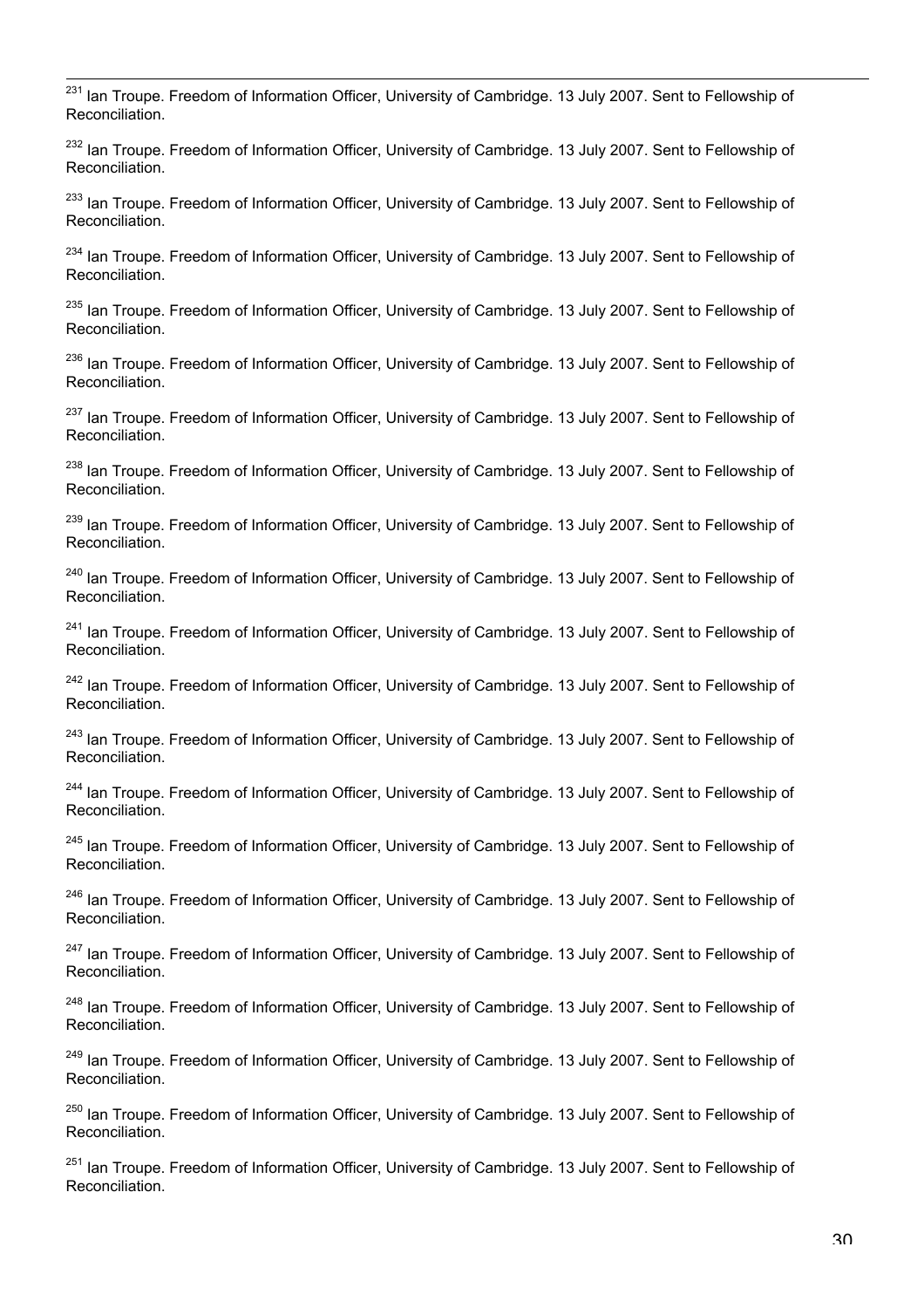$\overline{1}$ <sup>252</sup> Ian Troupe. Freedom of Information Officer, University of Cambridge. 13 July 2007. Sent to Fellowship of Reconciliation.

<sup>253</sup> Ian Troupe. Freedom of Information Officer, University of Cambridge. 13 July 2007. Sent to Fellowship of Reconciliation.

<sup>254</sup> Ian Troupe. Freedom of Information Officer, University of Cambridge. 13 July 2007. Sent to Fellowship of Reconciliation.

<sup>255</sup> Ian Troupe. Freedom of Information Officer, University of Cambridge. 13 July 2007. Sent to Fellowship of Reconciliation.

<sup>256</sup> Ian Troupe. Freedom of Information Officer, University of Cambridge. 13 July 2007. Sent to Fellowship of Reconciliation.

<sup>257</sup> Ian Troupe. Freedom of Information Officer, University of Cambridge. 13 July 2007. Sent to Fellowship of Reconciliation.

<sup>258</sup> Ian Troupe. Freedom of Information Officer, University of Cambridge. 13 July 2007. Sent to Fellowship of Reconciliation.

<sup>259</sup> Ian Troupe. Freedom of Information Officer, University of Cambridge. 13 July 2007. Sent to Fellowship of Reconciliation.

<sup>260</sup> Ian Troupe. Freedom of Information Officer, University of Cambridge. 13 July 2007. Sent to Fellowship of Reconciliation.

<sup>261</sup> Ian Troupe. Freedom of Information Officer, University of Cambridge. 13 July 2007. Sent to Fellowship of Reconciliation.

<sup>262</sup> Ian Troupe. Freedom of Information Officer, University of Cambridge. 13 July 2007. Sent to Fellowship of Reconciliation.

<sup>263</sup> Ian Troupe. Freedom of Information Officer, University of Cambridge. 13 July 2007. Sent to Fellowship of Reconciliation.

<sup>264</sup> Ian Troupe. Freedom of Information Officer, University of Cambridge. 13 July 2007. Sent to Fellowship of Reconciliation.

<sup>265</sup> Ian Troupe. Freedom of Information Officer, University of Cambridge. 13 July 2007. Sent to Fellowship of Reconciliation.

<sup>266</sup> Ian Troupe. Freedom of Information Officer, University of Cambridge. 13 July 2007. Sent to Fellowship of Reconciliation.

<sup>267</sup> Ian Troupe. Freedom of Information Officer, University of Cambridge. 13 July 2007. Sent to Fellowship of Reconciliation.

<sup>268</sup> Ian Troupe. Freedom of Information Officer, University of Cambridge. 13 July 2007. Sent to Fellowship of Reconciliation.

<sup>269</sup> Ian Troupe. Freedom of Information Officer, University of Cambridge. 13 July 2007. Sent to Fellowship of Reconciliation.

<sup>270</sup> Ian Troupe. Freedom of Information Officer, University of Cambridge. 13 July 2007. Sent to Fellowship of Reconciliation.

<sup>271</sup> Ian Troupe. Freedom of Information Officer, University of Cambridge. 13 July 2007. Sent to Fellowship of Reconciliation.

<sup>272</sup> Ian Troupe. Freedom of Information Officer, University of Cambridge. 13 July 2007. Sent to Fellowship of Reconciliation.